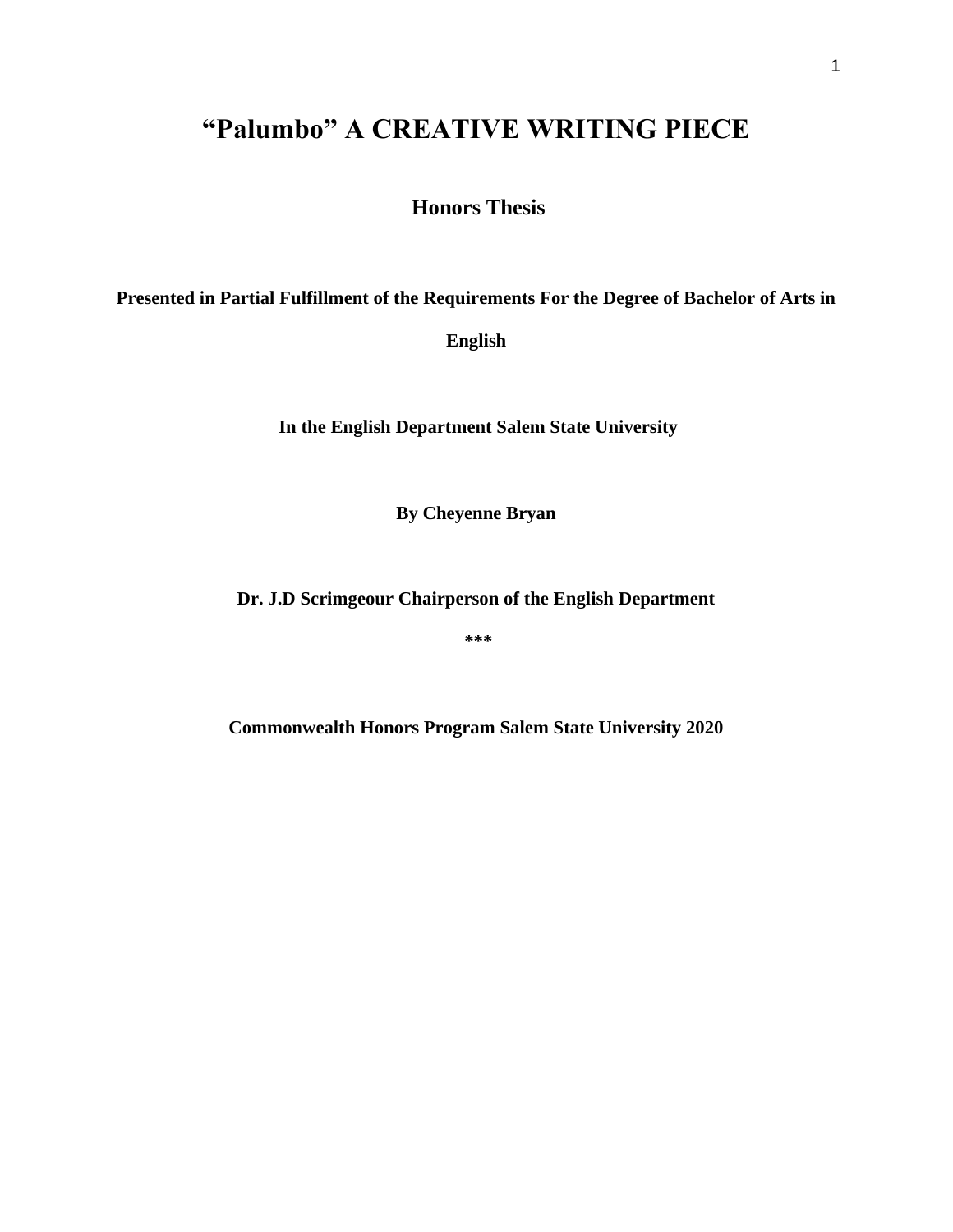Prologue.

Timothy Wells was what you called a "straight arrow". He was always on time for work, never complained or participated in scurrilous workplace gossip, and always came home at 10 o'clock on Thursday nights to sit with his wife Patricia and watch the Channel 6 Evening News with Donald Wilson. It was their tradition, a chance for them to unwind and talk about their days at the insurance agency and tea shop, respectively. Timothy believed it was the little things in life that made it worth living, so every day at 9:30, he would wave goodbye to Rose, the desk receptionist, and stroll out the front door to the parking lot, car keys in hand. He could almost taste the meatloaf his wife had prepared dancing on his tastebuds: although her specialty was tea, Timothy could never turn down a slice of Patty's World Famous Loaf.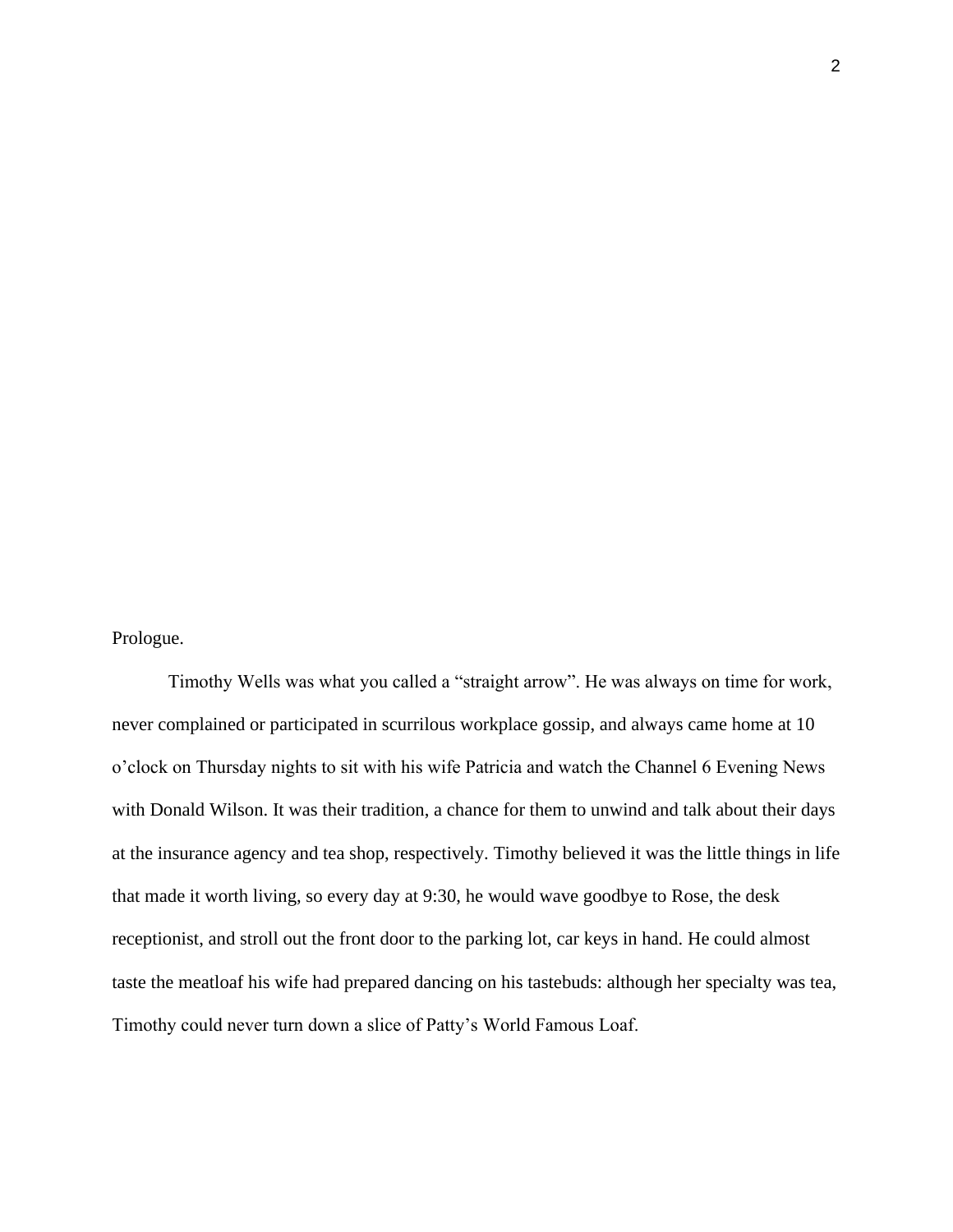It was dark. Despite living in a warmer climate, the air was still unseasonably chilly.

April made the weather raw, and even in springtime the humidity persisted. Timothy pulled at his checkered button and flapped quickly, trying to stimulate a cool breeze against his chest. He whistled a song he had heard on the radio as he got into his minivan, wincing as his legs touched the sticky interior. He had barely put the key into the ignition before he felt something cold and hard press into the back of his head.

## "Drive."

Timothy froze and a cold sweat form on the back of his neck. *Is that a gun?* He wondered fearfully, hands gripping the steering wheel as if they had a mind of their own. He could see someone sitting in the seat behind him, but the details were poor because of the lighting in the parking lot. Timothy swallowed the large lump in his throat and began to speak. "Where to?"

"I'll tell you where. I just need you to pull out of this lot." The voice speaking behind him was not sinister. In fact, it was jovial, friendly. He felt like he was speaking to an acquaintance as opposed to someone holding him hostage.

"Alright." Timothy's eyes bounced back and forth in his skull, looking for something, *anything* that he could do to get out the horrific situation he had stumbled into. He glanced back at the insurance agency and wondered how likely it was for Rose to peer out the window if he honked the horn. Although Rose was a fine coworker, she had a tendency to stick her nose in places where it didn't belong, namely her coworker's personal lives.

As if the person holding the gun against his head (Timothy decided it was a man in his backseat, the voice was far too masculine for it to be a woman) could hear his thoughts, they abruptly jammed the gun harder against his skull, making Timothy's heart race and his stomach drop. "You do anything to alert that receptionist inside, the both of you are dead. I have no issues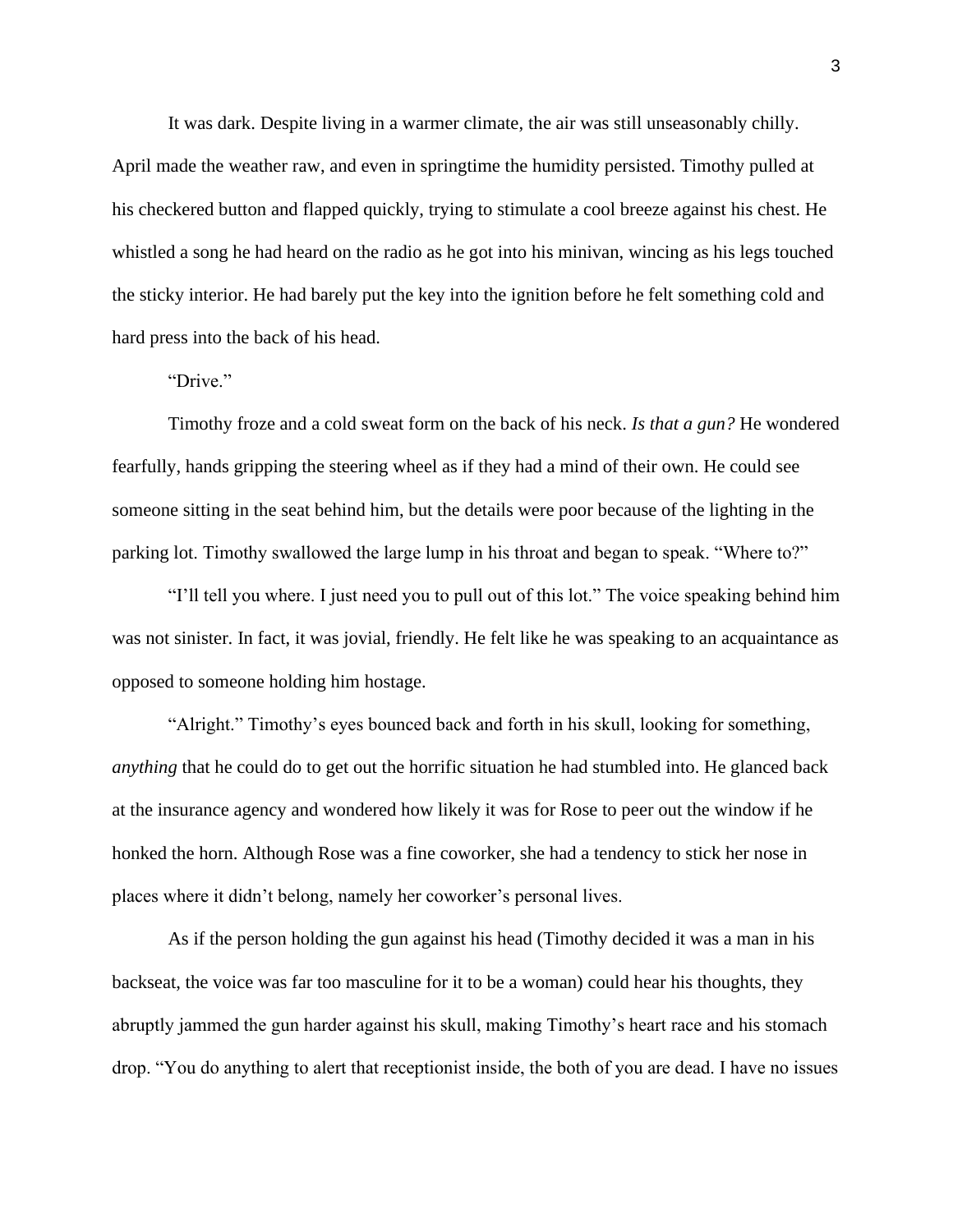taking two lives here tonight." The voice still wasn't angry, but rather, disappointed, like a father chiding a disobedient child. The lack of anger in his voice chilled Timothy.

"O-okay." His hands trembled violently as he turned on the engine, keys jingling lightly. Timothy pulled into reverse and drove through the parking lot slowly, feeling his chest tighten with every breath he took. Palumbo Properties sloped downward before him as he turned onto Sunset Boulevard. *Who is this man? How did he get in here? Is he going to kill me? What does he want?* Timothy thought to himself. Every bone in his body wanted him to take a right on Fresh Pond Road, which would take him all the way to his house on Sycamore. He gripped the steering wheel and thought of Patricia, with her warm smile and wide, freckled face. A noise from the backseat made him flinch and glance at the rearview mirror. Even with the streetlights above, the man's face was obscured by what appeared to be a ski mask and a large pair of sunglasses. They were brown with gold framing and jewels crested along the rims. *Flashy*, Timothy mused. "I'm sorry, what?"

"The highway." Timothy peered behind him and saw a man's gloved hand holding a gun, which had begun to motion towards the highway.

"Sure." Timothy pulled smoothly onto I-95. His eyes whipped around wildly, looking to see if there were any cars he could discreetly flag down. But he was out of luck: the road was empty, save for a few rear headlights that were merely red flecks on the horizon. He chewed his lip, a habit from childhood he had never managed to break. His mother would scold him as blood would drip from his lips and onto the white tile beneath. He can already taste the salty tang sighs tightly and picks up speed, passing a sign that reads "WELCOME TO GRAFTON - POP. 25,432". Despite being so close to Jetsonville, Timothy found peace in the small town of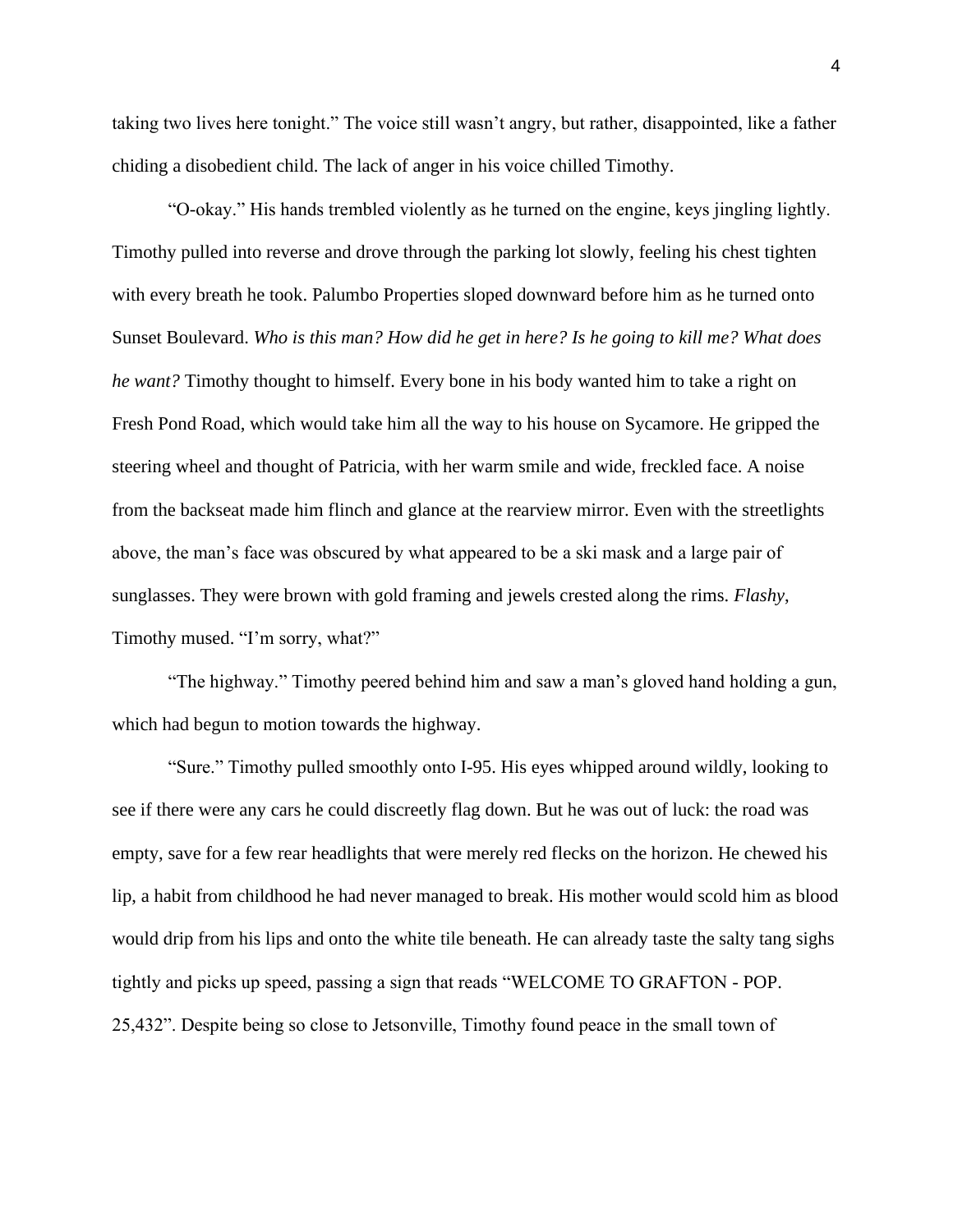Grafton. His secluded cul de sac was an excellent place to take the kids bike riding or have a romantic evening with his wife.

"Pull off this exit. I want to go to Grafton Park," the calm voice in the backseat requested. "I loved going there as a kid."

"Is that so? My kids love going there." The words slipped from his mouth before Timothy had a chance to stop himself. His stomach soured, and a wave of fear crashed over him. How could he be stupid enough to respond to the ramblings of a clearly insane psychopath? Timothy's mouth filled with saliva, the first sign that usually led to him vomiting. He hoped, for both their sakes, that he managed to keep the contents of his stomach inside, instead of all over the car's interior.

Instead of responding in anger, the voice seemed curious. "Really? What are their names?"

"Charlie and Sarah. They're 10 and 8." Timothy could picture them clearly; Charlie with dark, glossy hair, his front tooth gone from a soccer accident, and Sarah always one step behind him, with fiery red hair and a sour expression on her face; this usually suggested that Charlie had done something bad.

"Is that so? That's very nice. I've always wondered what it was like to have kids." The voice behind him became thoughtful, almost wistful. "They must be a lot of work."

"Oh, definitely." The exit was quickly approaching. Timothy looked around, making one last desperate attempt to catch someone's attention. The road was just as barren as it was before. Timothy swallowed thickly and pulled off the highway.

Timothy heard a spark and slowed once he reached a stop sign. He turned to see the man put a lit cigarette in his mouth and pocket what he assumed was a lighter. He picked the gun back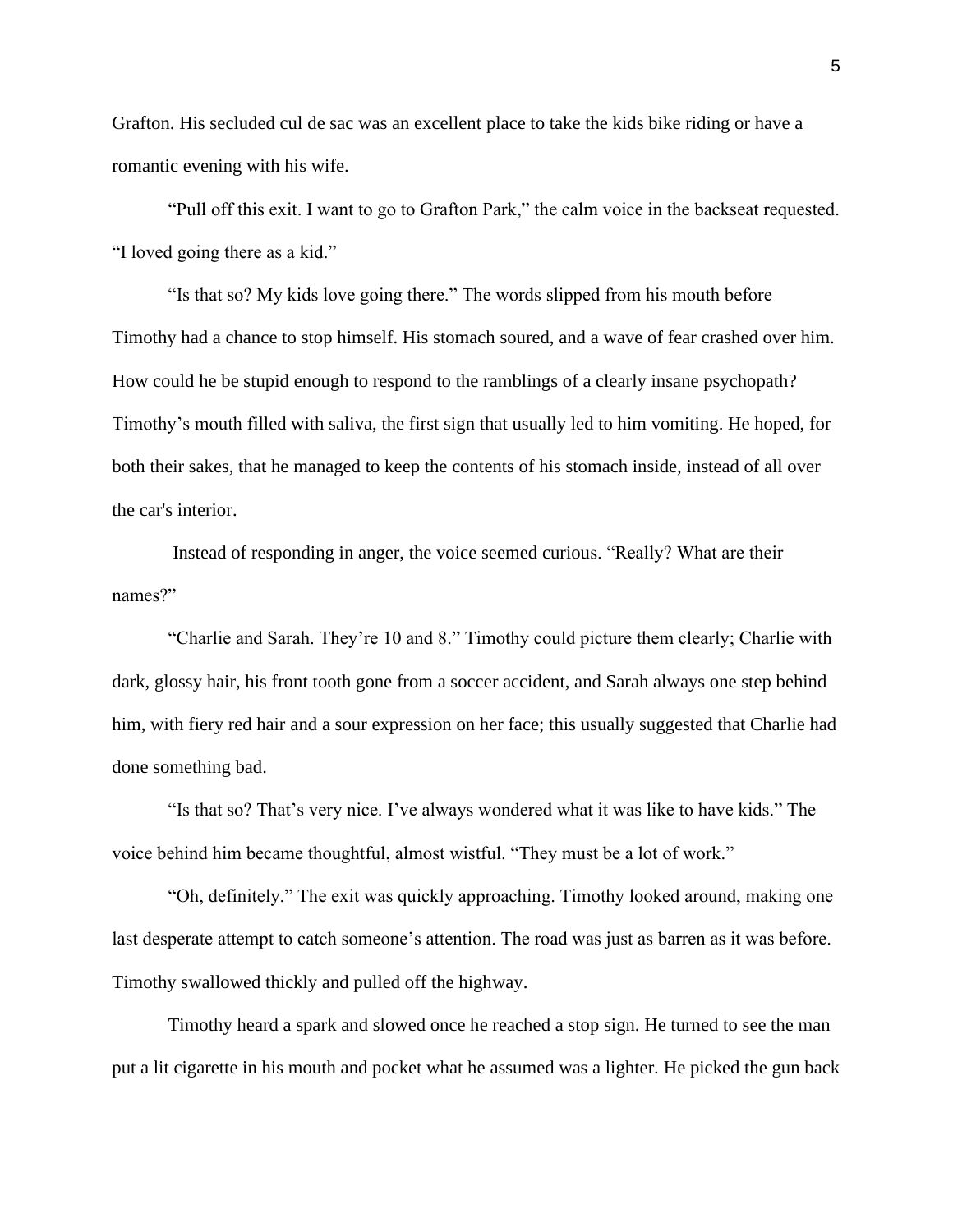up off the booster seat beside him. "Sorry if this bothers you," the man offered. Smoke had begun to drift in the air, a clear silken stream. Timothy said nothing - he could feel the gun the man had pointed against him against his flesh, and it terrified him.

The man cleared his throat before speaking again. "Just pull over here," he ordered. The edge that had been missing from his tone had now presented iself, tense and ready to explode at any second. Timothy silently obliged and pulled into a parking space alongside the large park.

"Not here." Timothy felt the pressure of the gun once more. "Pull towards that busted light."

The men sat in silence for what felt like an eternity. Timothy clasped his hands together and felt how sweaty his palms had become. The man was probably going to kill him here, far away from his family. He hastily reached into his breast pocket and pulled out a small silver cross. It felt cool, a soothing remedy for his clammy palms. He held it out in front of him before clasping his hands around it. "Hail Mary, full of grace, the Lord is with thee…" He mumbled. A cold shiver rippled over his skin. He barely noticed as the man gracefully lunged over the middle portion of the vehicle and settled in the passenger seat. The man, cigarette tightly clamped between his teeth, begins to speak.

"You're a nice man, Timothy. You have a nice life, good kids, a well paying job, and a wife that loves you. It makes me feel good that there are people like you in the world, making sure the world isn't all bad."

Timothy slowly exhaled. He dropped his cross and braced himself for what he feared may be his most fatal decision. Timothy tightened his teeth together and whipped around, intending to make eye contact with the man who was behind his night of terror. It was not what he was expecting. The man didn't look like something out of a horror movie, with scars or burns.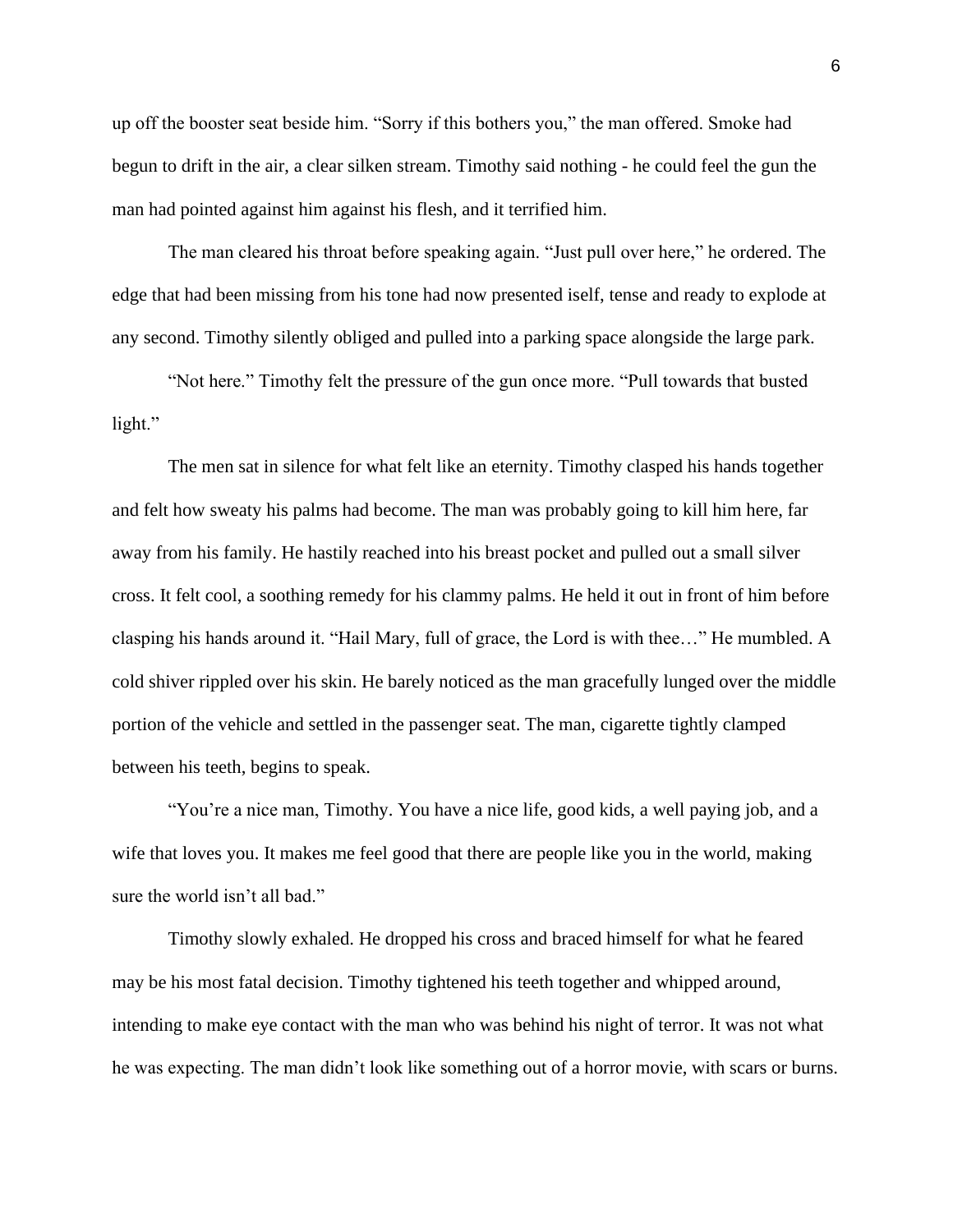He also didn't look like someone who had just escaped from the Fairhurst Psychiatric Ward either, as he didn't don a typical jumpsuit or hospital robes. He looked… normal. Blonde hair, brown eyes, thick eyebrows with light stubble on his face. With a shock, Timothy realized he couldn't be any older than 25.

"You're… you're…" Timothy stammered, trying to keep pace with the thoughts that raced around his mind like laughing gulls that flew around the harbor before settling onto the coast.

With a grimace, the man lit another cigarette. "I'm sure you're wondering who I am. What I do. I'll indulge you with my first name. Sam. But nothing else is really important. I work a dead end job, just like everyone else, I have a girlfriend, I pay my taxes. And I'm a law abiding citizen… most of the time." Sam took a drag and sighed. "But there is something I can't control. Something that no one else has."

"...And that is?" Timothy squeaked as he stared at the gun. There wasn't much light, but even Timothy didn't find it difficult to imagine the barrel of the gun directed directly at his temple.

"I like to kill people." Sam stated it so matter of factly it didn't sound alarming. Timothy nodded. What else could he say?

"...Oh." Timothy swallowed and dipped his head in acknowledgment.

The man took another drag and fell silent.

By now, Timothy knew his fate. Timothy was in an ill lit parking lot late at night. Sam was smart. He knew where to go and how to do it. But if he could startle him and run, maybe he'd have a chance…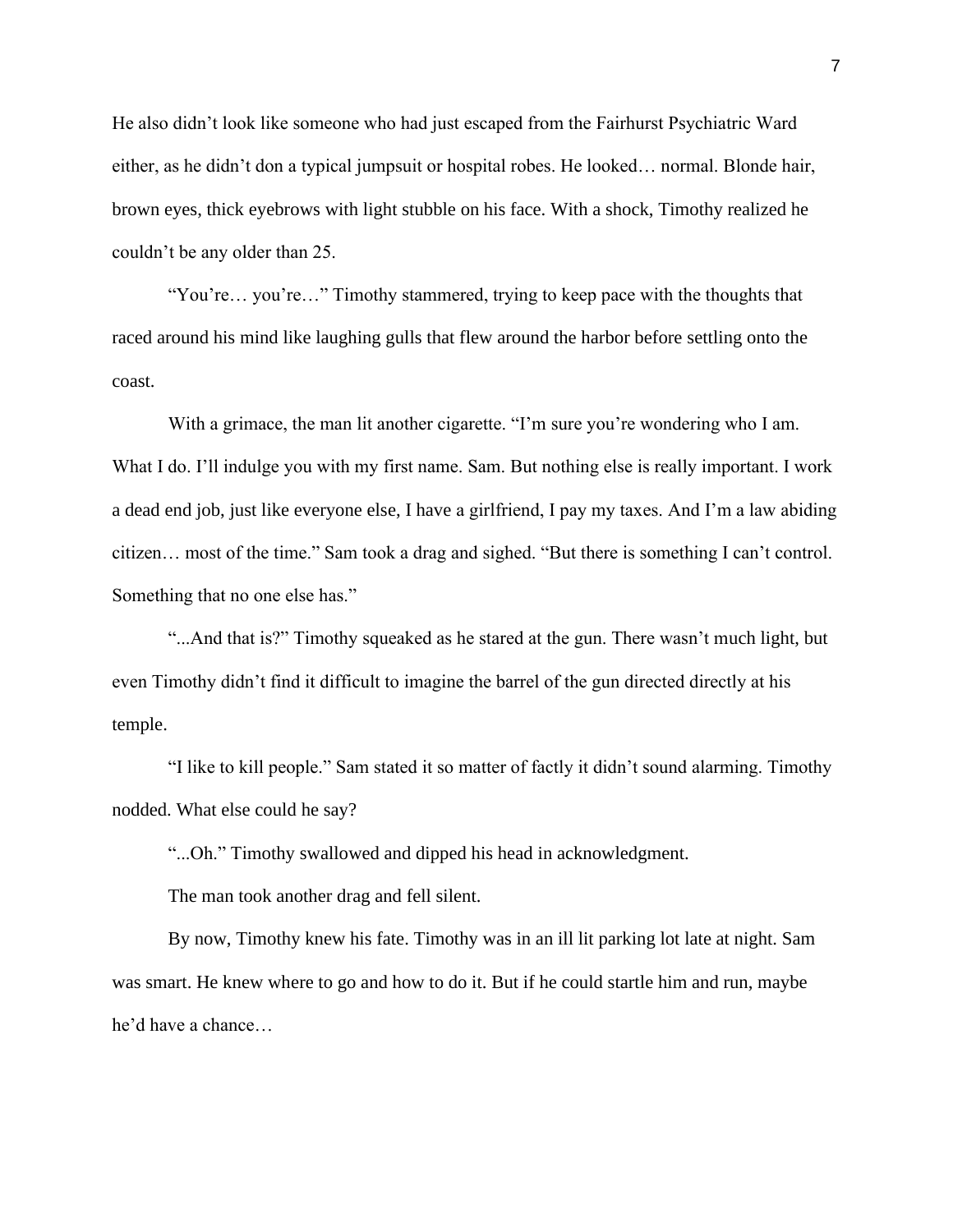It was almost like Sam read his mind. "Don't try running, by the way. You won't get far, and it'll be messy." Sam reclined his seat a bit and relaxed. His hand absentmindedly stroked the handle of his gun. Timothy could see the gun now; it was remarkably small, but that didn; t make him feel any better. "But you? You have a family, a wife. Salt of the earth kind of thing. And I like you. I'm really disappointed I have to kill someone as kind hearted as you."

Timothy's eyes widened and sweat poured down his face and ran into his eyes, blurring the image of Sam and his gun. "Please don't. Look, come to dinner with me and my family. I'm sure there's an explanation for the things you feel. We'll help you! I'll help you!" Sam looked at him and gave a wide smile. A genuine one. "Really?"

"Yes!" Timothy nodded so fast his glasses fell off his face and landed in his lap.

"That's very generous of you." Sam stubbed]\the cigarette out on the bottom of his shoe. "But I can't." In a second, he cocked the gun and pulled the trigger. The bang echoed loudly from the inside of the van and rendered everything silent. A flash of light blinded Sam, but he merely squinted his eyes, his ears temporarily deafened.

Sam leaned back and admired his handiwork. Blood and brain matter was everywhere, dripping down like gray gelatin. Timothy had fallen against the window seat, which was completely covered. The driver's side window was coated in crimson, with a small, singular bullet hole surrounded by ripples of broken glass. The smell of fecal matter rose in the air. Timothy's head crumpled into an awkward position, the back of his head having smeared blood all over the interior.

Sam only observed for a moment before carefully opening the car door with a gloved hand. shutting it with care. Around him, it was like the world has absorbed the shock: complete silence. Sam starts down the street before looking back just once more. For a second, sympathy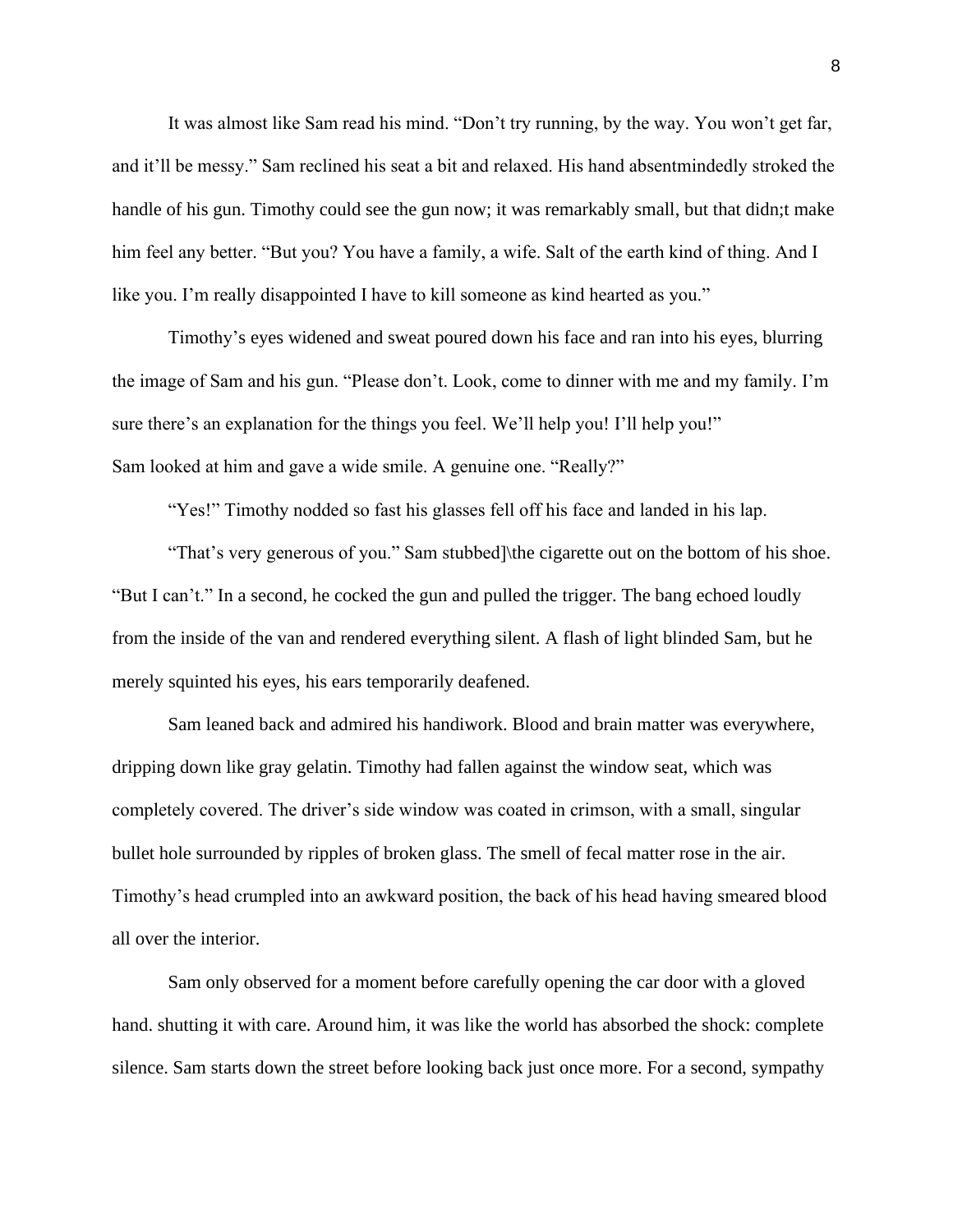twinges in his gut, thinking about Charlie and Sarah now growing up without a father. But it goes away as quickly as it came. Sam turns the corner, and the darkness of the night swallows him whole.

I.

People never say what to expect once they've solved their first big case. The only thing they worried themselves with was 'following protocol' and making sure they tidy up all loose ends. But afterwards? They don't tell you about the pressure. The way the superiors look to you for guidance, asking to go over their case files and see if anything is missing. It's bullshit. It's the reason Benjamin can't go into his office anymore - or, one of the reasons, at least.

The Florida sun beat down on him, heavy and bright while stood in the Jetsonville Police Department parking lot. A sticky wetness hung in the air, causing his collared shirt to stick to him uncomfortably. His long, leather trench coat was clearly the wrong choice for this sort of climate, but, like his smoking, it was going to be a hard habit to break. Or perhaps it was his stubbornness, his insistence to himself that this was only a temporary assignment. Benjamin rummaged around in his jacket pocket before pulling out a carton.

As a cruiser pulled around the lot, the sun beamed off of its shiny exterior and into Benjamin's eyes, causing him to grimace. He flicked his sunglasses down to his face before lighting his cigarette. The smell of Lucky Strikes hung in the air.

Benjamin missed New York. Something about the way people carried themselves there was much different from Jetsonville. People had a sense of purpose when they walked from place to place. You could be the unluckiest son of a bitch on the planet, but still know that there were at least five sleazy corner stores that sold crack on the side. Hell, even the druggies and the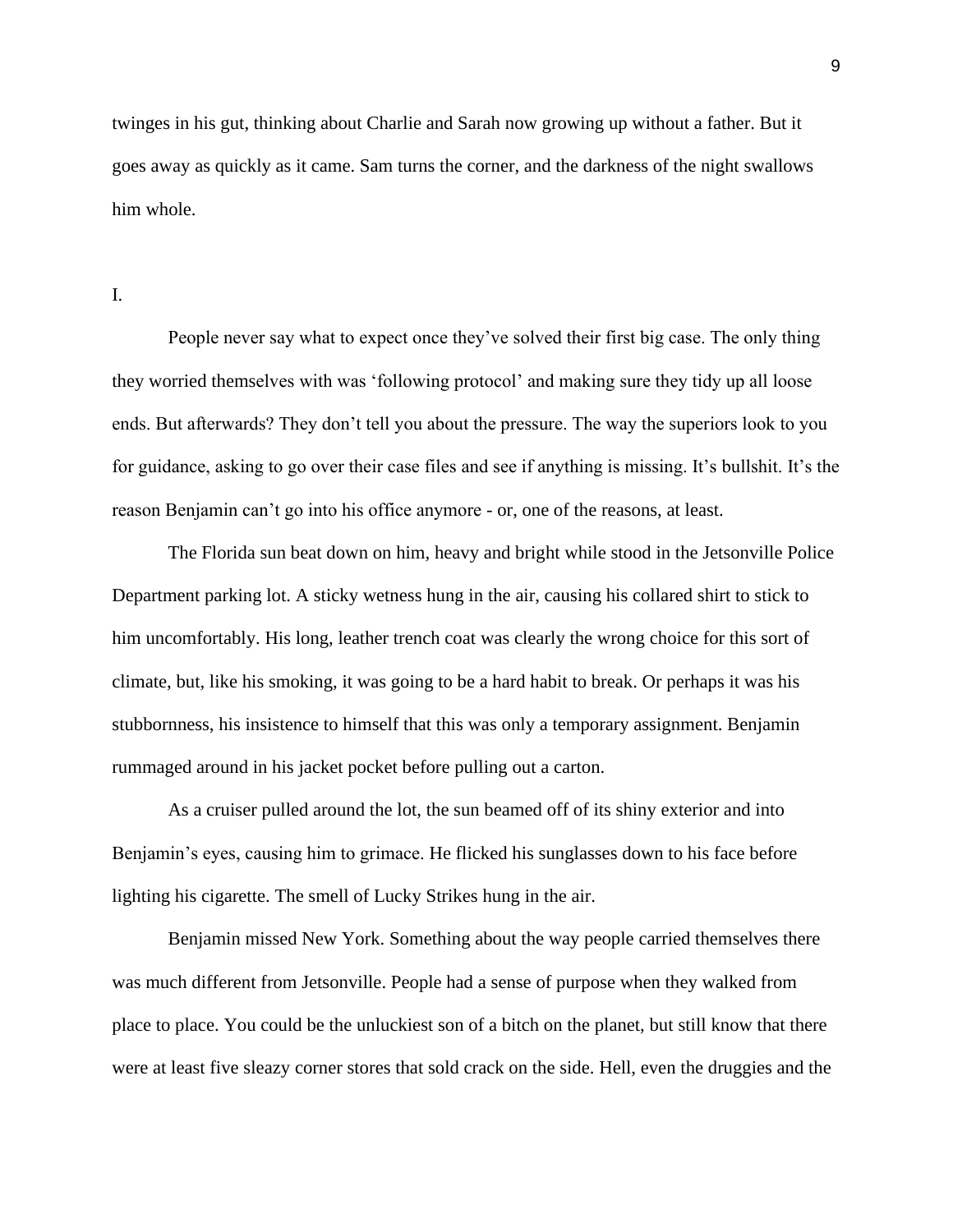homeless knew every street corner, every place to buy dope, every alley to shoot up. But here? Benjamin felt as though he was walking amongst an alien race. People here moved slower. When Benjamin was first told he was being sent to Florida on a murder case, he was excited. Excited and clueless. He grit his teeth as he remembered the conversation he had with Cole. [supervisor? Need to research more on this].

"Florida, huh?" Benjamin's uniform shoes hung precariously over the desk as he took a drag from his cigarette. He exhaled through his nose, filling the room with a soft gray haze. "Sounds like it'll be fun for me." The New York City skyline caused an odd array of shadows to paint the wall behind them. The sun hung hazy and orange over the city.

Cole sat across from him. His demeanor was much more professional; back straight, legs planted firmly beneath him. Benjamin caught his eye through the smoke and saw that his hands are clasped together on the desk. The detective swallowed and slowly lowered his legs to the ground. Something was clearly wrong.

"What's wrong, man? Something about the Orvall Heights case?" He laughed nervously. "Pretty sure I turned in all my case files on that ages ago."

There was no response. Instead, Cole reached into his own pocket and pulled out a box of Maverick's. Benjamin's brow raised curiously; it wasn't like his supervisor to smoke.

Another pause permeated the air around them before he spoke. "You're being transferred, Love."

"The fuck you mean 'I'm being transferred'?" Benjamin's voice rose abruptly, surprising even himself. Cole's gray eyes flick from his cigarette to him. "I'm one of the best detectives here! That's impossible."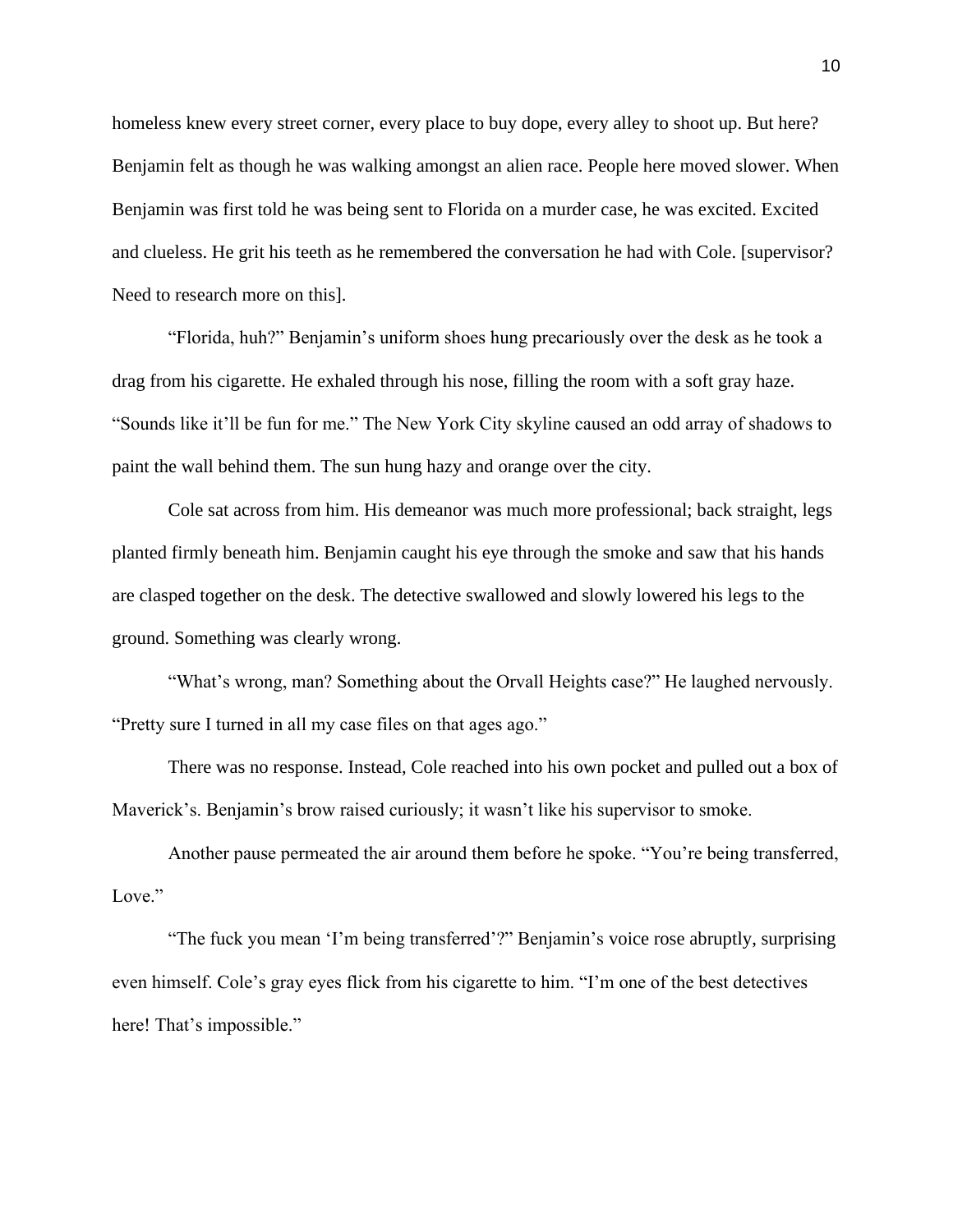"Not impossible. Necessary." Cole stood and walked to the personal computer sitting on the desk farthest from him. He reached into the mammoth sized printer before pulling out a stack of papers. He tossed it carelessly onto the table, which slid for a few seconds before resting at Benjamin's chest level. Benjamin eyed it, but did not reach for it. Cole circled back.

"They think there's a serial killer in southern Florida. Police can't find any leads. First they thought it was all unrelated; drug deals gone wrong, shit like that." He returned to his seat and sat back in his chair. "They're sending us in. Figured this should be a piece of cake for you, since you already passed in all your case files on Orvall Heights ages ago." A smirk flitted across his face before returning to normal.

"Serial killer?" Benjamin's interest piqued as he flipped through the pages. "That's a pretty bold assumption." He landed on a page with a grainy photograph. The copier was old, and left large black lines across the page, partially obscuring the image. A large building was shown, surrounded by a rocky outcropping. Benjamin pointed to the photo. "What is this?"

"That, my friend, is where the murderer has been dumping the bodies." Cole took a long drag. "See all the rocks? It's a fake waterfall." He rapped the page quickly, three times in succession. Benjamin could tell he was excited - the Bronx accent only revealed itself when Cole felt a strong sense of emotions. "Guy kills for whatever reason, dumps them here. Crazy or what?" Cole's eyes shone. "He's been using a silencer, evil bastard. Stalks his victims, kills them with his gun, drags them back to Jetsonville. However this son of a bitch has been doing it has police there baffled. No fingerprints, no sightings, only a partial tire track."

"Not crazy. Weird." The papers fluttered back onto the desk. "How many victims?"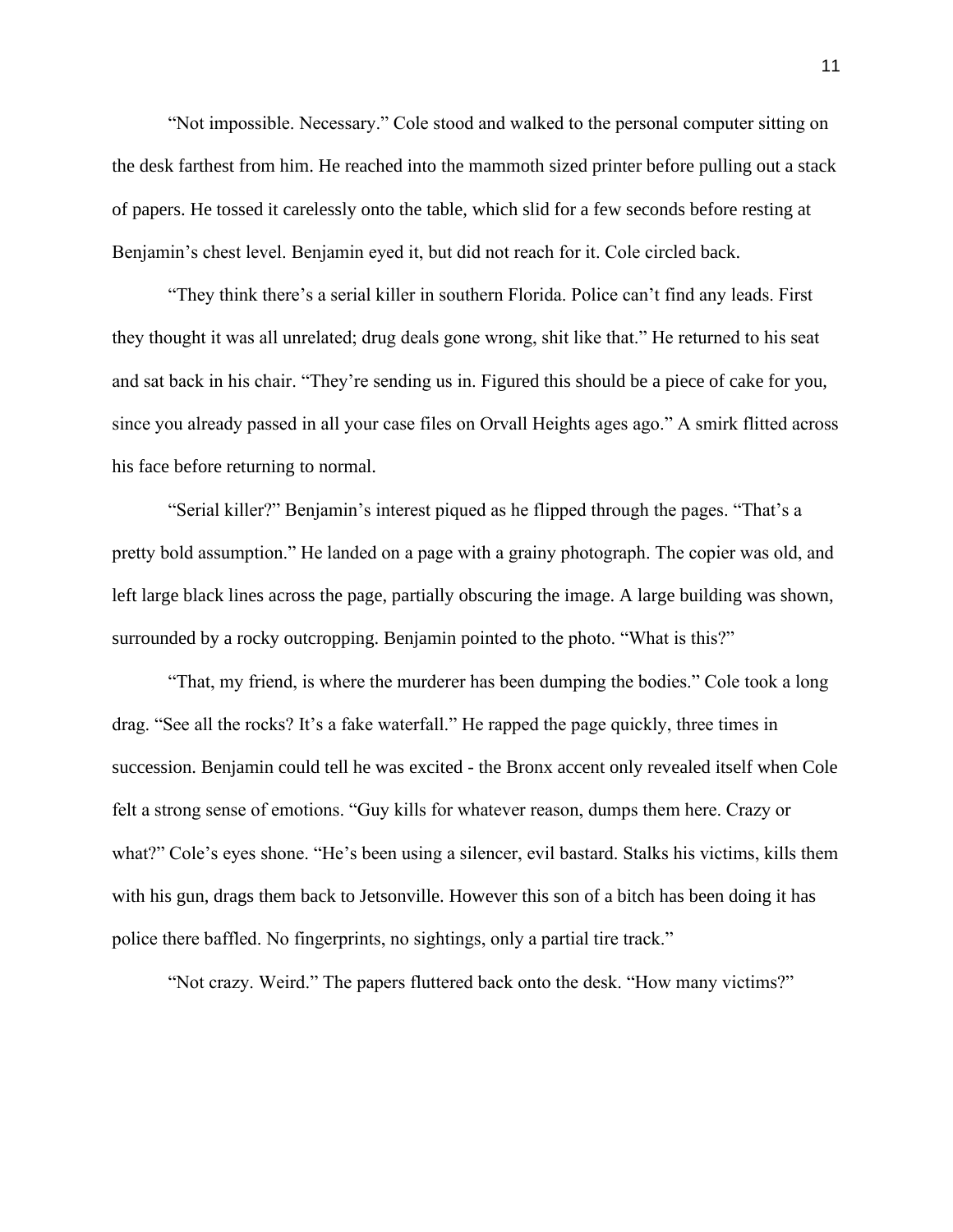"You can ask yourself once you get there. Chief Daniel Drinkwater is very excited to meet with you." Cole returned to his previous position at his desk and leaned back in his seat, clearly waiting for an outburst from the detective.

"But what about my apartment, my friends?" *My life?*

Cole scoffed. "You call Kowalski and Trenton friends? Those two retards couldn't find their own asses on a toilet seat. You know as well as I do that you're smarter than them, grittier than them." Beyond Cole's office sat two officers at a table in the break room. The pair were playing a card game of some sorts, using odd office items as poker chips. Kowalski suddenly roared, standing violently and shouting something at Trenton, who was laughing so hard he had to hold onto his stomach. A rush of annoyance flushed Benjamin's cheeks. Did the two of them always have to act like complete imbiciles?

A fly buzzed in the air near Benjamin's ear. He swatted it away. He jumped abruptly as Cole clasped a large, heavy hand on his shoulder. "Besides, this should only be around a six month sting. And you'll be in Florida! It's pretty clear you need a vacation." Cole frowned as he studied the detective's face. Dark eye bags hung from Benjamin's sockets, freckles smattered on his pale face at random. A large gash cut through his eyebrow, stitches barely holding his skin together. "You look like hell, Love. When's the last time you slept?"

Benjamin removed the Newport from his lips and crushed it in the ashtray next to him. He seamlessly placed another in his mouth and lit it with one swift motion. He ignored the Deputy's [not sure what position he is] question and scratched at his neck.

"Am I near Miami, at least?" He exhaled harshly.

Cole smirked again, but this time, it wasn't a knowing smirk between friends. It was a 'sucks to be you' sort of smirk. "What, you think you got a chance with the strippers they got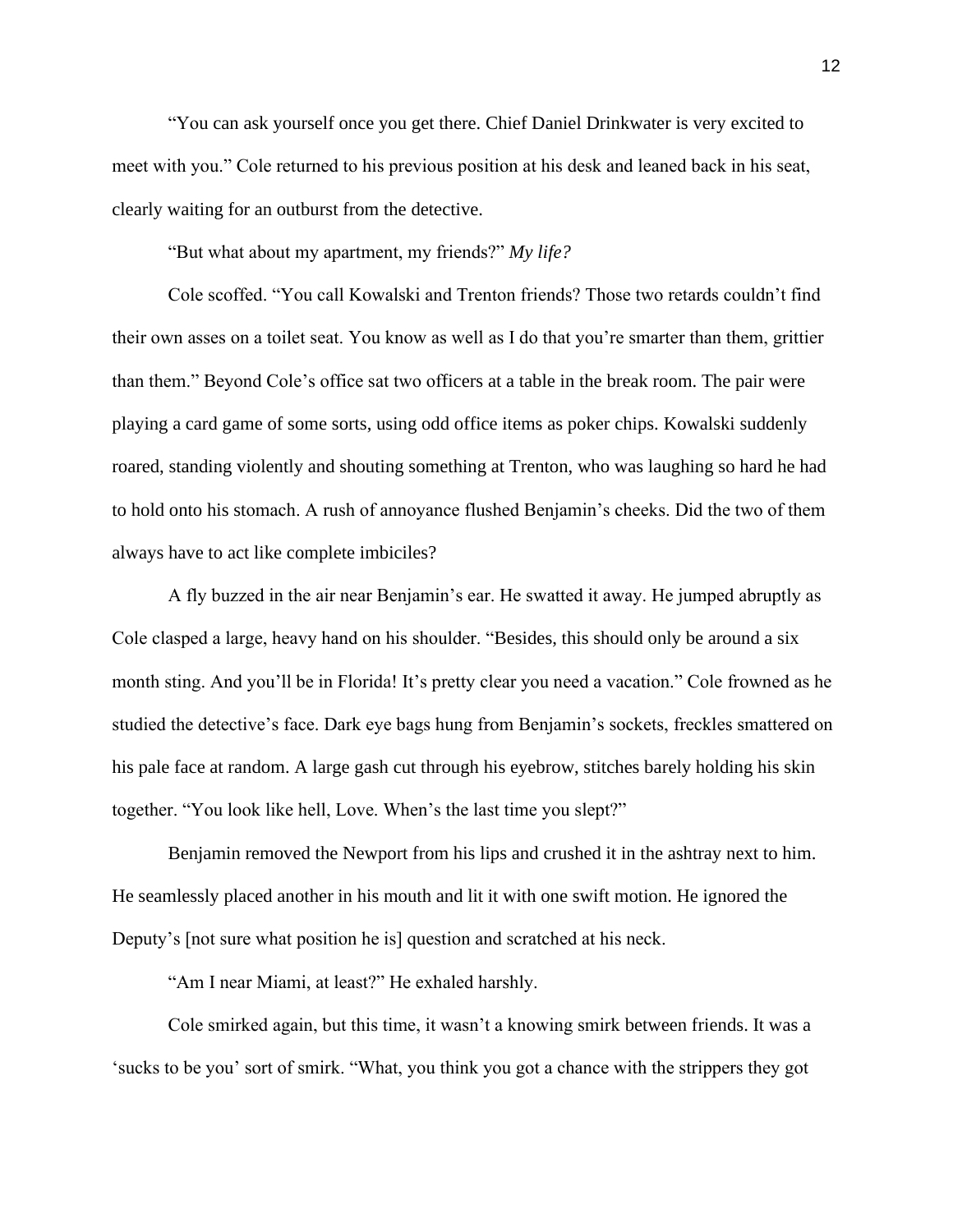down there? Not all of 'em are Nougat, Love." He chortled and ran a hand through his straw yellow hair. His gold ring flashed in the sunlight.

Benjamin's face reddened. "You know about her?"

"I know about everything, Detective Love." Cole's expression became serious. "And I know you well enough to tell you you'd better not fuck this up. Jetsonville is a nice little ma and pa sort of town. Miami is miles away. So you'd better not slink off and try to get lucky." The Maverick was at its end, and with it, their conversation. Cole stubbed it, and Benjamin watched, somehow feeling sorry for the filter that now lay among the ash and embers.

"Now get out of my office."

A card door slams in the distance, taking Benjamin's concentration with it. He observed a lengthy man exit the car. He took another drag.

What Cole had failed to warn him about was just how far away Miami was from Jetsonville. The detective remembered staring hopelessly at a map of Florida in Sunoco, his finger tracing the I-10 in a desperate attempt to connect to civilization. When he looked up, he saw the cashier smiling at him with a soft expression. "Can I help you find something, sir?" The girl's voice reminded him of a chipmunk, or some other kind of woodland creature, high and sweet.

"No, I'm alright. Just seeing how far away Miami is." He placed the map back with the other brochures that lay scattered in the display. Walking to the counter, he placed a paper cup of coffee in front of her. "And a carton of Lucky Strikes, please."

The cashier's freckled hands moved quickly across the keys on the register. She offered him a jovial smile, before reaching above her to grab the cigarettes. Benjamin glanced around the store before settling on a stack of newspapers. A large picture of himself had been plastered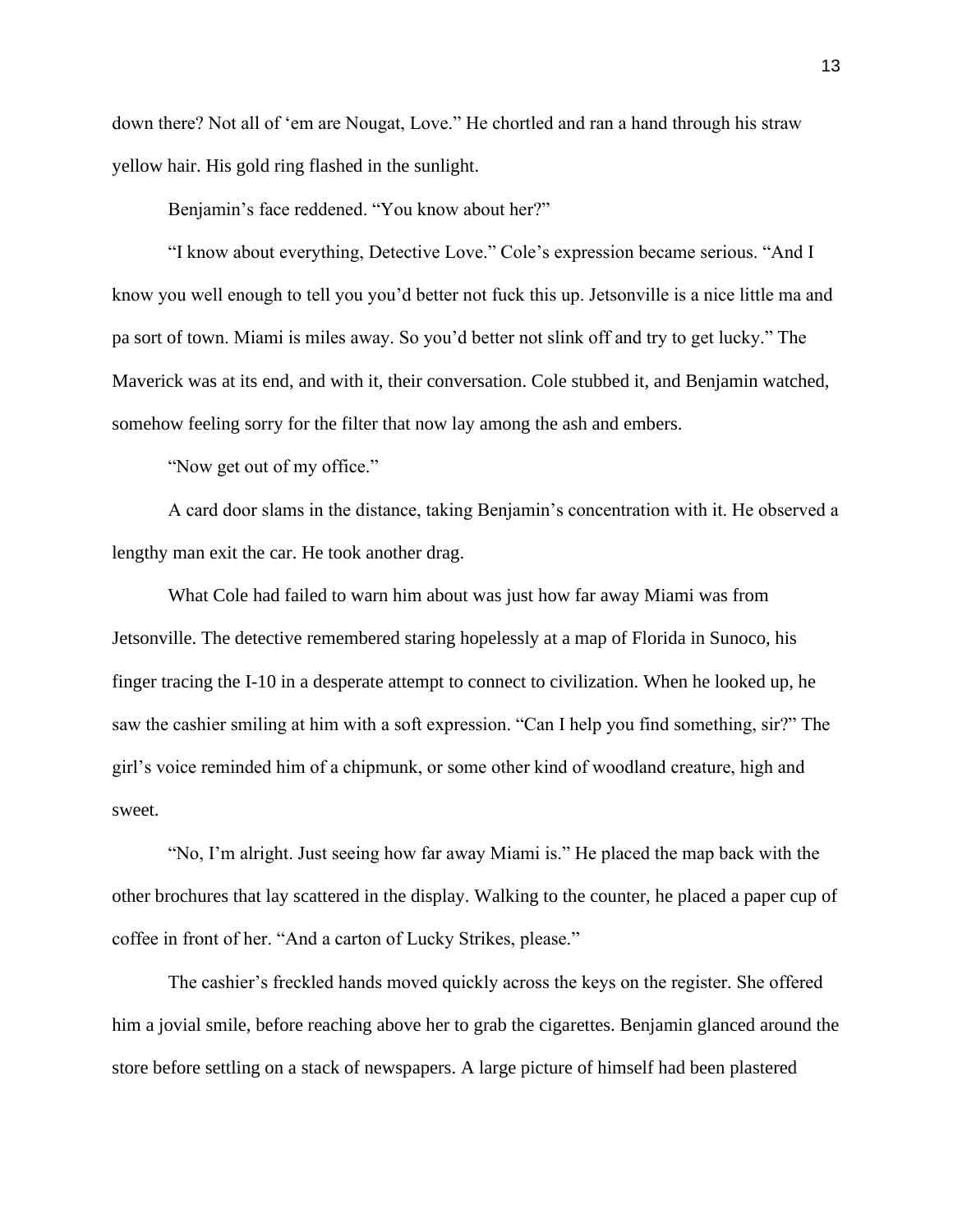across *The Jetsonville Daily Times*. He grabbed it in mild disgust. The headline read "FBI Hot Shot to Solve Palumbo Killings". As he threw it back down, the cashier gazed at him curiously. Her red hair looked dull under the fluorescent lighting.

"You know, that kind of looks like you."

"Hmm." He felt her eyes on his back as he left. Benjamin decided then to never go back to that particular gas station. Now he had one more person to avoid.

The cigarette wasn't finished, but Benjamin dropped it and stubbed it out anyway. Orange sparks danced on the pavement as his boot twisted the butt into the ground, leaving behind nothing but a dark splotch next to his back tire. He turned once more to survey the parking lot. For a small town, Jetsonville seemed to have a lot of money put towards their police department. A long line of Crown Victoria police cruisers stretched to the end of the lot, each one looking brand new. He couldn't help but feel impressed. This was no Orvall Heights, but at least he could expect the same treatment.

A woman sat at the desk. This was the first thing he noticed as he entered the building. Police officers walked the halls with a sense of purpose, some holding paperwork, others holding mugs of coffee or cups of water. An excited buzz hung in the air, a sense of anticipation palpable. No doubt it came from his arrival. Despite this fact, Benjamin still didn't feel excited. An itchiness has spread across his skin, nagging and insistent. He tried to ignore it as he approached the desk.

The woman didn't see him at first. In fact, he could barely see her, either; a large computer monitor sat between them, its large back jutting out from behind the desk. His old department back in New York boasted the same technology. There it felt state of the art, cutting edge. Here, it was another reminder of just how far away from home he was.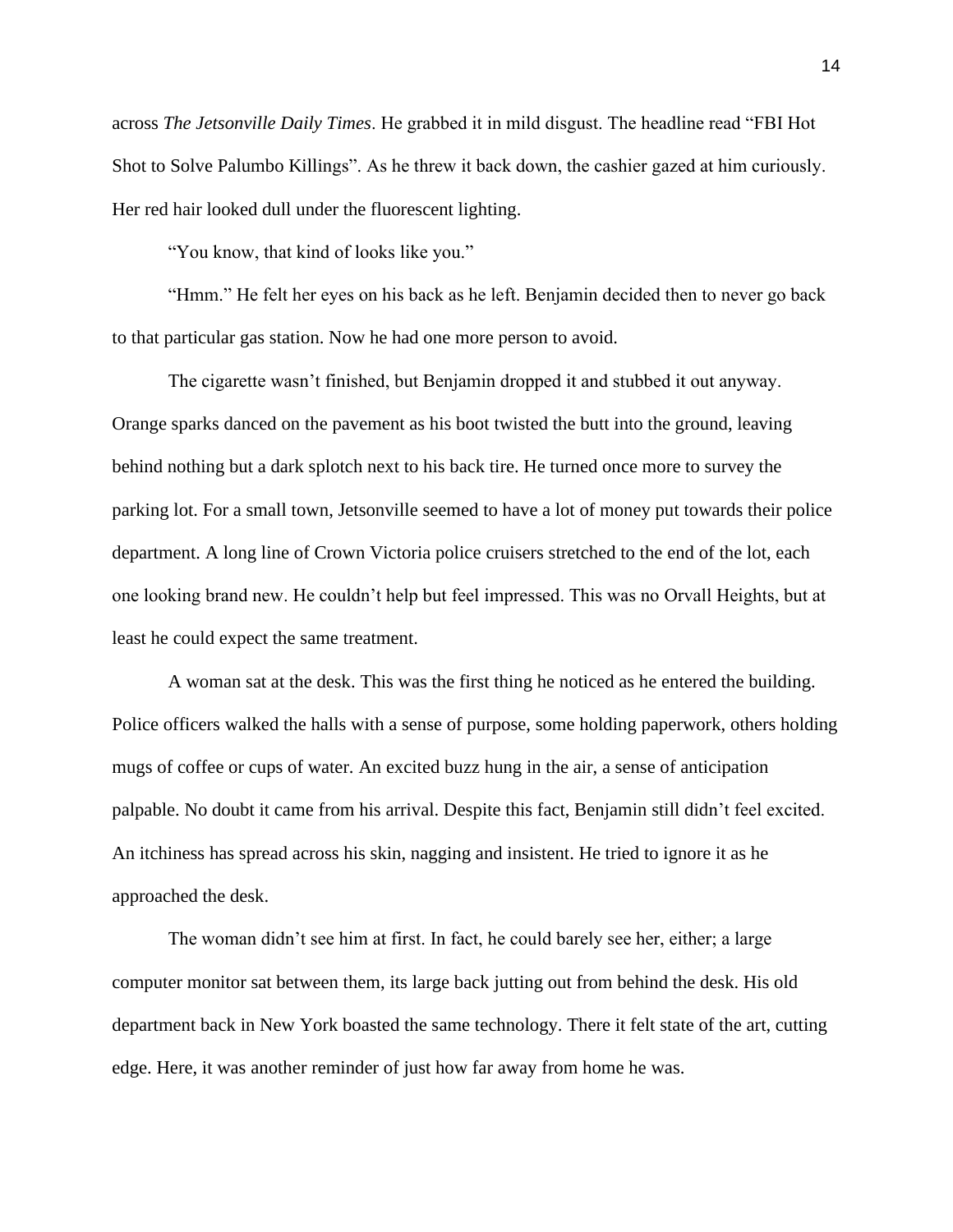The familiar stench of cigarettes filled his nose. An ashtray sat on the desk, dangerously close to some pamphlets on how to report spousal abuse. Benjamin reached over and moved the pamphlets away. The desk was cluttered with stacks of paper in seemingly random order. Beneath the chaos, there was a name placard: JANICE FOREMAN, PUBLIC RELATIONS. He cleared his throat.

"Uh. Excuse me?" No response. The woman stared at her screen, mesmerized.

"Ms. Foreman. I have an appointment."

Still no response. Benjamin felt a flash of irritation. Was Jetson destined to make him feel nothing but anger? He reached over and abducted the ashtray from her side, accidentally clipping a stack of papers to his right. They swayed intensely before falling to the ground, flying in nearly all directions. The woman shifted her attention from the screen to his face. A large, hairy set of eyebrows were furrowed at his mistake.

"What the hell do you think you're doing?" She snapped. Janice reached over and snatched the ashtray from his grip. A small pile of ashes jumped from the tray and onto the ground, dusting the paper with a fine gray coating. "Now I have to pick all of these up because you decided you weren't patient enough to wait." She went to stand.

"Well, for one, you shouldn't leave lit cigarettes around all this paper; I'm surprised you haven't burned the building down yet." Benjamin cracked a sly smile. The woman was, to put it mildly, unattractive. Her stature was so short, Benjamin was sure she couldn't be taller than five feet. A rumpled, brightly patterned ref dress hung off of her with all the gracelessness of a worn and dirty potato sack. Grabbing a cane that had been hidden from Benjamin's view, Janice grabs it with a huff before hobbling over to the side of the desk. Ugly yellow clogs that matched the pattern of her dress adorned her feet, making them comically large compared to her size.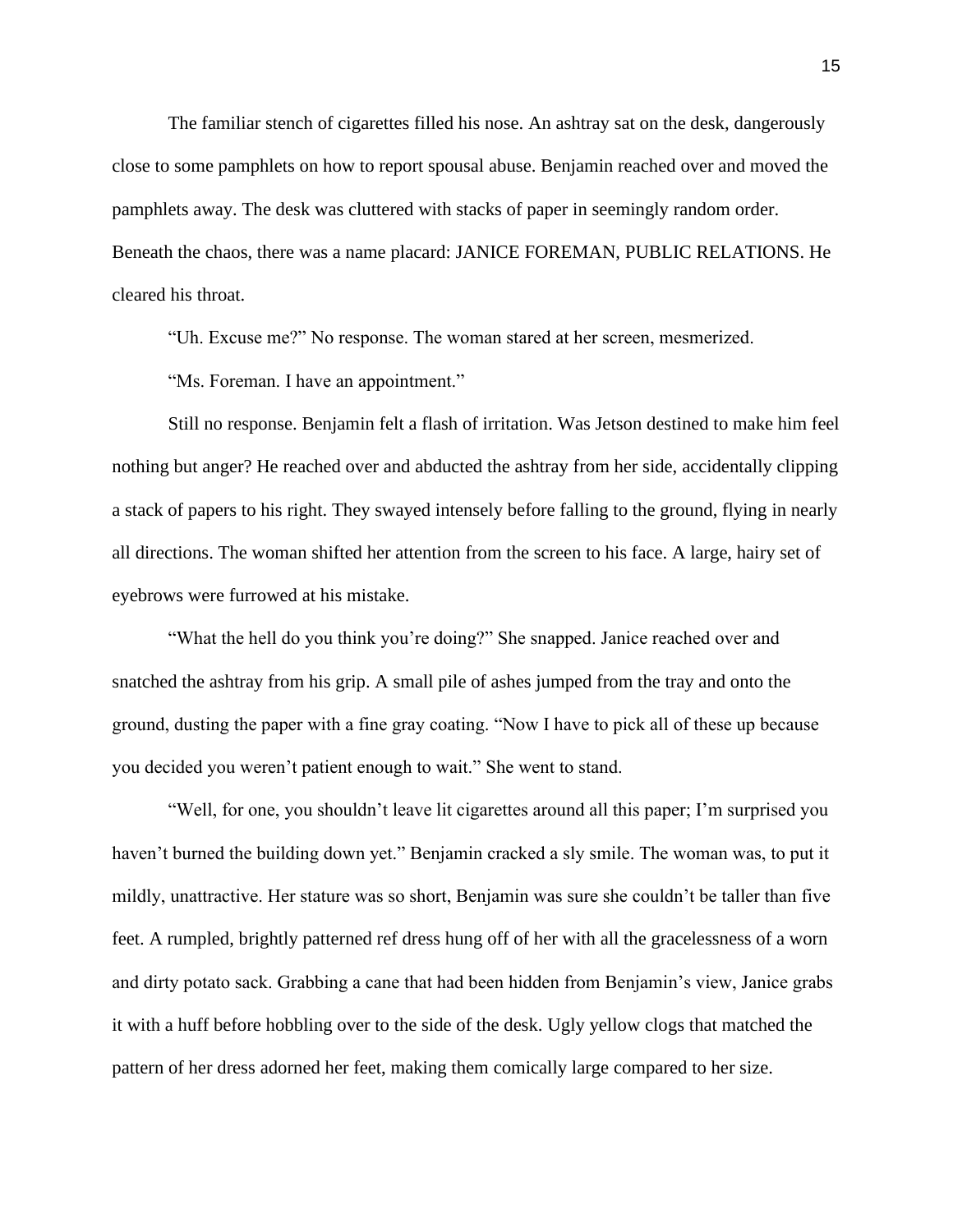Janice scowled and placed the ashtray back in its original spot. She grabbed at the lit cigarette and placed it in her mouth, pink lips pursed into a dainty 'O' shape. She stared him down before blowing a thick stream of smoke onto the keyboard. Her short and curly hair spiraled in all directions.

"Well? What do you want? Not enough having knocked over these very important files?" Venom dripped from her lips and onto the stack of paper beneath her feet. She shuffled around the desk and bent down, scooping up the papers that were closest. She groaned and bent to reach them, grabbing at her back with her unoccupied hand. Benjamin knelt down as well, studying the paperwork that was in front of them. He grabbed a finance report and held it out to her. She took it without giving him a second glance.

"Yes. I'm Benjamin Love. I have a meeting with Chief Drinkwater." He ran a hand through his dark hair and pushed up his cowlick, head tilted.

Eyes narrowed, Janice stood and reached past him, grabbing a beige colored phone. She dialed a number, still staring at him accusedly. Benjamin stared back, eyebrows furrowed. Still itchy, he reached up absentmindedly and scratched at his neck.

There was a pause before she spoke. "Hello, Chief. I have a Benjamin Love here to meet with you." Another pause. "Of course, sir." She gently placed the phone down before snapping at him. "He wants you to wait." A long, red fingernail pointed to a grouping of lounge chairs. "He'll be with you momentarily." Janice went back to her trance, eyes glued to the monitor. She threw the stack of paperwork she retrieved from the ground next to the phone, causing it to rattle.

Benjamin had barely sat down before a large man strolled confidently across the lobby. A moustache rested proudly above his upper lip, giving him the demeanor of a trustworthy father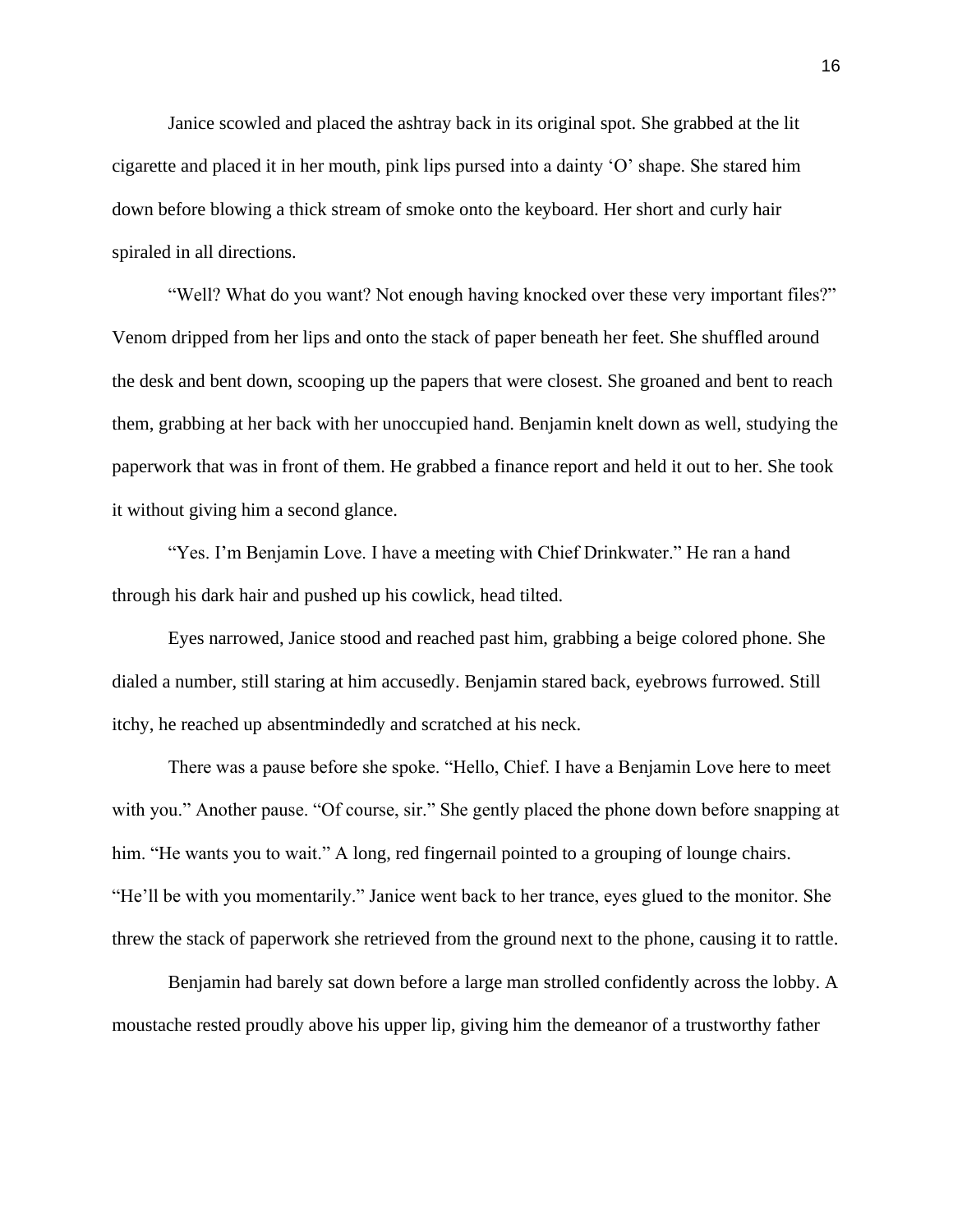figure (or a comic book villain). His large stomach swelled over his belt buckle and hung towards the top of his thighs.

"Are you Benjamin Love?" His voice boomed, echoing around the building. Janice did not look phased. She simply continued typing away, lost in the world of Windows '95.

Benjamin stood, straightening his tie and adjusting his jacket. "Yes, sir." He reached out a hand, his dark brown eyes meeting the Chief's electric blue. "It's a pleasure to meet you, sir."

"Same goes for you, son!" He grabbed Benjamin's outstretched palm and shook it heartily. "I'm Chief Daniel Drinkwater. Follow me, we have a lot to discuss."

"Alright." Benjamin released his hand from the Chief's strong grip. The man grunted before turning on his heel and walking towards a corridor behind the desk. His large gait caused several more papers to fall to the ground. Janice rolled her eyes before standing once more and crouching, carefully fingering each piece before adding them to her pile.

Benjamin quickly followed the chief, who moved surprisingly quick for someone as large as he was. The two entered a long, well lit hallway, with people bustling to and fro. Chief Drinkwater kept up his confident stride before stopping in front of a mahogany door. The words 'CHIEF DANIEL DRINKWATER' were nailed to the front.

"Come on in. Sorry, my office is a mess - ever since this 'Palumbo Killer' mess started, I've been running from press conference to press conference." Chief Drinkwater motioned him forward and left the door slightly ajar,perhaps expecting someone to interrupt them.

"No worries." Benjamin followed him into the room and gave it a quick once over. Many plaques decorated the walls of the dimly lit room. A picture of the chief and a red-headed woman lay propped against the back of the large computer monitor. Like the front desk, piles of paper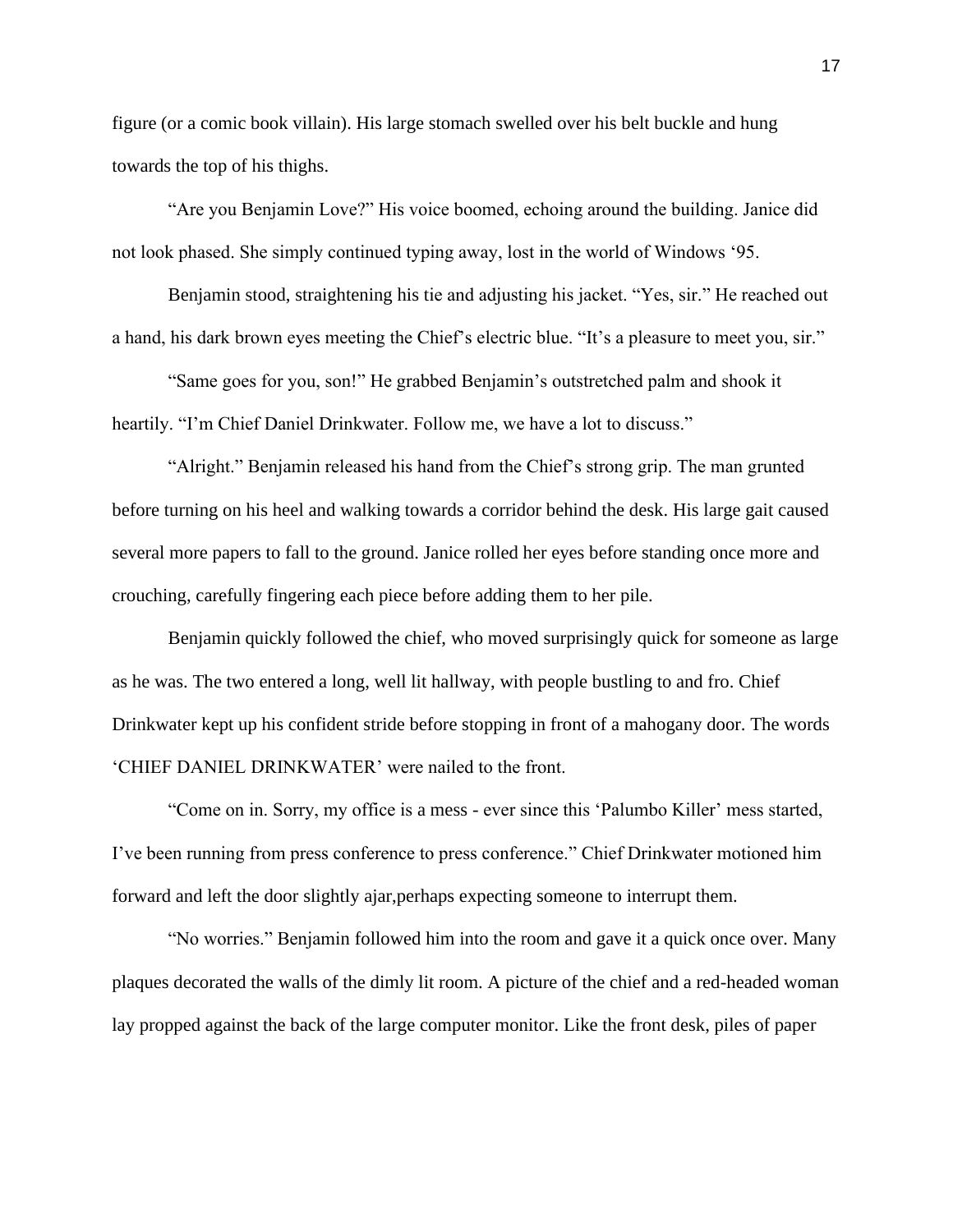sat everywhere with no clear indication of organization. Benjamin decided this was what he liked least about the station.

"Well, take a seat. We have to go over some logistics." Chief Drinkwater fell backwards into his chair, which barely emitted any noise. It was clear it was used to the abuse.

"Alright. Tell me what you were briefed on in New York." The chief leaned back and crossed his arms behind his head. The detective felt a trickle of sweat dripped down his back.

"Well, I know that it was enough of an emergency to call the Bureau in." He shifted in his seat, stuck between wanting to take his trenchcoat off and not wanting to look weak in front of his new superior. "Something about bodies being dumped in this old waterfall."

"I wish it was that simple." Chief Drinkwater struggled to reach over the desk before flipping the switch on a projector Benjamin didn't even realize was there. A blank white square appeared on the wall. The chief reached into his desk and pulled out a stack of photographs. The first looked familiar - it was the same photocopy from his conversation with Cole.

"This is Palumbo Properties, 132 Sunset Boulevard. It's right off the I-10. Used to be bustling back when it opened in 1985. Tons of local businesses had offices there. It was quite the spectacle." Chief Drinkwater's pudgy face turned serious. "But time has its way with everything. Ten years later, the place is known for sleazy hookers and shooting shit between your toes."

"Oh." Benjamin scratched at his neck.

"Which leads us to the murders." Chief Drinkwater picked up the first picture and replaced it with something much more grisly. It was a man, African American, laying face down in some sort of rocky area. A large puddle of blood pooled from under him and leaked into the dirt around him. Benjamin leaned forward in his seat, wishing the photo was more detailed. He noticed the Chief observing him out of the corner of his eye.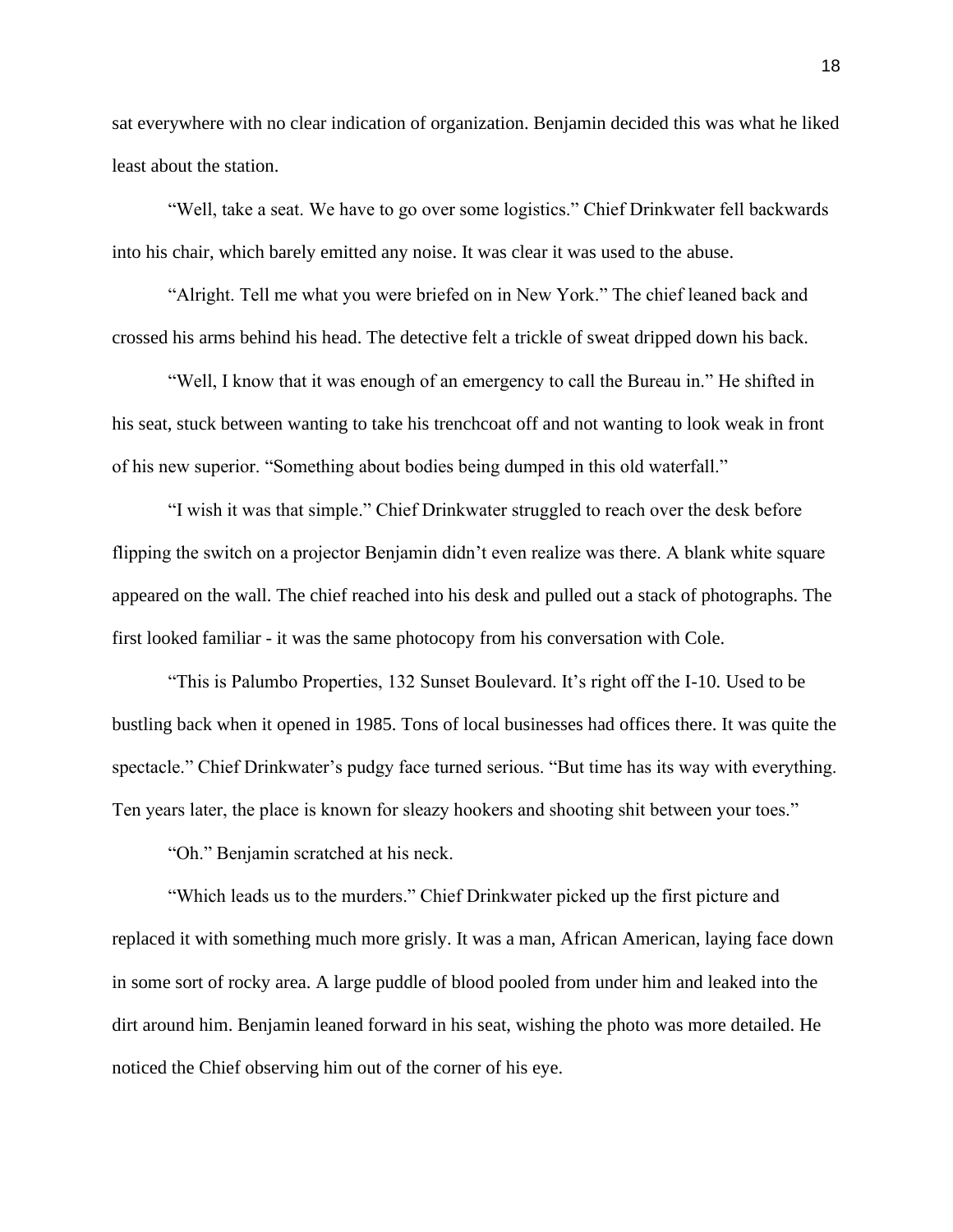"I bet you see shit like this all the time." The Chief was reaching into his desk again, this time pulling out a gray ashtray. "Me, I never can get used to it."

"It's just part of the job, I guess." Benjamin reached into his own pocket and pulled out his carton of cigarettes, relieved to be distracted from the incessant scratching.

"This was Bob Gasset, some homeless guy from downtown Jacksonville. Bad area." The picture changes again, this time to a brunette woman with long hair. "Lucy Gonzalez, from a couple of towns over. When we asked her family, they mentioned she had come to Jetsonville on an errand, never made it home."

Benjamin took a long drag of his cigarette, holding his breath for so long he felt lightheaded. "Any more?"

"Wish I could say no." Another picture appears. This one is a man laying face up. A long trickle of blood came from a small hole in the left side of his temple. "Now, this one is interesting. This guy actually worked in Palumbo, for some small insurance company. His name is Timothy Wells." The Chief was now looking at a manilla file labeled 'VICTIMS'.

"So could there be a motive? Maybe a disgruntled employee?" Benjamin's eyebrows knitted together in concentration.

"He only worked with two people, an elderly woman named Rose and his manager, who happens to be in Cabo right now on his second honeymoon. So there isn't a connection there." The chief exhaled a large amount of smoke in Benjamin's direction. Eyes watering, Benjamin tries not to cough.

"So what? You think there's just a random guy out here killing people and dumping their bodies here for no reason?"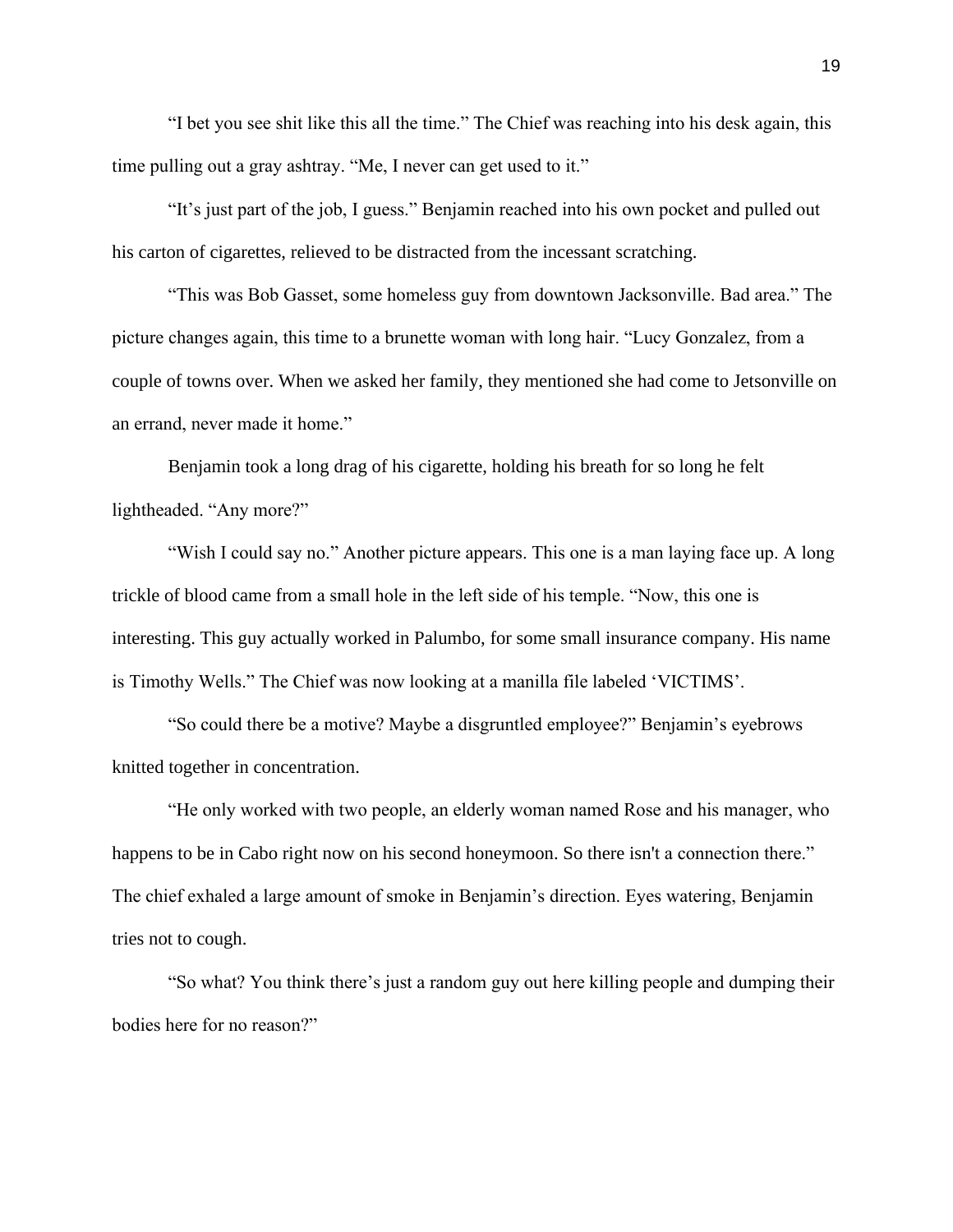"That's. And that's why you're here." Grabbing the photo, the Chief struggles to stand, red in the face. Benjamin studies his shoes and pretends not to notice.

"In order for you to actually grasp what's happening here in Jetsonville, I want you to see the crime scene for yourself." He motioned to the door. "That's why you'll be going there with one of my best detectives."

"What?" Turning to look behind him, Benjamin started as he noticed a man leaning against the doorway. He was taller than him, maybe around six feet tall, save for a few extra inches. The man's hair was longer than Benjamin's ever was, but just as dark and glossy, hanging just above his eyes. He had a lean build and broad shoulders. The man looks at Benjamin, seemingly unaware of the seriousness of their previous conversation.

"This is Han Nakamura. He's been at Jetsonville for five years, and I hope he doesn't plan on leaving any time soon." Chief Drinkwater let out a self indulgent chuckle. Han's neutral facial expression didn't change, but he does stand up straighter when his name is mentioned.

"Nice to meet you." His voice was quiet. There was no trace of an accent, if he had one. His hands lay casually in his pockets, which caused Benjamin to bristle. *Why is he so nonchalant? I'm supposed to be his superior on this case.*

"You as well." Benjamin hastily stood and extended his hand, quickly placing his cigarette in his mouth before doing so. Han looked from his cigarette to his hand before reaching out to shake it. His hand felt warm, but the skin was rough.

"Han, I've given Detective Love here the file on this case. Obviously, last night's murder hasn't been updated, but - "

"That's what I'm here for, sir." Han smiled without showing his teeth, causing Chief Drinkwater to let out a hearty chuckle and heavily clap his back.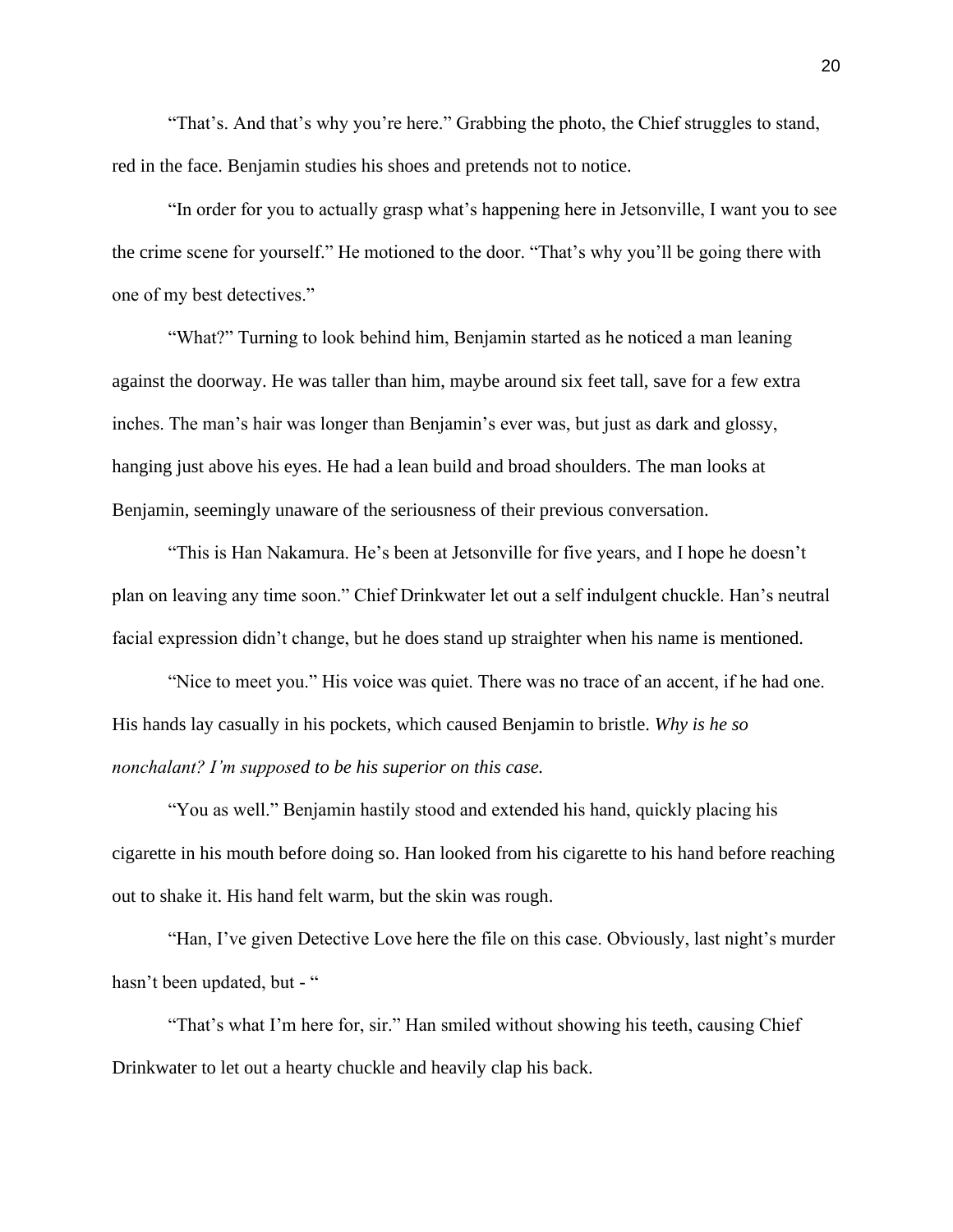"Knew I could count on you. Report to Detective Brawn and the CSIs on scene and come back to me with anything that you find." [not sure how this process works yet, so I'm just writing it and will replace it with accurate info later] Chief Drinkwater waved a pudgy hand at them both, clearly indicating that they were being dismissed. Han turned and walked to the door while Benjamin stubbed out his cigarette in the ashtray. A sense of worry had overcome him.

"Don't worry about Han too much. He's quiet, but one of the best officers I have. He'll take care of you." The man offered Benjamin a large, toothy grin. "Sorry I can't be there myself."

"It's quite alright." Benjamin returned his smile with less enthusiasm before turning to follow his new chaperone. The door had barely shut before the chief yelled something after them. "Don't forget to shut my door!"

\*\*\*

Han had a very old car. It was one of the first things Benjamin had noticed when he had pulled up to the station in the first place. A white, beat up Vauxhaull Cavalier sat sadly in front of him. The left side mirror was held together valiantly through the efforts of duct tape. Han reached into his tan coat pocket and pulled out the keys, unlocking the driver's side door. He reached forward and clicked the mechanism that had all four doors open at once. "Hop in."

Benjamin pulled at the door, but nothing happened. Determined not to ask for Han's help, he aggressively yanked the door open, nearly knocking himself to the ground in the process. Flustered, Benjamin quickly entered the vehicle and slammed the door behind him. He saw Han observing him with a bemused expression on his face.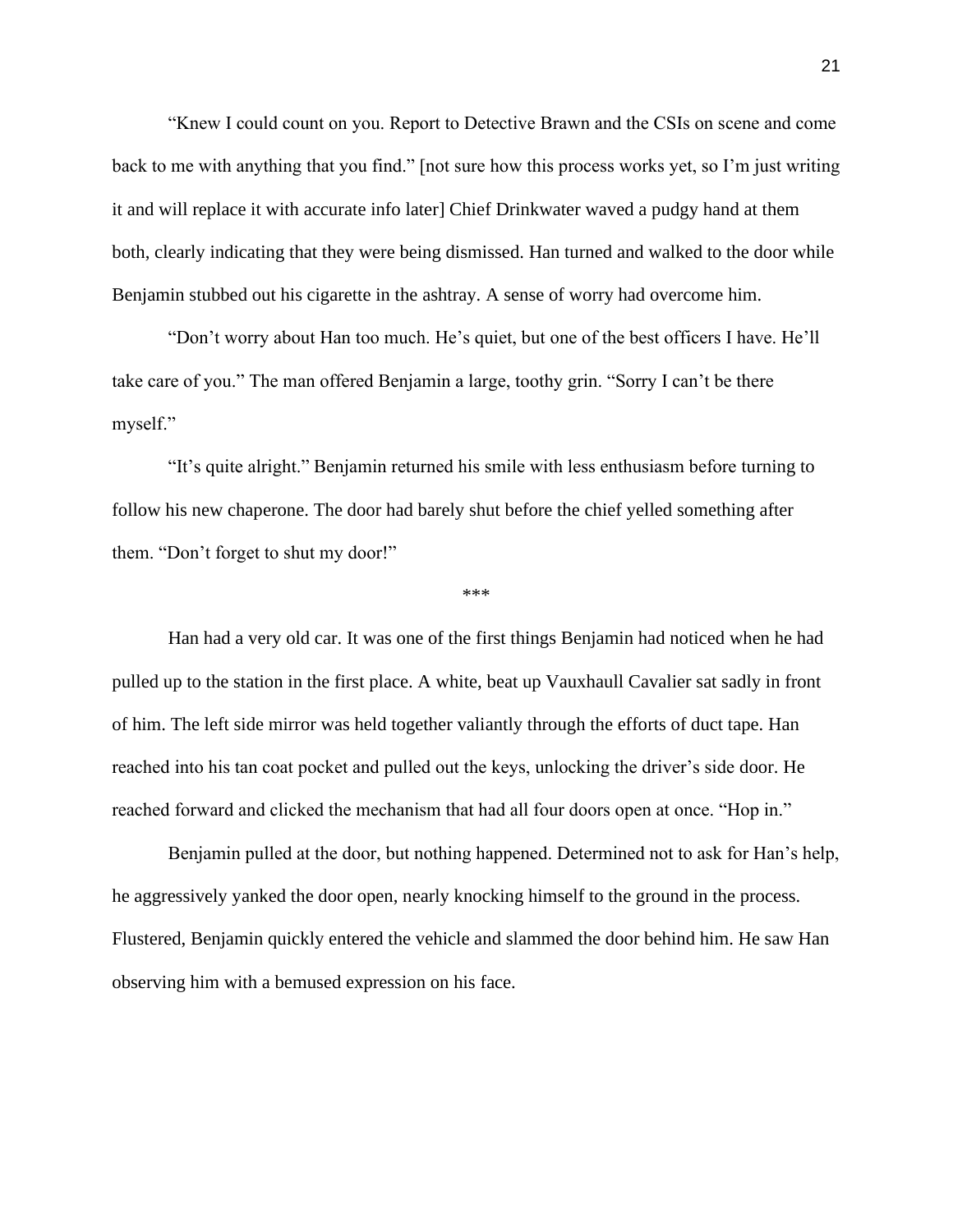"Yeah, sorry. This car is really fucking old." Hand cranked down his window with his left hand while starting the car with his right. Despite the look of the car, the engine roared to life almost immediately. "You also may want to roll down your window, the AC is broken."

Benjamin obliged, grabbing the window crank and turning it. "How can you live with a broken AC? It's 97 degrees out here." He flipped his sunglasses back down over his eyes.

Han snorted. "How can you live with that trenchcoat? You must be soaked." Han leaned over and reached into the passenger seat, his shoulder brushing against Benjamin's arm. Fidgeting, Benjamin felt himself reaching for yet another cigarette.

"Here." Han returned to his normal position, holding a navy zip up jacket. "Put this on. Where we're going, the weather isn't going to be any kinder to you." He looked at the carton of cigarettes in Benjamin's hand. "And you can't smoke in my car. It might look shitty on the outside, but I don't want it to smell shitty on the inside." Han buckled his seatbelt and puts the car into reverse, driving past the rows of new cruisers.

Benjamin removed his trenchcoat. A sigh of relief escaped from his mouth as he discarded the heavy clothing. He pulled on the new sweater Han had given him. It fit everywhere except for the sleeves, which were slightly too long. Benjamin cuffed them at his wrists before pulling on his own seatbelt. "Thanks."

"Hmm." Han raised his hand and waved at a cruiser pulling into the lot before turning right, driving past the station and onto a side street. Benjamin let his arm hang loosely out the window as he observed the neighborhood around him. While he had been in Florida for a couple of weeks beforehand, Benjamin rarely left his hotel room, except to go downstairs and drink Pabst Blue Ribbon, chain smoking cigarettes and wishing he were anywhere except there. Palm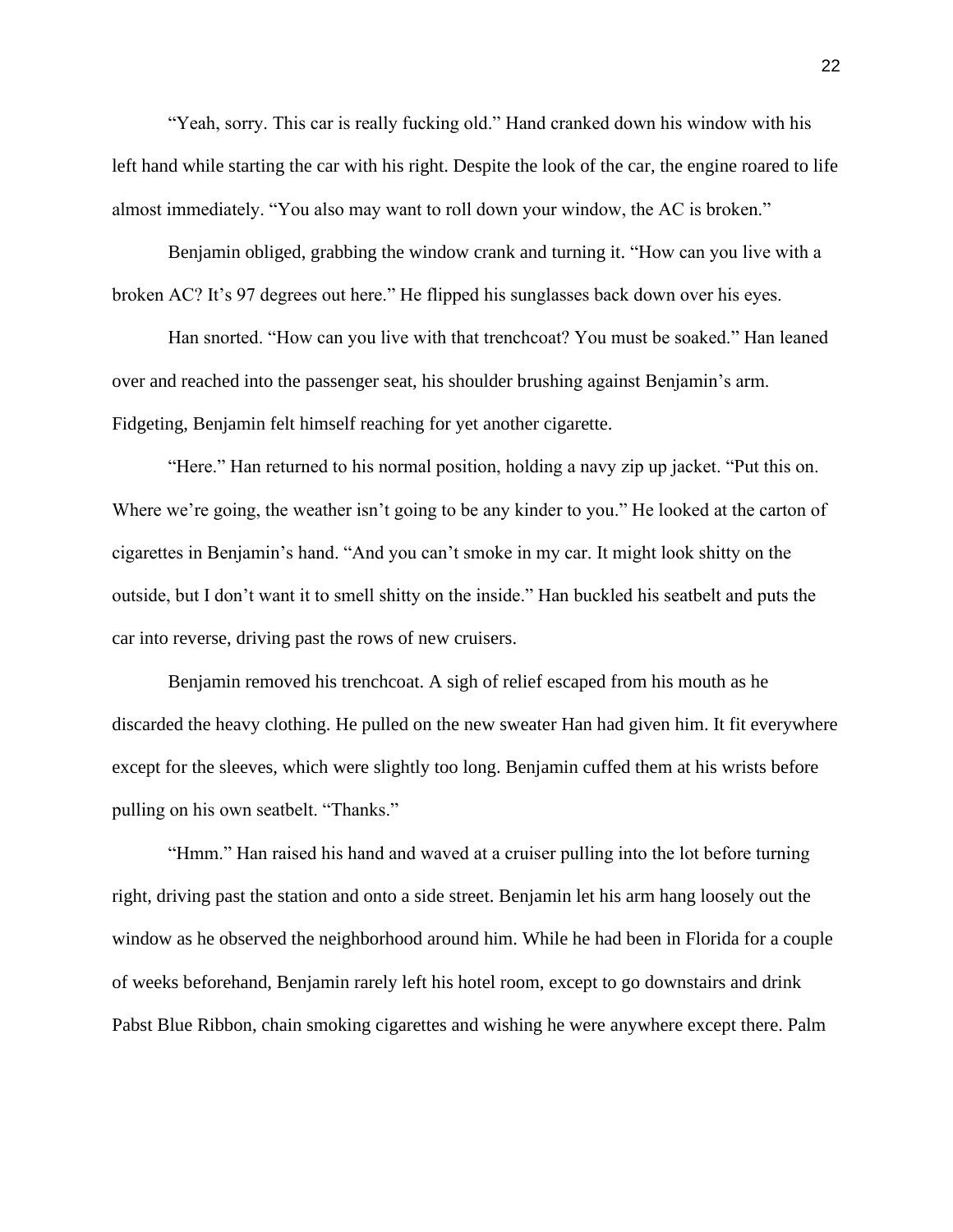trees loomed overhead, small houses appearing every now and again. Pink lawn flamingos seemed to be the norm.

Benjamin turned slightly to study Han. He had a sharp jawline with no evidence of stubble. Thin eyebrows rested beneath his sleek hair.

Hot air entered the open windows, whipping Benjamin's hair into a ruffled frenzy. He reaches to smooth it down in aggravation, only to have another gust of wind make it look even more disheveled. The detective made sure to give Han a pointed look.

"Do the windows really need to be open?" Benjamin asks, an edge in his voice that surprises even him. It is only until a wave of discomfort washes over him that he realizes he must be having tremors. Benjamin wipes at his forehead, removing some of the sweat that was beading there.

"No. This car doesn't have working air conditioning." Han does not look in Benjamin's direction as he says this; instead, he slows next to a sign that reads FREEWAY 1A. Palm trees loomed over the vehicle, giving Benjamin some well needed shade. An awkward silence hung in the air now that the car was no longer full of huge gusts of wind.

"Well, have you ever considered getting a new car? I'm sure Drinkwater wouldn't mind giving you one of the shiny new toys he has sitting in the parking lot." An elderly woman hobbled towards the crosswalk, holding her walker tightly with bony fingers. She shuffled slowly, pink flip flops dragging across the asphalt with each step she took. Despite the fact that it was nearly a hundred degrees, she wore a navy sweatshirt, embroidered with the Disney logo. The glasses she wore hung by a chain around her neck, which trembled ever so slightly. Benjamin let out a frustrated sigh.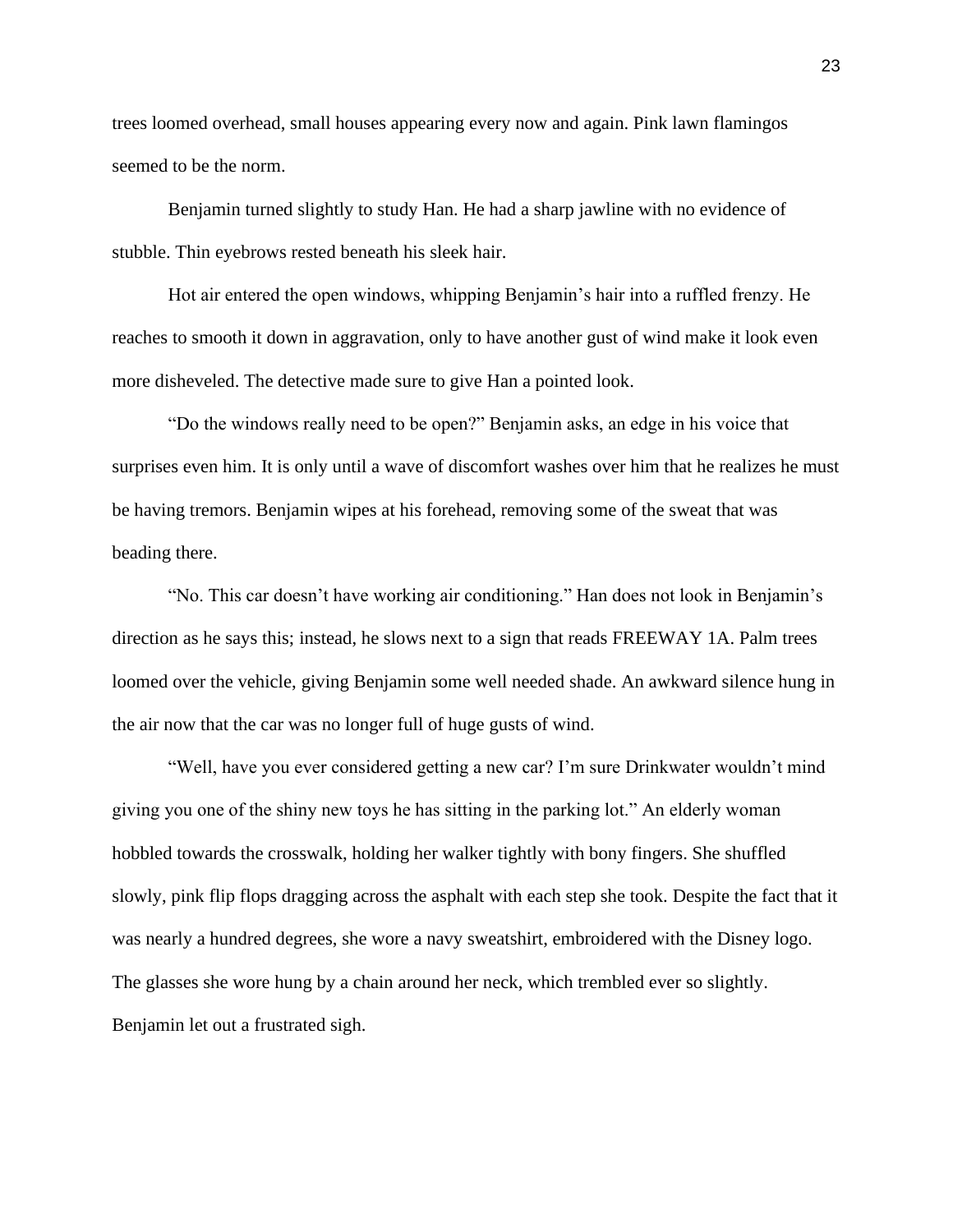"I have access to the cars in the lot. I just use this car because I like it." Benjamin waited for him to say more, but he simply turned his eyes back to the road. The woman stopped walking and made eye contact with the pair. Benjamin feigned a smile, which looked like a pained grimace. Han smiled, lifting his arm in an exaggerated wave. In response, the woman reached for her face and readjusted her glasses before smiling back, waving stiffly. Han unbuckled and opened the driver's side door, much to Benjamin's disdain.

"Where are you going? We have to get to the crime scene," Benjamin complained.

Han gave him a stern look. "We have a citizen here who is clearly in need. I'm going to help her." Without another word, he slammed the door and strode over to the elderly woman. Han shouted a greeting Benjamin didn't catch.

"Fucker." Benjamin let out another sign before he opened his own door. The heat was sweltering; Benjamin had to close his eyes, the rush of hot air making his eyes water. He walked forward, his dress shoes smacking against the asphalt.

"I'm telling you, they need to add a new light here. Half the time, I'm almost hit by cars. No one here knows how to drive." The elderly woman walked slowly forward, supported by Han, who had offered his elbow to her.

"I understand your frustration, ma'am. I'll be sure to pass on the word." Han's voice was sincere and warm.

"Hey." Benjamin came up to the other side of the pair awkwardly, hands tucked away into his pockets. "How are we doing?"

"Well, hello, young man." The woman's hair was peach colored and wispy. Benjamin could see her head underneath, reflecting the sun. "Are you with this handsome police officer here?" Her hand patted his arm affectionately, making Han smile a little wider.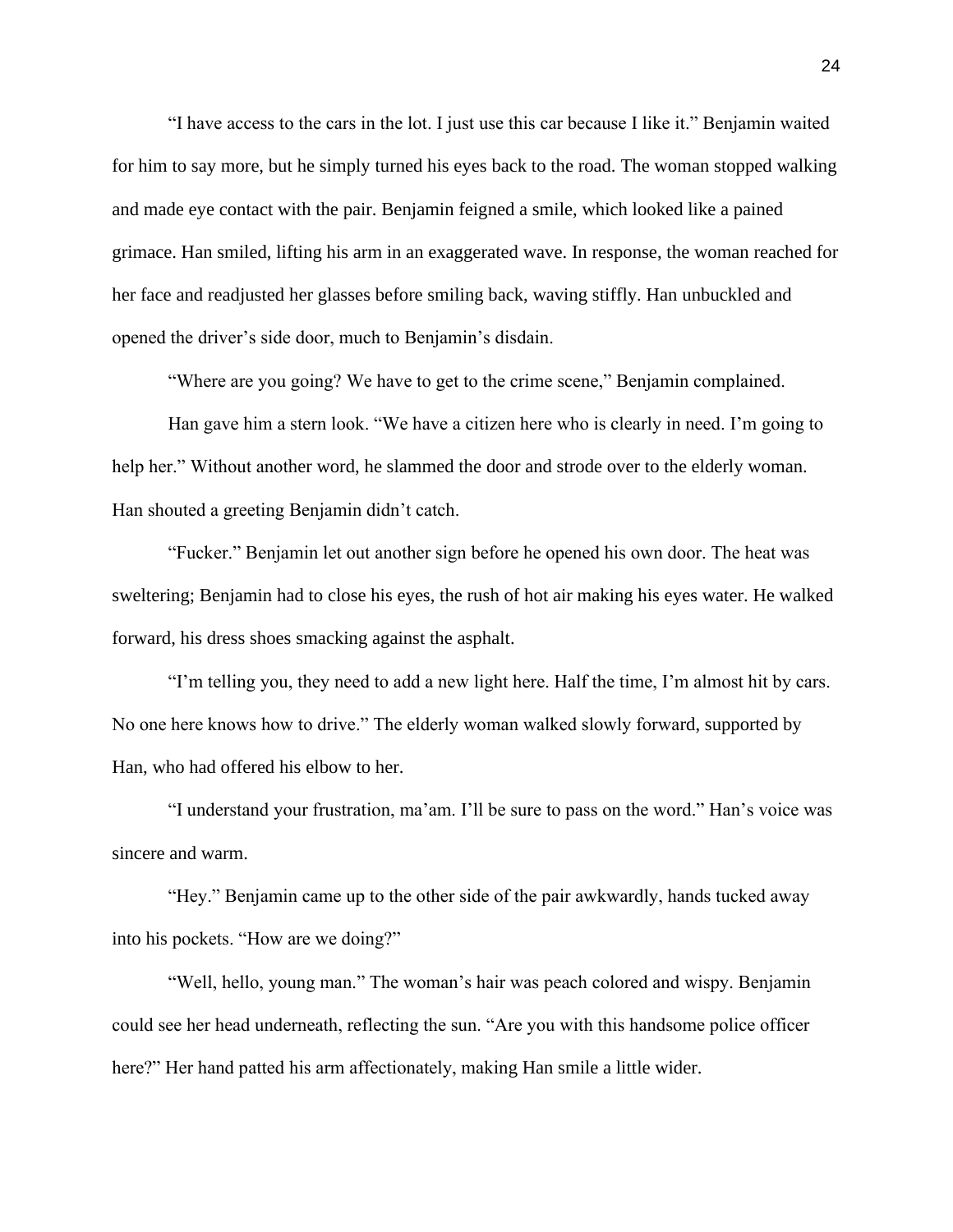"Erm. Yes. My name is Benjamin Love." He extended his hand out to her sheepishly. She took it gently, running her soft, cool hands over his own. "I trust that everything is going well here." The three reached the other side of the street. As Han took both of her hands, Benjamin picked up her walker and placed it on the curb.

"Of course." She smiled widely, her teeth stained and yellow, no doubt from years of smoking and coffee. "Thank you for all your help." she released Han's arm, readjusting herself on her walker. The pair watched her as she hobbled slowly, heading in the direction of a small neighborhood.

"Will she be okay?" Benjamin turned to Han, only to realize he was already halfway back to his car. He quickly followed, trying not to run to keep up. Han made no indication he heard him and opened the driver's side, sliding into it as if he had been doing so for his entire life. Benjamin reached the passenger side and tugged harshly, the door almost slamming into him once more.

"She's fine. I see her once a week." Han shifted the car from park to drive, pulling onto the freeway. Benjamin strained to make eye contact with him once more, but he was ever silent, his bangs lifting from his forehead and being pushed back by the wind. Benjamin sighed before turning his head back out the window.

While Jetsonville had a small town vibe to it, the freeway brought the feeling of civilization and the open road back to Benjamin. The battered vehicle passed copious amounts of fast food chains, surrounded by miles of forests and the occasional swamp. A house would appear every now and again, surrounded by wired fences and plastic patio furniture in an assortment of sun bleached colors. Benjamin snorted. At least he got one thing about Florida right - that everyone who lived here was either elderly or extremely tacky.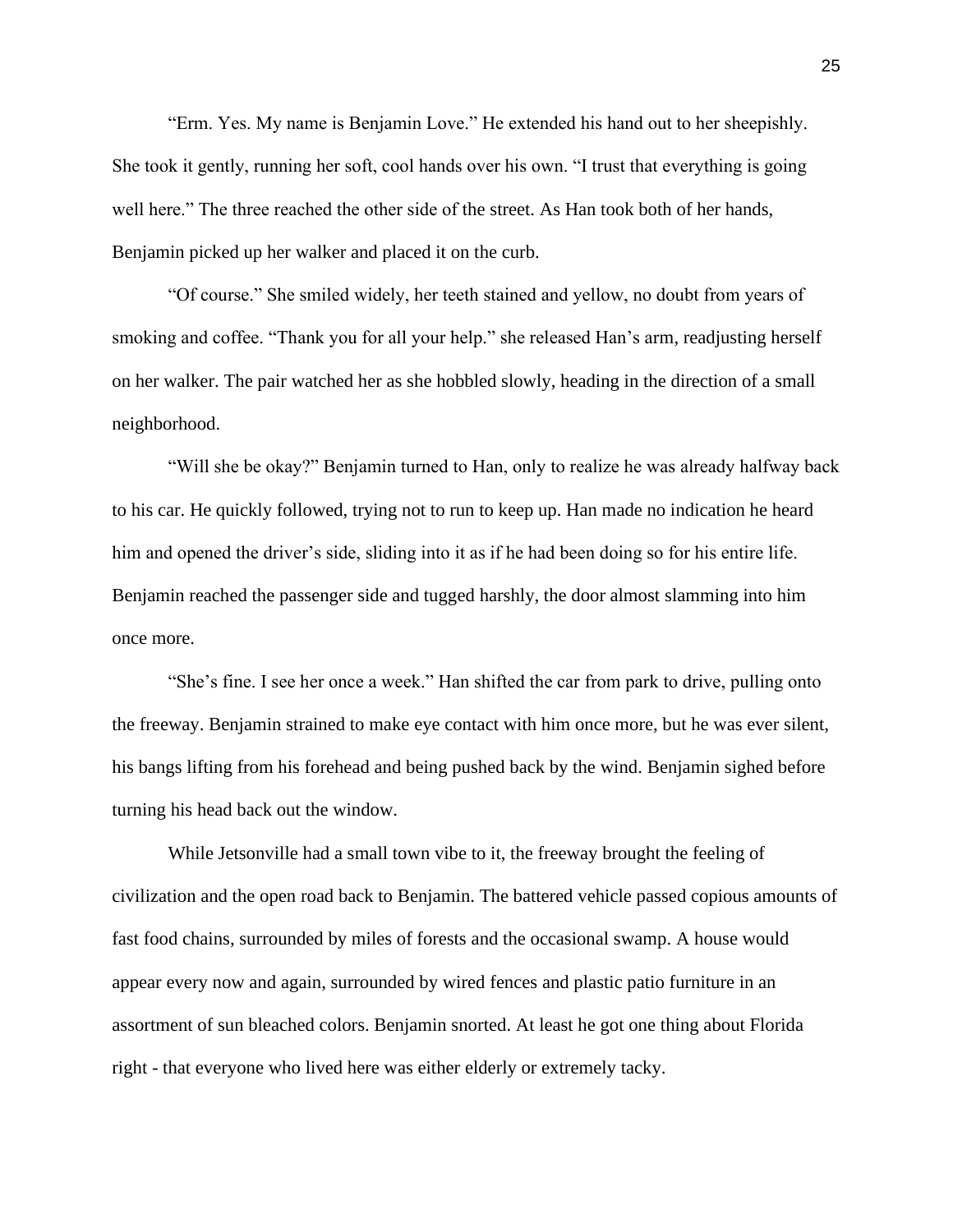Han turned his blinker on, which filled the car with a very distinct ticking noise. It drilled into Benjamin's head and sat in his ear canals, making him feel like his brain was shaking. It wasn't until Benjamin was able to drown out the noise by blocking one of his ears that he realized Han was speaking.

"We're getting off of Exit 34." Han flicked the blinker off and followed the circular curve of the exit. A singular stoplight greeted them. As the car began to slow, Han turned his head ever so slightly to look at Benjamin once more.

"We're about five minutes away from Palumbo Properties. I figured now would be a good time to brief you on the history of the building and the murder that took place there thirteen hours ago."

"You could've told me the whole ride here and you decided to wait until the last five minuted to brief me?" Benjamin scoffed before he crossed his arms.

Whether it was out of irritation or having impeccable self control, Han didn't respond to Benjamin's snarky remark. Instead, he cleared his throat and ran a hand through her hair, fixing it in one elegant movement.

"Palumbo Properties was built by Paul Crowe, a wealthy businessman from South Miami. Construction was finished in 1985, and by 1987, the property was filled with small and large businesses alike." The stoplight turned green. Han turned left, following a long and barren stretch of road. Benjamin reached up to his own hair and attempted to fix it just as Han did. To his frustration, his hair simply stuck up and stayed when he ran his hand through it. Trying not to show any signs of weakness, Benjamin casually began to fix his hair part. Han ignored him and continued.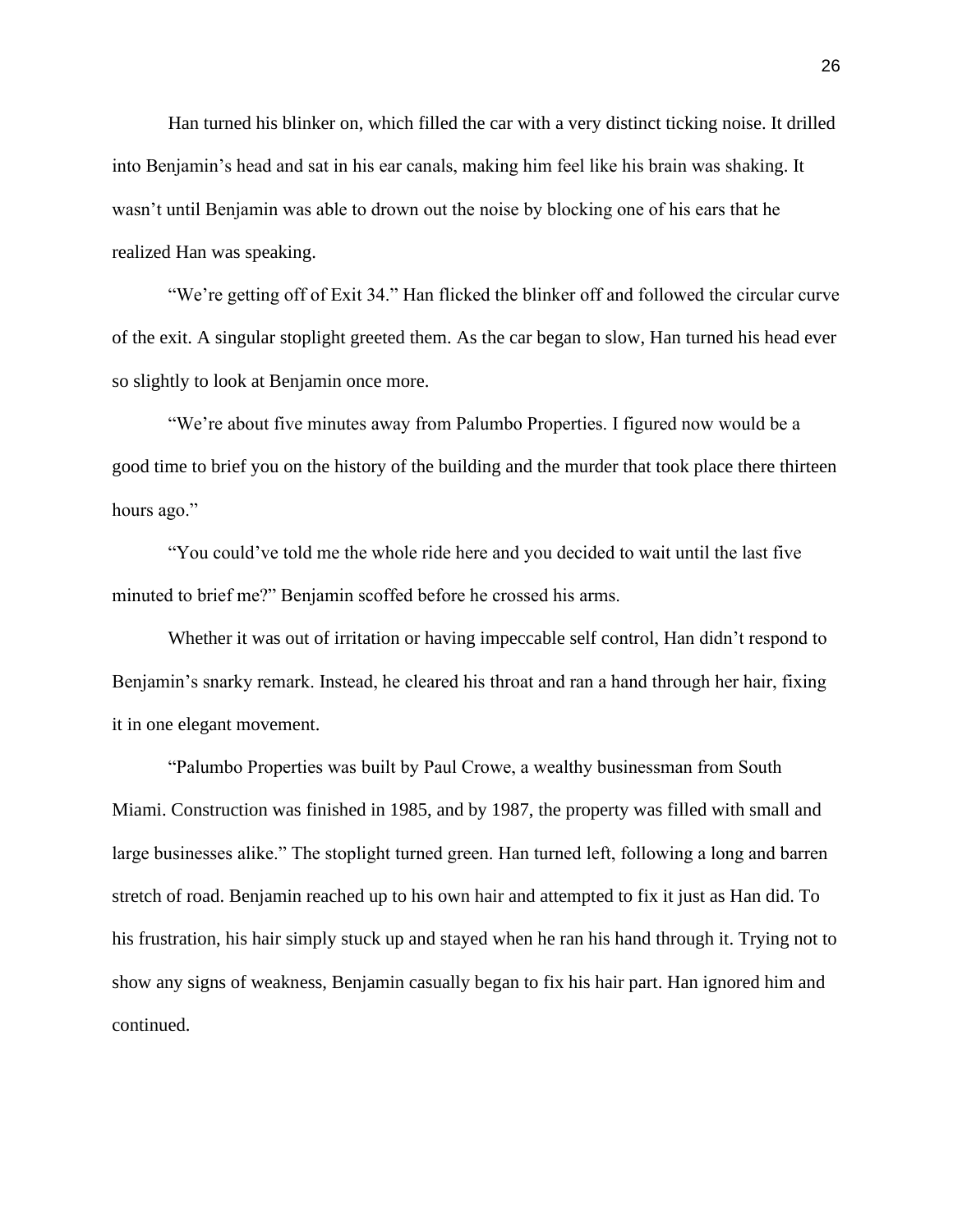"However, Paul suddenly died of a heart attack in 1989, leaving everything to his son, William Crowe. William was a recent graduate of Florida State University, and though he had a business degree, nothing could have saved his father's work. He pissed away funding, made several risky business decisions, which drove out the larger proprietors. By 1991, there were only five businesses that remained at the property."

Benjamin stopped momentarily before he looked at Han in confusion. "If there were only five businesses left, how have they made enough money to make a profit and keep paying for their space at the business park?"

Han looked to him with an expression Benjamin couldn't read. "His 'risky business decisions' made him a lot of collateral. Money laundering, pushing drugs and prostitutes behind the guise of a small insurance company or a dry cleaners." Han took a right, following a small faded sign that read *Palumbo Properties: 2 miles*.

"So what? That was two years ago. I'm assuming something has been done about William." Satisfied with his hair, Benjamin dropped his hand back into his lap, feeling for the cigarettes he had placed in Han's jacket. It was only a matter of time before a comforting stream of nicotine entered his bloodstream.

"Yes. William Crowe is currently serving at the Orange County Correctional Facility. Sentenced 25 years without parole for the possession and selling of illegal drugs."

"So who owns Palumbo now?" Benjamin quiered.

"An older gentleman by the name of Horace Byrd. After the scandal broke, no one wanted anything to do with Palumbo. He got it for a fourth of its original price and put the last new business this place will probably ever see, the small insurance company he runs with his wife." A large, looming rock structure grew bigger and bigger the closer the car approached.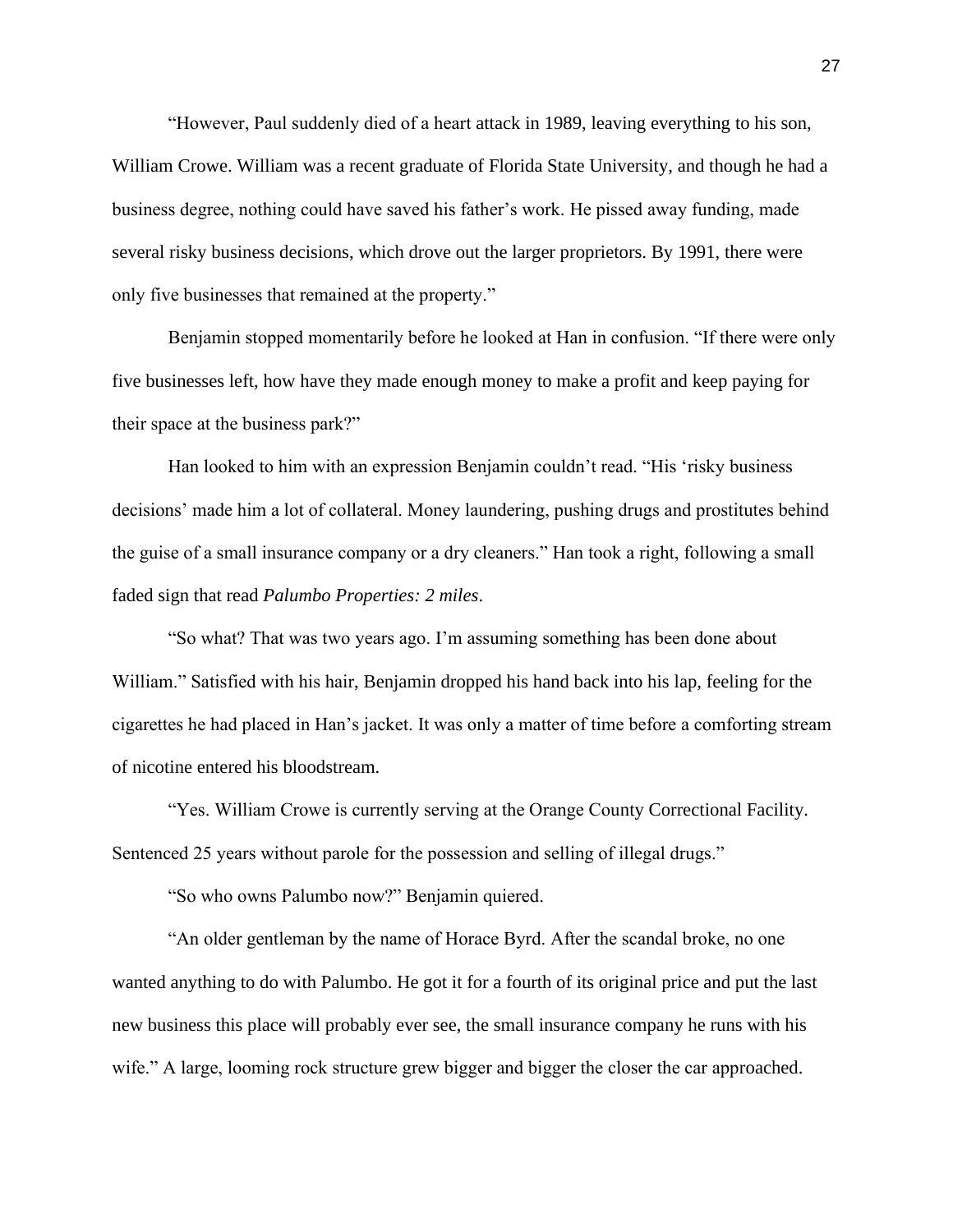"The last of the reputable businesses pulled out, leaving the five that are still here today." Han pulled up in front of a small security station, complete with an electronic gate. "We're here."

Despite its name, Palumbo Properties did not have the grace and charm the original owner must have envisioned. Instead, Benjamin was greeted with a towering rock structure, with pipes sticking out of it at random locations. A large building stood menacingly behind it, made of red brick and large, reflective windows with a bluish tint Along the top of the building, large blue letters spelled out PALUMBO PROP RTIES, a large 'E' missing. Benjamin couldn't decide between poor maintenance of the building or vandals that had caused the vowel's disappearance. At the bottom of the rocky cliff was a large circular pool (he assumed, since there was no water flowing). It was surrounded by police tape and the flashing blue lights of the Jetsonville PD and State Police. Han rolled down his window as he approached the welcome booth.

A large man with a scruffy uniform opened the plexiglass divider. "If you're here with the news, you gotta drive to the top with all the other news people." The man's voice was tired. Benjamin could only assume he had been saying the same words all morning.

"My name is Han Nakamura." Han's voice was low. He reached into his pocket and pulled out his police badge. "I'm here for the investigation."

The man's eyes widened. "Well, shit." He gestured over to the masses of blinking lights. "Feel free to pull up over there, Officer." There was a hint of admiration in the security guard's tone.

"Thanks." Han placed his badge back in his pocket before pulling a sharp left, driving over the cracked pavement and pulling to a stop about ten feet from the other police cruisers. Han turned the keys and pulled them from the ignition. Han didn't bother to roll the windows up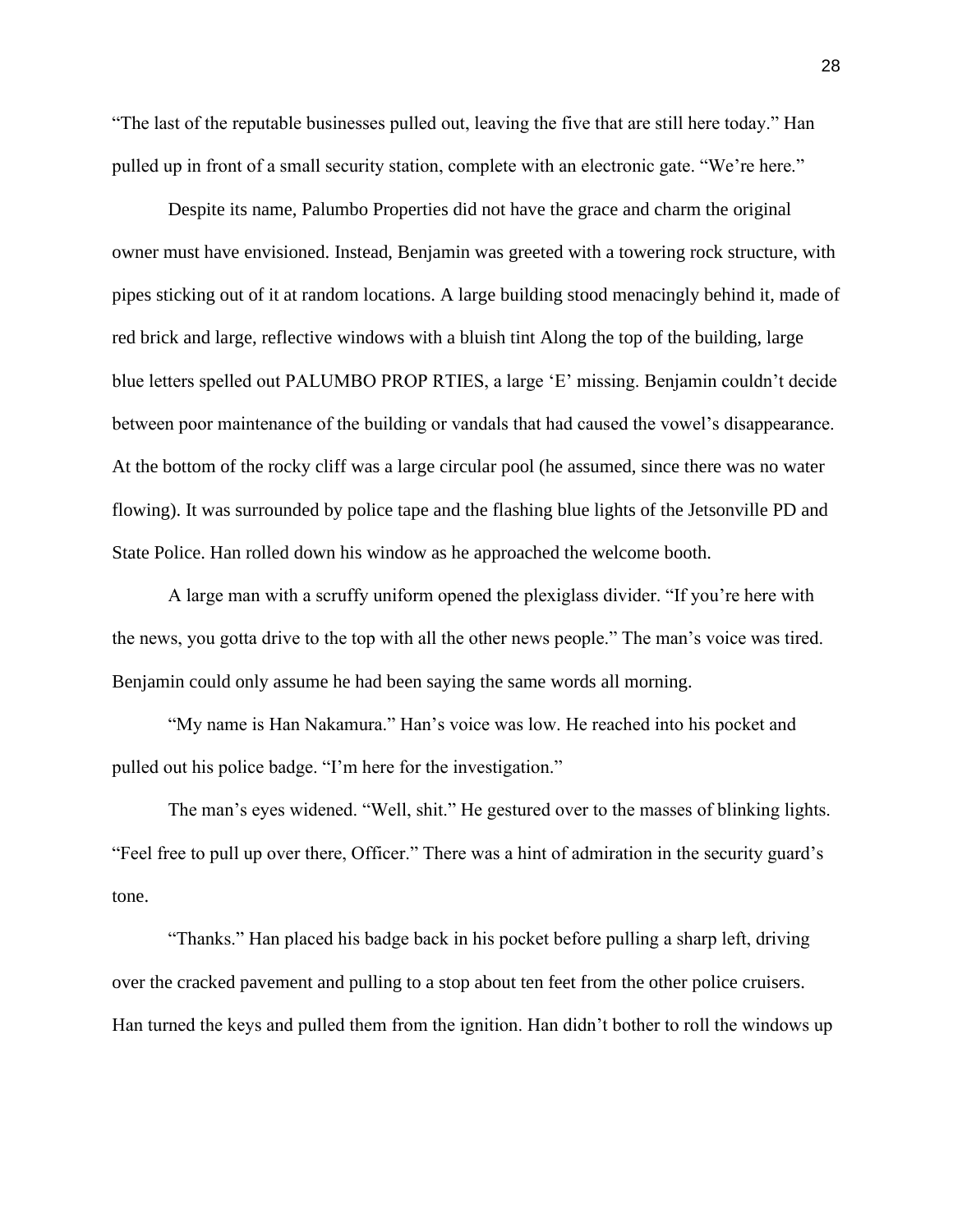before looking at Benjamin head on for the first time since they had left the station. "You ready?"

Anticipation flooded through Benjamin. He felt just as energized as he did when he first came to Orvall Heights.

"I'm ready."

## III.

The sky was a periwinkle color as the old, beat up pickup truck raced down the Florida coast. *Don't Fear the Reaper* was playing softly over the loud hum of the engine. Wind whipped Sam's hair off of his forehead, and he briefly closed his eyes, enjoying the unseasonably cool wind that kissed his freckled cheeks. The salt air was tangy, and had just a hint of moisture. Sam reopened his eyes.

*All our times have come*

*Here but now they're gone*

"Seasons don't fear the reaper…" Sam sang quietly along and reached for his cup holder. The first cup, closest to him, contained a half drunk bottle of Sunkist. He reached past it and rummaged around, feeling loose change and crumbs beneath his fingertips before he gently gripped a rolled joint between his fingers. Sam placed it in his mouth before he reached back to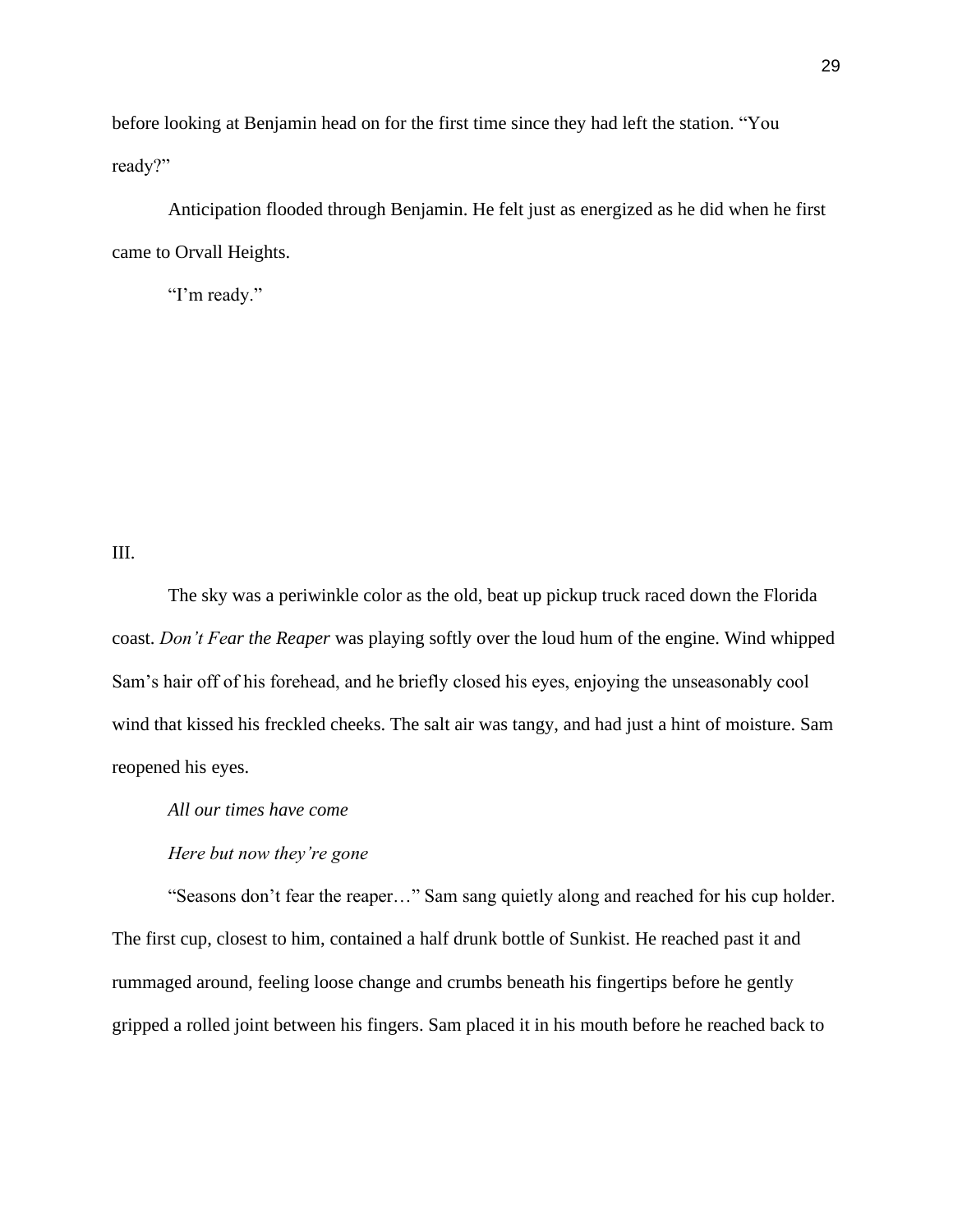the same cupholder and pulled out a red lighter, the exact same shade of red as his truck. Sam liked when there were small repetitions in his life.

A light rain began to fall. Sam remained unbothered and lifted up his joint. Sam put it between his lips and took a deep inhale. He again closed his eyes for a brief moment, enjoying the buzz the marijuana gave him. He would have to remember to thank Dave.

Salt marshes stretched for miles to Sam's right. Sam always liked the way he felt whenever he stepped foot into a marsh field. He remembered one night in particular, one where he was much too stoned to be driving his Chevy, where he swerved off the road and crashed into a tree. It was a cool night, similar to this one; Sam remembered how violently he shivered as he exited the truck. Blood dribbled down his face after bashing it into the steering wheel. The bruised and bloodied man stumbled away from the vehicle and into the marsh fields, perhaps as a way of escape from the wreckage. He didn't get far before he collapsed and sank ungracefully to his knees. Sam stared into the night sky, seeing double. The blood made its way down to his neck, which stained his white shirt.

Sam was too stoned to respond to the officer who approached him, holding a small flashlight. Sam was too stoned to tell the officer why he was on his knees, covered in blood. Sam was too stoned to stop himself from grabbing the officer by the neck and squeezing. Sam was too stoned to stop himself from smiling, deranged and breathing heavily, watching the life fade away from the officer's wide, hazel eyes.

A pothole jolted Sam back to reality. He took another hit before he abruptly switched lanes, not bothering to use his blinker on the deserted I-10. The pickup rattled along, taking a left on Exit 42 towards Pine Wood Road, just outside of Jetsonville. Sam slowed the truck, wading slowly through a wide puddle. The public drainage system often worked poorly in this area.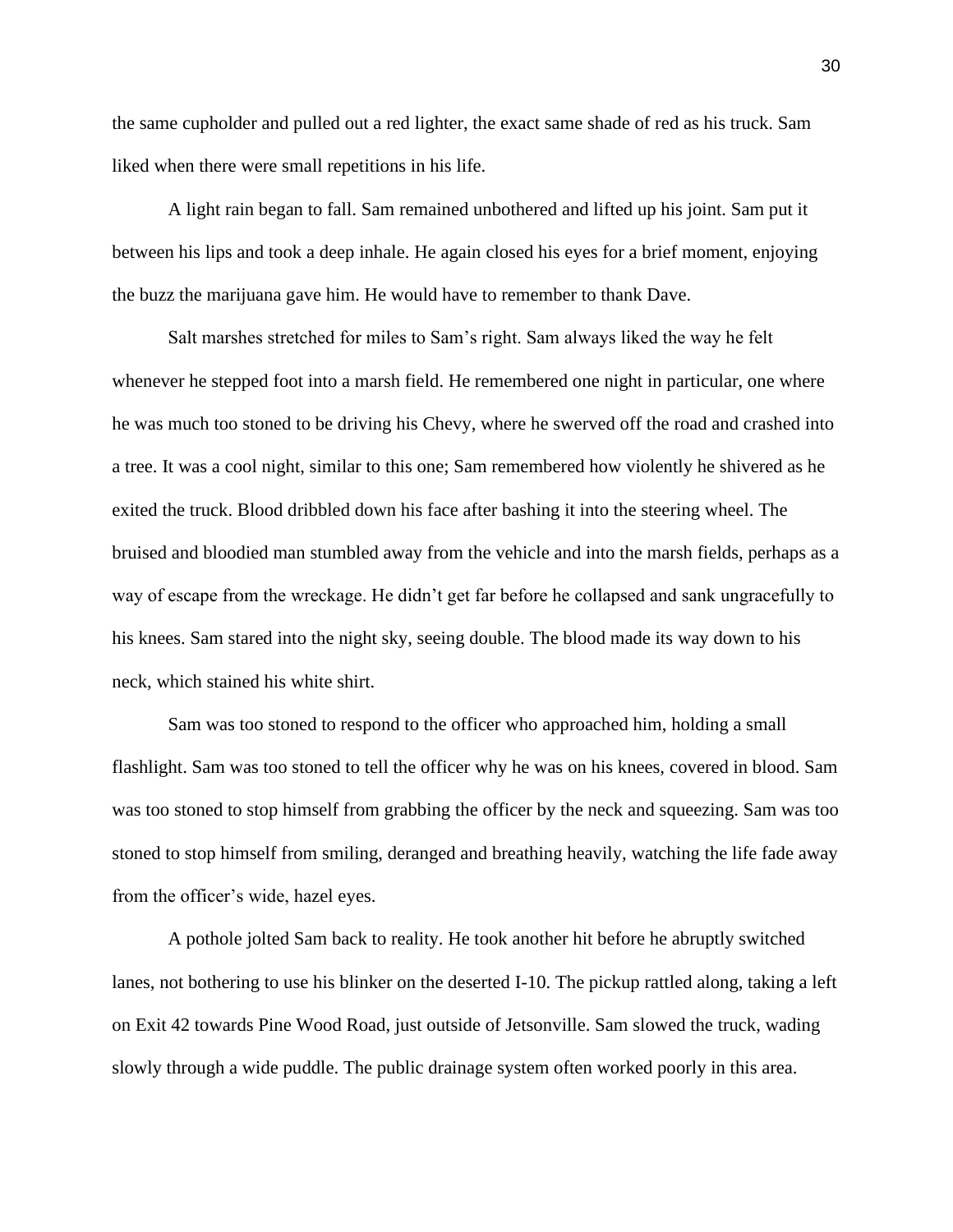Thick brush, heavy rains, and wild gators often prevented the city of Walstone from actually fixing what needed attention. Sam took another right, heading away from the highway and towards the thick, green treeline. Rain had begun to fall harder, landing on Sam's bare arm and dripping onto his stained, dirty jeans. He propped the joint in his mouth before he rolled up the window. The hand cranked squeaked loudly, which caused Sam to grit his teeth as the noise bounced around his skull.

The sky had begun to darken, changing from a soft periwinkle to a grayish purple. A flash lit up the sky before being replaced with a rumble of thunder.

"Great," Sam muttered before turning left, pulling onto a long, dirt road. A lightning storm would disturb his nighttime plans.

The treeline was thick and leafy. Every now and then, a large palm tree would emerge in the distance which started to sway with the wind. Thunder rumbled overhead, drowning out The Blue Öyster Cult and the persistent rattling of the engine. Large droplets of rain bounced loudly off the roof of the truck, sounding eerily similar to gunshots. It made Sam feel claustrophobic.

A small house appeared in the distance. As Sam pulled up to it, the older looking the house became. Shingles hung off the roof in disarray, with several of them stuck in the rain gutter. The house itself was a faded purple, and the shutters (both of which hung off of their hinges) were a deep navy. The windows were cracked and yellow. Sam remembered when the real estate office brought him here to see it. The realtor, Samantha Biggs, was a nervous wreck.

"And here we have a quaint one bedroom!" Her voice squeaked as she gestured to the house. It was extremely humid that day, and two large sweat marks had appeared under her bright red blazer. "I know it appears to need a lot of love, but all of the features are the same as when it was built almost sixty years ago."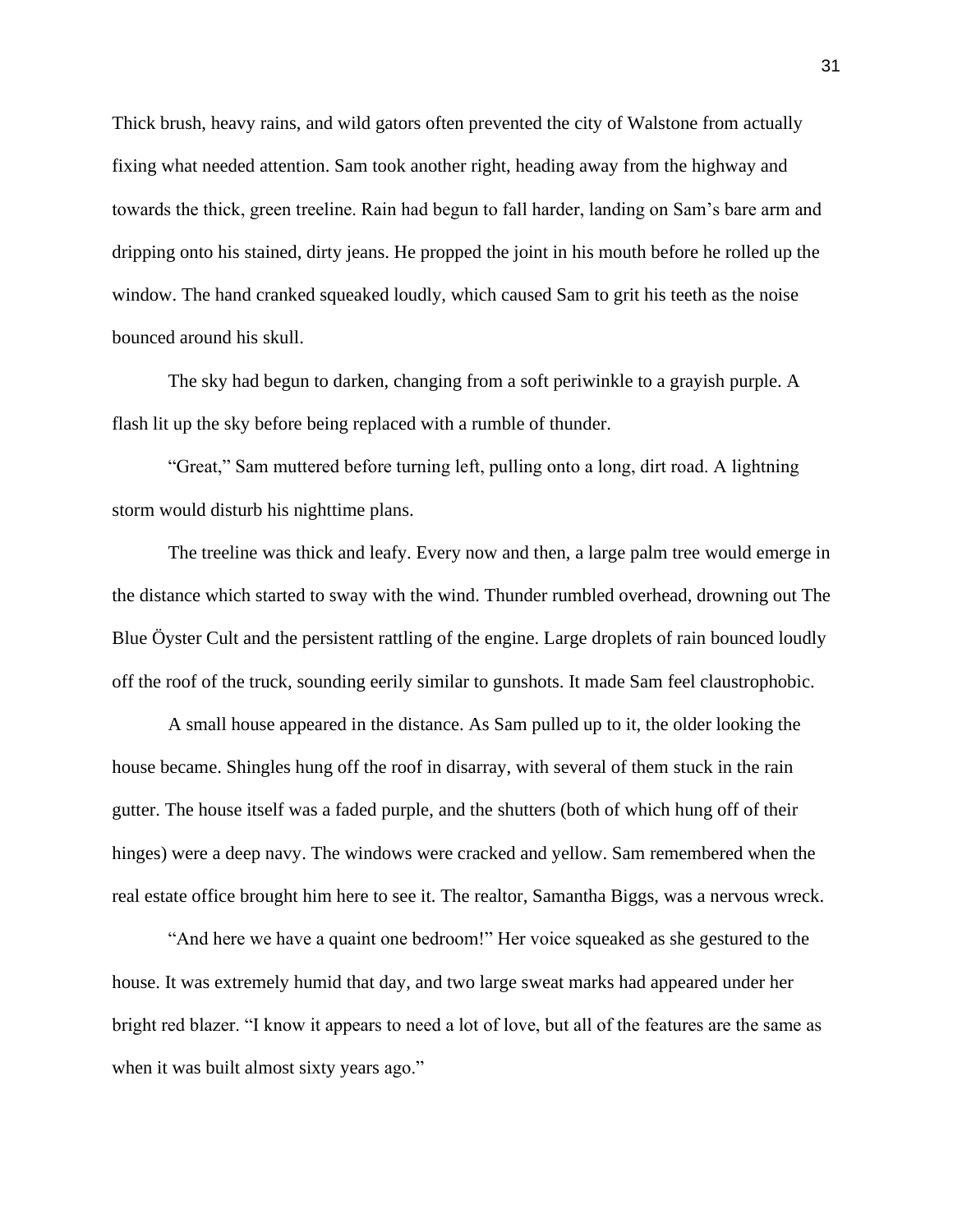A single black crow landed on the front step of the house. Sam watched it in fascination. It circled the stoop before it turned back to the pair and let out a screech. A grin spread across Sam's face.

"And you said that no one ever comes down here?" He turned back to the realtor, who has nervously eyed the bird, clutching her purse. She snapped back into her realtor personality.

"Yes! If it's privacy you're looking for, I can assure you'll get it here." Samantha pointed past him to the long, dirt road they had traveled to get there. Heat waves swirled off of the ground. "This is the only way to get to the property. Unfortunately, this means that garbage isn't picked up. You'll have to go to Chokoloskee and deposit your waste there." Her smile was blinding in the Florida heat. Each tooth looked to be about the size of a Scrabble tile.

Sam thought long and hard about the drive to Chokoloskee. He would have to take the 41, which would be a hassle. Staties were often posted at every rest stop, and it would be difficult to maneuver in traffic. He glanced at his red pickup, the blue tarp flapping in the slight breeze. The cop was there, decaying. Sweat dripped onto his shirt.

He turned to Samantha Biggs and smiled widely, eyes empty. "You know, I have family over that way. It won't be so bad."

Gravel crunched under the tires of the truck as Sam pulled up to the house's side, next to two brown cellar doors that emerged from the ground. The area around the property was akin to that of a junkyard; piles of metal scraps were everywhere, and seemingly had no order or organization as to how they were placed. Weeds, tall and brown, had sprouted in multiple places in the yard. There was no fence that separated the overgrown yard from the thick brush; instead, it simply grew more and more overgrown.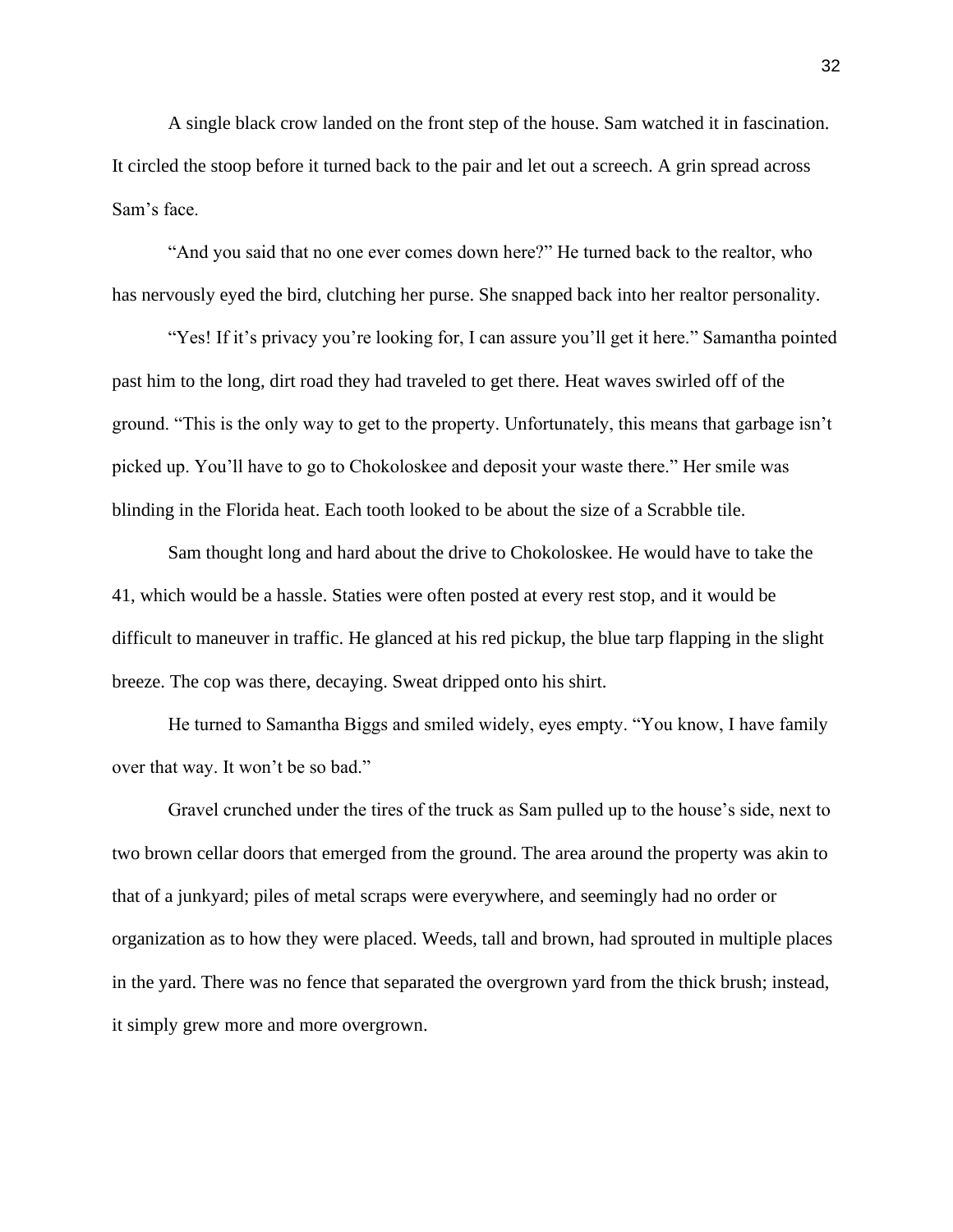Sam reached forward and removed the keys from the ignition. He sat in silence, listening to the rain fall around him, thunder rumbling every now and again. Sam licked his fingers before using them to stub out the light at the end of the joint.

"Shit," he muttered, having felt the embers burn at his fingertips. He put the joint in the breast pocket of his flannel before he grabbed his Sunkist and bolted for the door.

The door opened with a prolonged creak. Sam entered the house and peeled off his flannel, which had gotten soaked in the brief rainstorm. He placed the joint on a messy coffee table before crossing the threshold.

The house smelled like must. That was one thing that Sam never bothered to try and fix. Dust particles floated throughout the air, undisturbed by Sam's sudden presence. Thin streams of light peaked through the old, yellowed curtains.

Sam kicked off his boots, which thudded harshly on the ground. The sound reverberated throughout the empty house. Enjoying his solitude, he sauntered over to the kitchen, which was directly adjacent to the living room. The space was dark, but Sam was used to it. The wiring in the kitchen was shot, and the lightbulb had broken months ago. But Sam knew the house like the back of his own hand. The refrigerator hummed as Sam opened it. The white light spilled across the floor as Sam reached for a bottle of Red Dog. As he felt the cold touch of the metal can, Sam sighed blissfully and cracked it open, taking a swig before sinking onto the red and green plaid couch. He moved a pile of old mail to the ground. He grabbed a scuffed remote and clicked the blue power button. The Anitech flickered before a picture slowly began to emerge on the wide screen. The audio followed after a moment.

"No longer will you have to dry dishes for minutes on end! Now you can dry all your silverware in a jiffy with -" Sam clicked the channel button on the remote, scoffing at the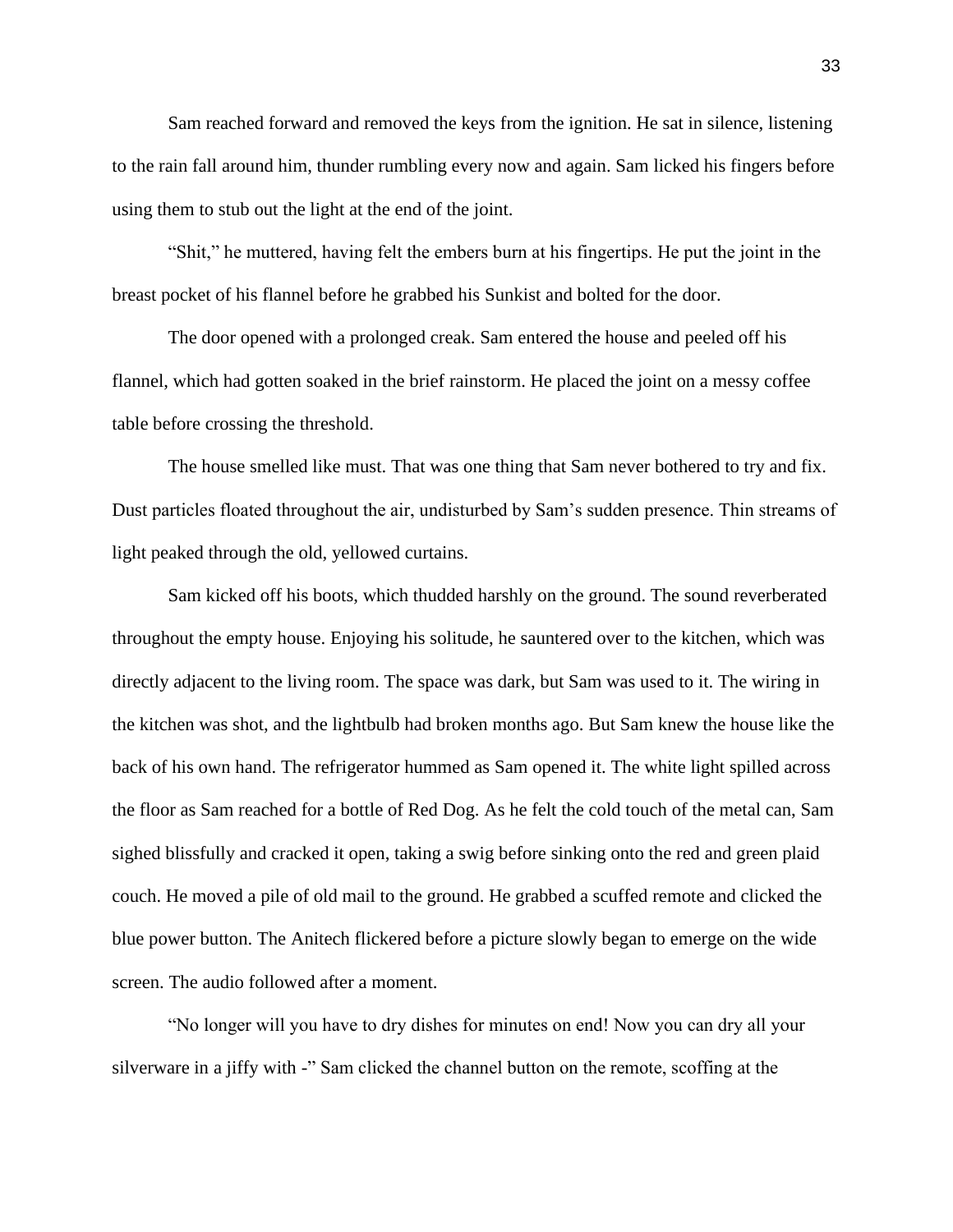salesman. It was hard to believe that people were this naive, falling for cheap tricks and flashy advertisements. He kicked his feet onto the coffee table and knocked over another pile of mail. It skittered across the floor in all directions. Unfazed, Sam continued to click through channels. He stopped on Channel 68.

"Welcome to the six o'clock evening news, I'm Donna Wagner." The news anchor sat with a sense of pride, her ginger hair cut into a smart bob. The red pantsuit she wore greatly contrasted that of her co anchor, who wore a shapeless gray sport coat.

"And I'm Justin Roder." The man was serious, and wore large, black square glasses. The glare of the light on set obscured his eyes, making it appear as though he has two bright white squares covering his face. Sam rolled his eyes and took another swig. What an egghead.

"Our top story tonight; things may finally be looking up for the town of Jetsonville."

"That's right, Justin. After a series of gruesome murders that took place at Palumbo Enterprises, Jetsonville mayor Phillip Giardi has declared a state of emergency. We now go to the press conference that happened earlier today at City Hall." The television cuts from showing the news anchors to the mayor. His bald head shone brightly on camera. The mayor cleared his throat and reached up to straighten his tie. His fingers looked like Italian sausages, and he gripped the sides of the mahogany podium so tightly, his knuckles whitened..

"After working very closely with the Jetsonville Police Department, we have come to the conclusion that we are in the midst of a sick, sick individual. Jetsonville has not been properly equipped to handle such sensitive matters, and it is with great pleasure that I announce that we have been in contact with the Federal Bureau of Investigation, who will be helping us with our investigation." The mayor paused briefly, allowing Sam to hear the click of cameras. "Here with me is Deputy Director Cole Sanders, who is here to give a statement on behalf of the FBI."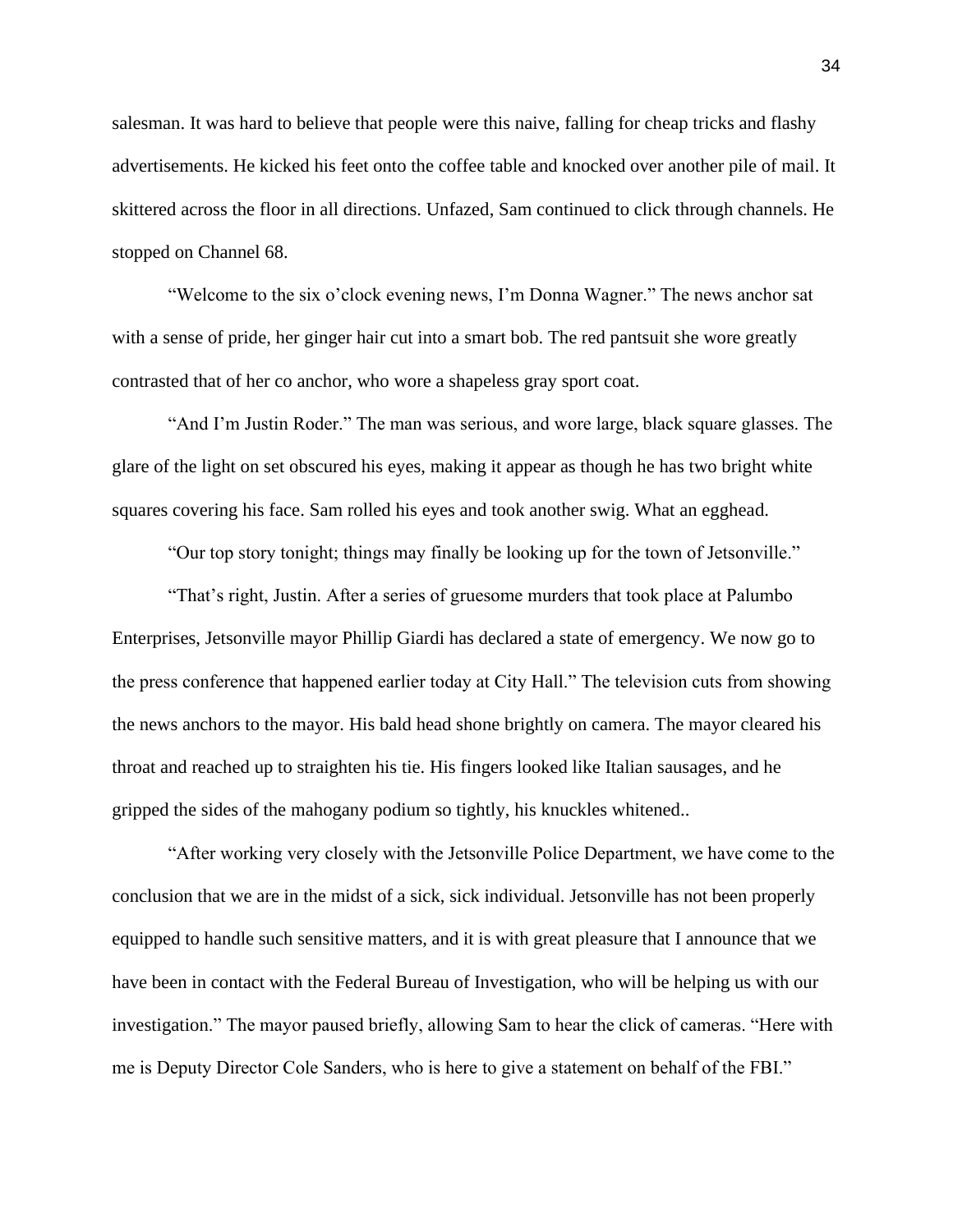There is no applause as Cole took the place of the mayor. He was much taller than Major Giraldi, with squared shoulders and platinum blonde hair, slicked back and neat. The Deputy Director cleared his throat before speaking.

"I would like to begin by instructing the people of Jetsonville not to panic." The Deputy's voice was as smooth as a glass of aged bourbon. "We are still gathering information about the victims and the circumstances of each attack.

What we know so far is that each attack appears to be committed by the same person. Thanks to the great work done by our peers at the JPD, it has made our job much easier." Cole took a pause and flipped over a piece of paper.

"With us, we have one of our most brilliant agents in the past twenty years. Benjamin Love recently made a major drug bust in Orville County, New York, seizing over one billion dollars in cocaine and other illicit drugs. We have no doubt that this case will be solved within the next year.

For the time being, we encourage all Jetsonville residents, as well as anyone else in Orange County, to avoid Palumbo Enterprises. Be aware of your surroundings, especially after 10 P.M., as this is the timeframe the suspect typically tends to find his victims. If anyone has any information, you are encouraged to call the FBI hotline or the Jetsonville tip line. Thank you." Cole stepped away from the podium, ignoring all the heckling the journalists were throwing at him. The program cuts back to the news station where Donna Wagner was still baring her teeth in a caricature of a smile.

"The police have warned all residents to be alert, and to call if you know any information about these murders." The screen changed again, this time to a screen that had three photographs on it.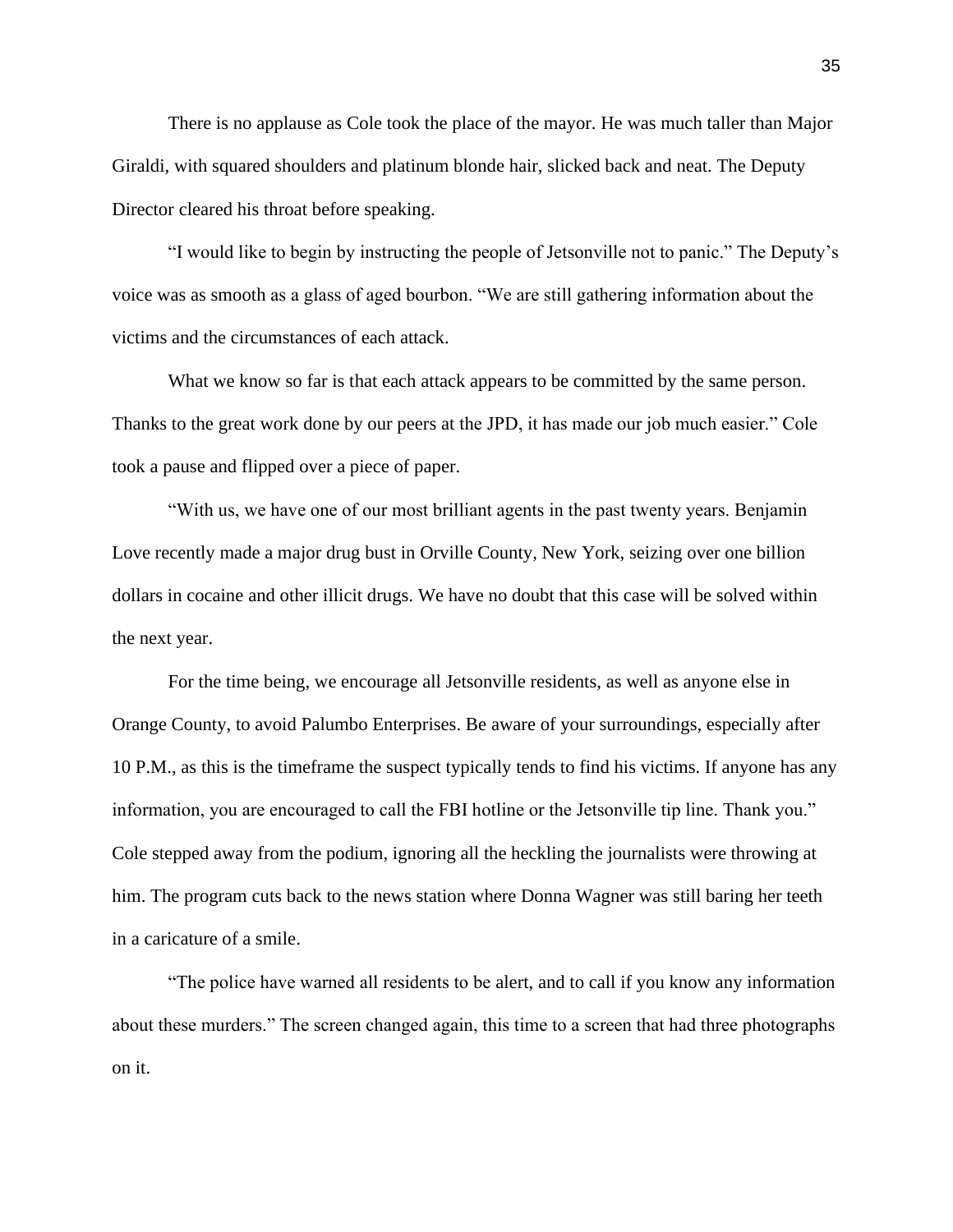"These are the victims of the killer local residents have dubbed 'The Palumbo Killer': 56 year old Bob Gasset, 32-year old Lucy Gonzalez, and 43-year old Timothy Wells, a native of Jetsonville." Donna began to speak once more, but was cut off as Sam switched the television off. He sat there for a moment in perfect silence, surrounded by clutter and dust. He stood and walked through the living room and through the back door, a thin piece of wood covered with a thick screen. The door slammed against the frame before resting on the outside of the house, off kilter.

Sam trudged through the backyard in his socks, not caring about the wet ground beneath him. He hummed to himself as he walked through the brush, ignoring the gnats that buzzed in his ears. The rain had stopped, but lightning still flashed overhead. A droplet fell from the sky and landed on Sam's forehead, blinding him for a moment. Sam remained unfazed and turned to his left to walk towards a small, yellow shack, with a singular, cracked window. As he approached, he reached into the back pocket of his jeans and pulled out a long, rusty key. He turned it until he heard a *ker-chunk*, and gently pushed the wooden door open.

The shed had the same smell of the house, but was accompanied by a damp aroma. Water had seeped into the shed, causing the entire left side of the shed to be stained and wet.

"Shit." Sam grunted and reached forward to touch the wood. It crumbled under a small amount of pressure and left dark residue stuck under his nails. He sucked the air through his teeth. *Now I'll have to go to a hardware store, but it will have to be in an entirely different county…* Sam shook his head in an attempt to clear his mind. He hadn't come to the shed with the intention of repairing it so soon.

A red toolbox sat on an unfinished table, bright against the damp surroundings. He took a deep breath before he unlatched the metal locks. It opened with no resistance.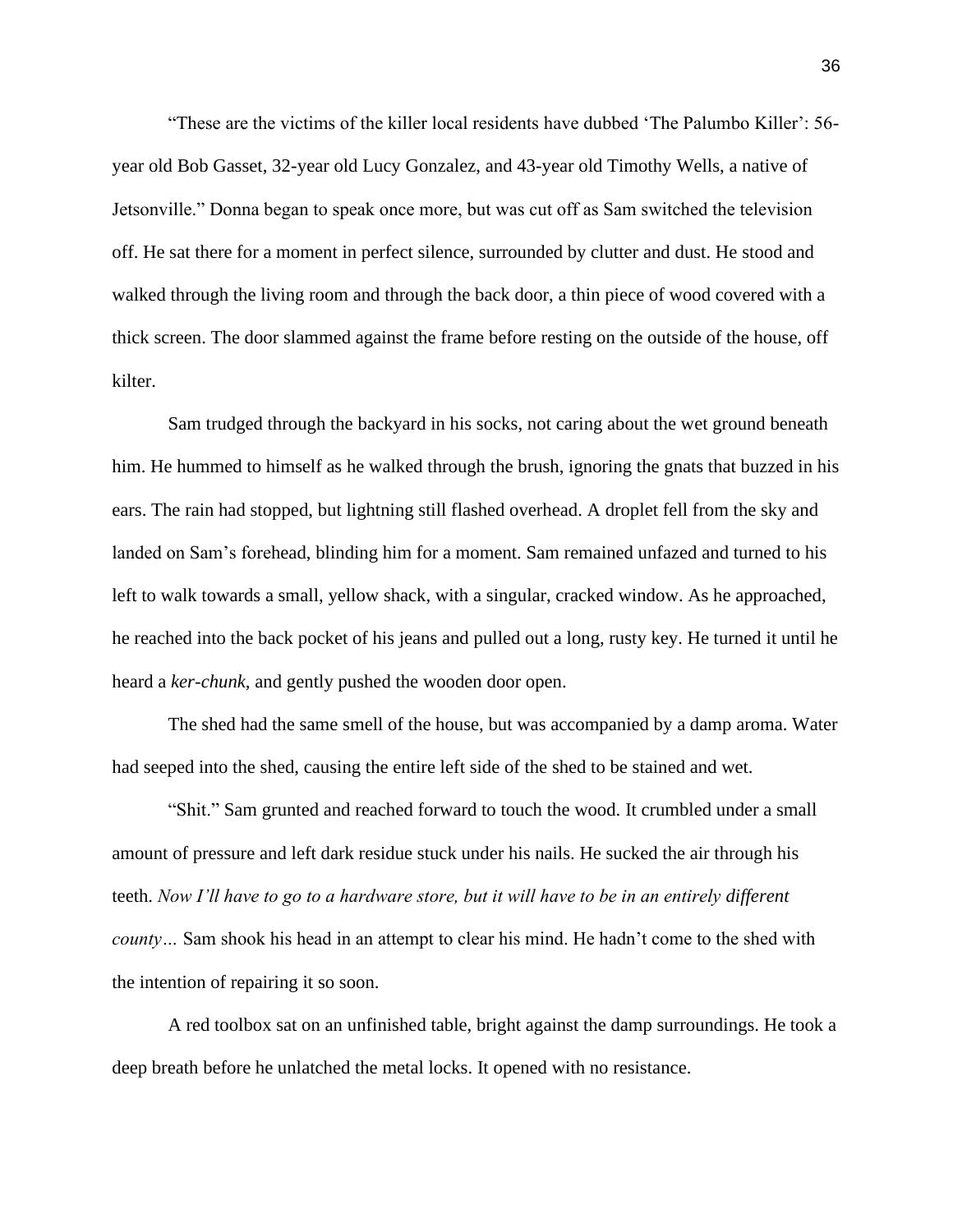An array of items lay in an unorganized jumble, but this did not phase Sam. He reached around fishing lures, nails, and screws before he pulled out an object wrapped in a handkerchief. It was white and gold, with the initials 'TJW' written in script on the corner. Sam pulled it away delicately before revealing a silver Casio. He rotated in the light from the window. A small speck of blood was dried to the face of the watch. The time had stopped at 1:36 A.M. Sam focused intently on it as his mind wandered.

*"I like your watch." Sam remembered how it shone in the lights of Grafton Park. "May I see it?"*

*Timothy stuttered and rolled up his sleeves. His hands were shaking so badly, he could hardly unfasten it from his wrist. "Here, just take it."*

*Sam smiled kindly at Timothy, eyes bright and attentive. "Thank you!" He took it from the insurance agent, who had begun to whisper prayers to multiple saints. Sam ignored this and instead studied the watch. The word 'electroluminescence' was backed by a vibrant blue bar. Beneath it, the words 'water resistant' were superimposed, promising any wearer that a dip in Lake Okeechobee wouldn't cause any harm.*

*"This is pretty nice," Sam commented. He held the watch against his wrist. "Does it suit me?"*

*Timothy looked over at Sam with a mixture of terror and curiosity. His brown hair had flopped over his glasses, obscuring his view. "I-I-I think it looks great," he stuttered and swallowed loudly.*

*Sam placed the watch in his pocket. "Perfect," he commented. The watch rested against the handle of his firearm.*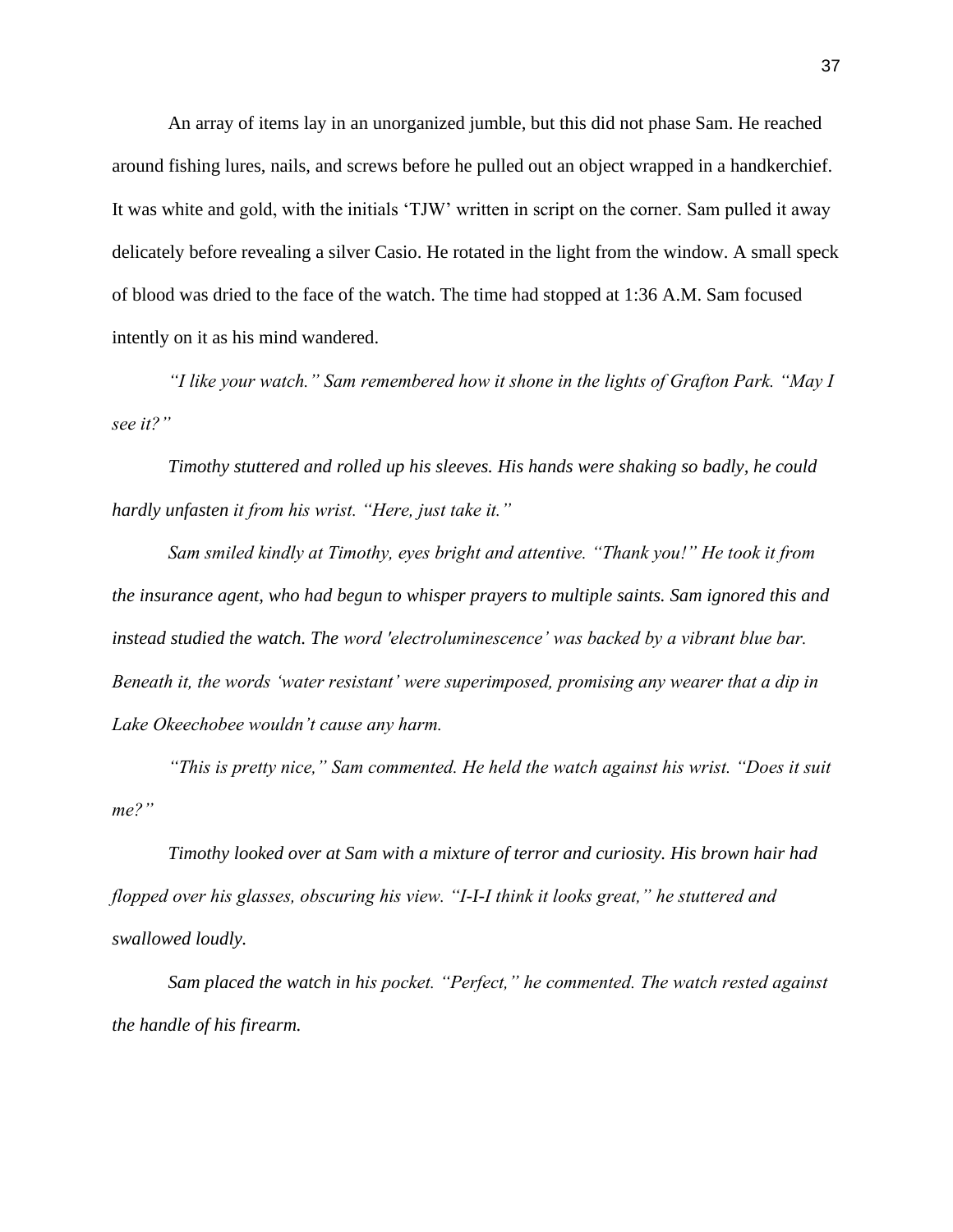*"Wait!" Timothy spoke out suddenly and looked at Sam nervously. He licked his lips before he slowly reached into his sportcoat, not breaking eye contact with Sam all the while. A handkerchief appeared in his left hand as he removed it from his pocket.*

*"If you're going to steal from me, at least take care of it. It was a gift from the office." He held it out to him but did not fully extend his arm out of fear. "If you scratch it, it will lose its value."*

*The last thing Sam remembered was taking the handkerchief and carefully wrapping the Casio. "Thank you, Timothy."*

*Five minutes later, Timothy lay slumped, dead in the driver's seat, his brains splattered throughout the interior. Before Sam moved the body to the waterfall and ditched the car in Homosassa, he sat there for a moment and rubbed the watch with his thumb, the metal warm to the touch.* 

*He had always wanted a Casio.*

A loud crack started Sam out of his thoughts. "Shit!" He had forgotten to shut the door behind him, which swayed in the wind and left him completely exposed. He whipped around, his heart thumping so loudly he was sure it could be heard all the way from across the brush. In one fluid motion, he placed the watch, wrapped securely in its handkerchief, back into his toolbox. Sam snatched up two bullets and a small flashlight from the bottom of the box before silently shutting it. He crept across the shed, stepping lightly, and reached behind a piece of plywood, pulling out a Remington 597. Sam went to inhale, but was interrupted by a large rustling outside of the shed. It couldn't have been more than three meters away.

"Shit, shit, shit." Sam's blood ran cold. How could he have been so stupid, leaving the door open and studying the possesions of his dead victims? It was only a matter of time before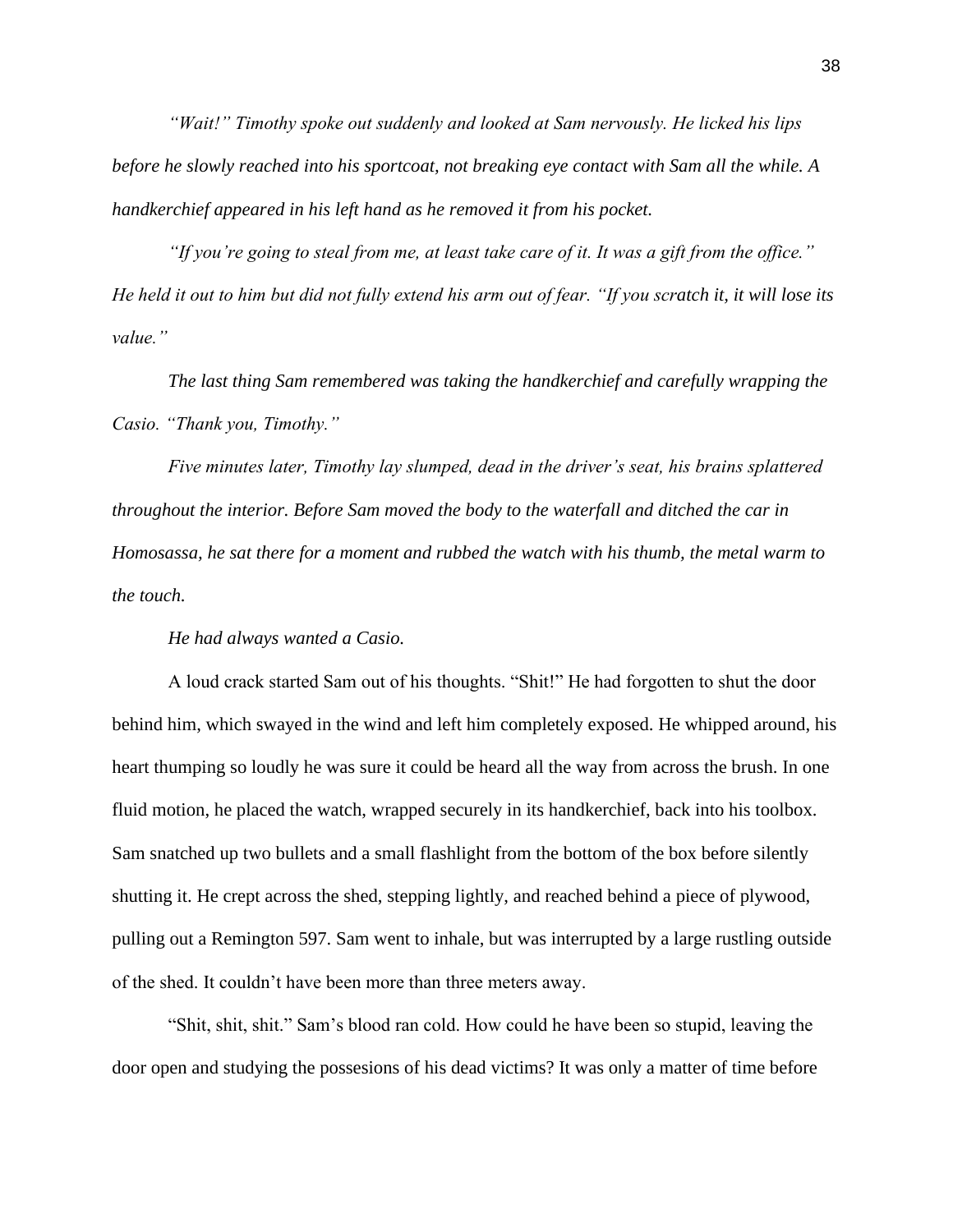someone became curious about the house at the end of the dirt drive. Sam slowly stalked towards the door. He felt the wooden floor moving beneath him and pressed his back against the wall, away from the window. He turned his head slightly and strained to listen for any noises. The rustling had ceased, but Sam could still hear the snapping of twigs. Whatever was there clearly didn't know he was.

Sam quietly loaded his gun and cocked it. He turned his body toward the open door and felt adrenaline creep into his limbs.

*Could it be a panther?* Sam wondered. Panthers were seclusive, and people around Jetsonville rarely saw them. He held his breath and listened for the distinctive caterwaul, but was met with silence. An angry, hungry panther was the last thing that Sam wanted to deal with.

There was another crash in the brush, but this time, it was softer, and sounded much further away. Sam saw his chance and slowly crept out of the shed and into the open, feeling far too exposed for his own liking. He cursed himself and the news for putting him into this situation in the first place.

A strange yowl came from his left. Hair standing on end, Sam wasted no time. He whipped to where the sound came from and raised the gun towards his chest, finger on the trigger. He fired.

The kickback from the gun was much stronger than Same anticipated. He stumbled back several paces, vision blurry and trembling. A horrifying screech tore through the undergrowth, making Sam's stomach turn. The air became alive with sound; a flock of birds squawked in alarm and took flight together, a large black mass descending from the treeline and taking to the air. Still gasping, Sam straightened himself up and tried to steady his hands. The bush was no longer shaking.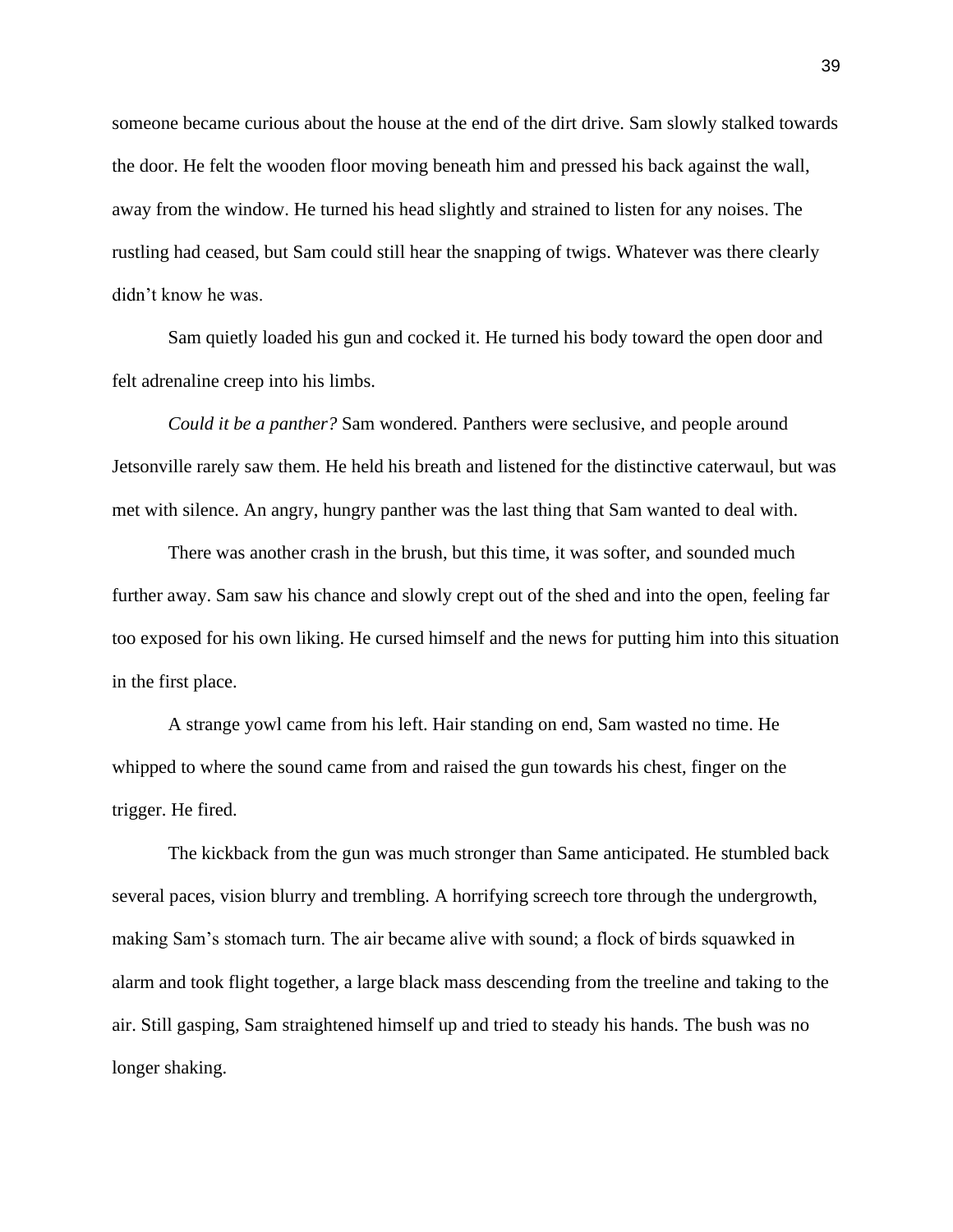"Fuck." Sam had only thought to bring two bullets; he assumed whatever he was shooting at would only need a warning shot before taking off. He quickly debated in his head.

*If I check the bush and whatever that is didn't die, I'd have to kill it in one shot. But if I don't check, it may come back…* Sam's eyes squeezed shut so tightly, geometric shapes and colors clouded his vision. He couldn't risk leaving whatever, or whoever, he shot alive. His grip tightened around the firearm. The metal was warm now, and it bonded to Sam's hand so naturally he felt as though it was another appendage.

Leaves and twigs snapped under Sam's feet as he approached. A dark puddle from under the bush grew wider and wider as he approached, the sickly scent of copper in the air. Sam took a deep breath and reached the gun over to the leaves to push aside the fronds.

It wasn't a person, and it certainly wasn't a cougar. A juvenile boar lay twisted on its side, hind leg stuck out in the air. The boar twitched and let out a small gurgle. A bloody, jagged tear ripped through the creature's flank, staining its spotted brown coat crimson. A wave of relief swept over Sam. Of course it wasn't the FBI or the JPD. He forgot, in all of his meticulous planning, just how far from civilization he was. His hand reached around to his back pocket and pulled out the flashlight.

"Well, well. You certainly gave me a scare." Before he knew what he was doing, Sam had begun to stroke the dying animal. It writhed under his touch and grunted painfully. It's sides rose and fell so quickly Sam was surprised it wasn't dead from the shock.

"It's a shame you aren't fully grown. I could've used you." Sam lifted the hind leg to observe the boar's genitals. The boar made no effort to stop him. "But now you're just a waste." Sam dropped the animal in disgust. Pig's blood now stained his hands, much like it had the grass beneath them. Sam raised his gun once more, flashlight still held between his incisors.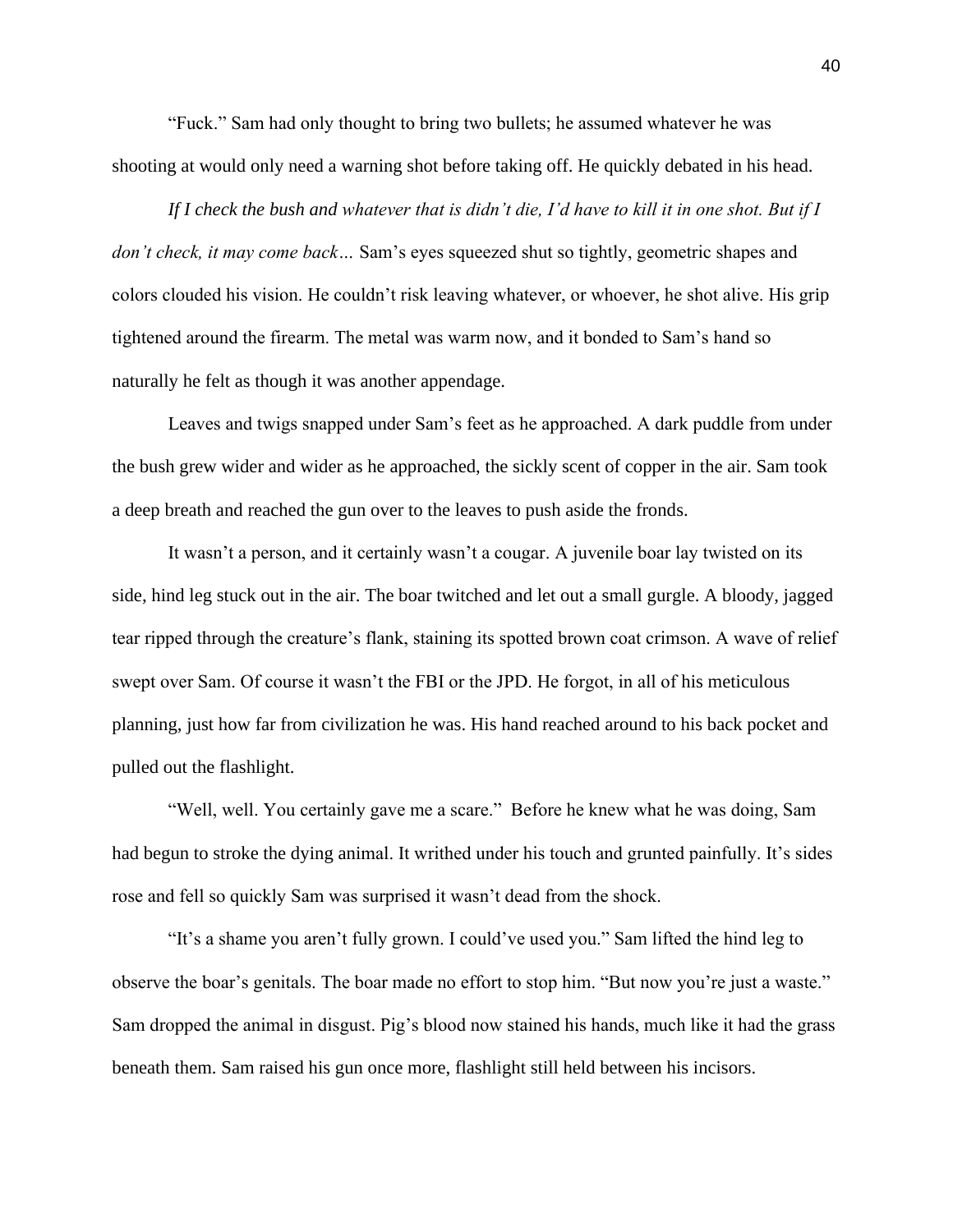He had always wanted to be a hunter.

The flashing lights were bright. As Han and Benjamin approached the yellow police tape, a tremor of anticipation ran through Benjamin. It had been almost three months since the agent had been on the beat; after the bust, the FBI was content letting him desk surf, never having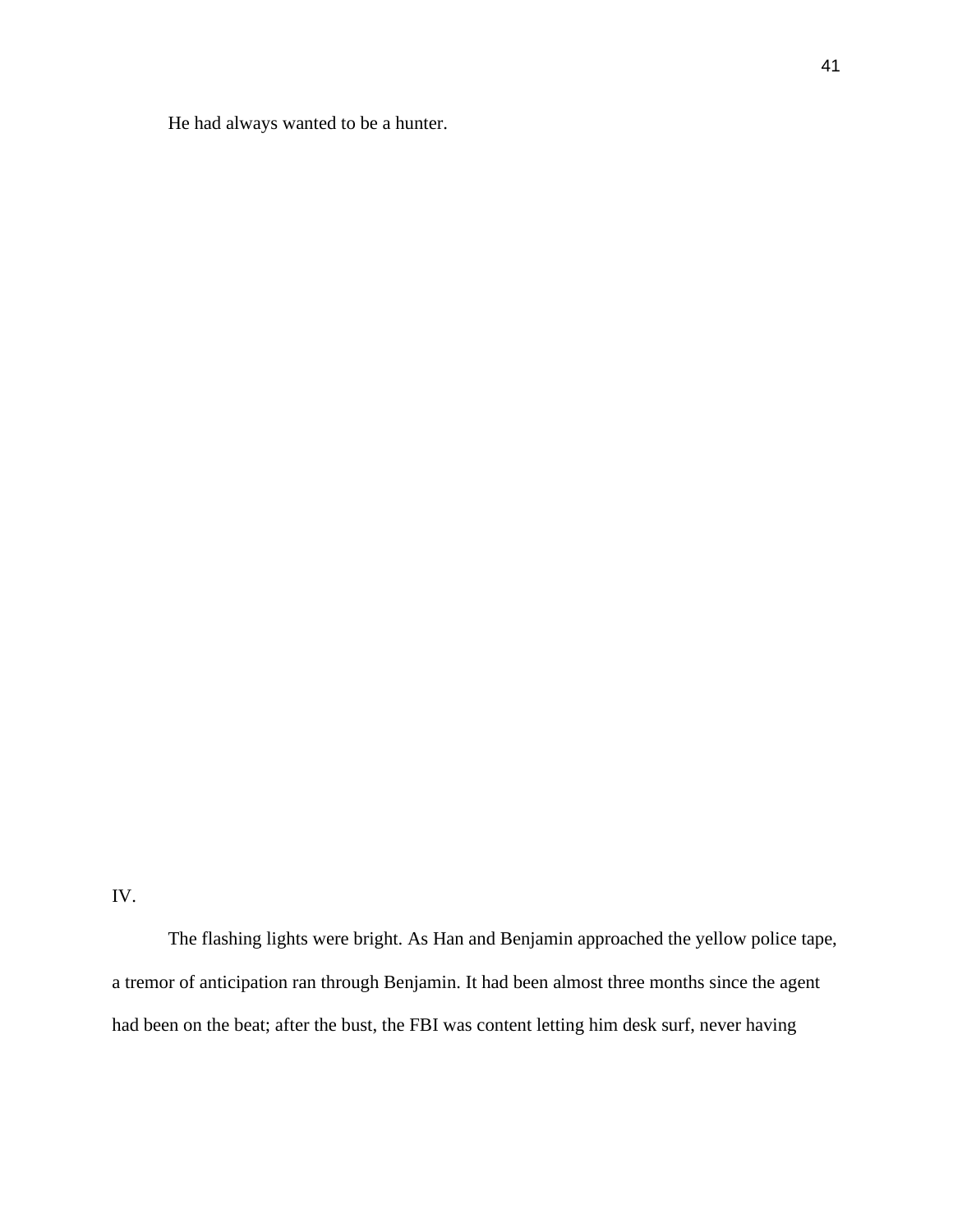anything more to do than fill out case files. He reached for his badge, relishing the cold metal on his hot skin.

"Excuse me, this is a closed crime scene." A gruff voice startled Benjamin, causing him to nearly run into Han. A large police officer with crossed arms stood in front of the tape, next to a cruiser. "You need to leave." The officer's facial expression was hard and unmoving.

"Detective Han Nakamura, Jetsonville Police." Han showed his badge in one fluid motion, the sun glinting brightly off of the crest.

"Special Agent Benjamin Love, FBI." Benjamin followed Han's lead, flashing his badge to the officer. Eyes narrowed, the officer observed each badge before he grunted and stepped to the side. Han reached down and pulled the tape up, ducking beneath it. Benjamin followed him closely, struggling to get under the tape. He straightened up next to Han and placed his badge around his neck.

The crime scene was littered with police and forensic investigators, each running back and forth. A larger cluster of people had gathered around the bottom of the waterfall, taking pictures and gathering evidence in plastic baggies.

"Here." Han's voice snapped Benjamin out of his thoughts. He was holding out a pair of blue surgical gloves. "Put these on and come with me. I'll introduce you to the head investigator."

Benjamin quickly pulled them on and stretched his fingers, allowing for the gloves to set against his skin. Han walked towards a small man with large, horn rimmed glasses. He was balding, and the wind was causing his black hair to fly up in every direction. He was dressed in a plaid dress shirt, a long black tie hanging from his neck. The badge he wore shone brightly in the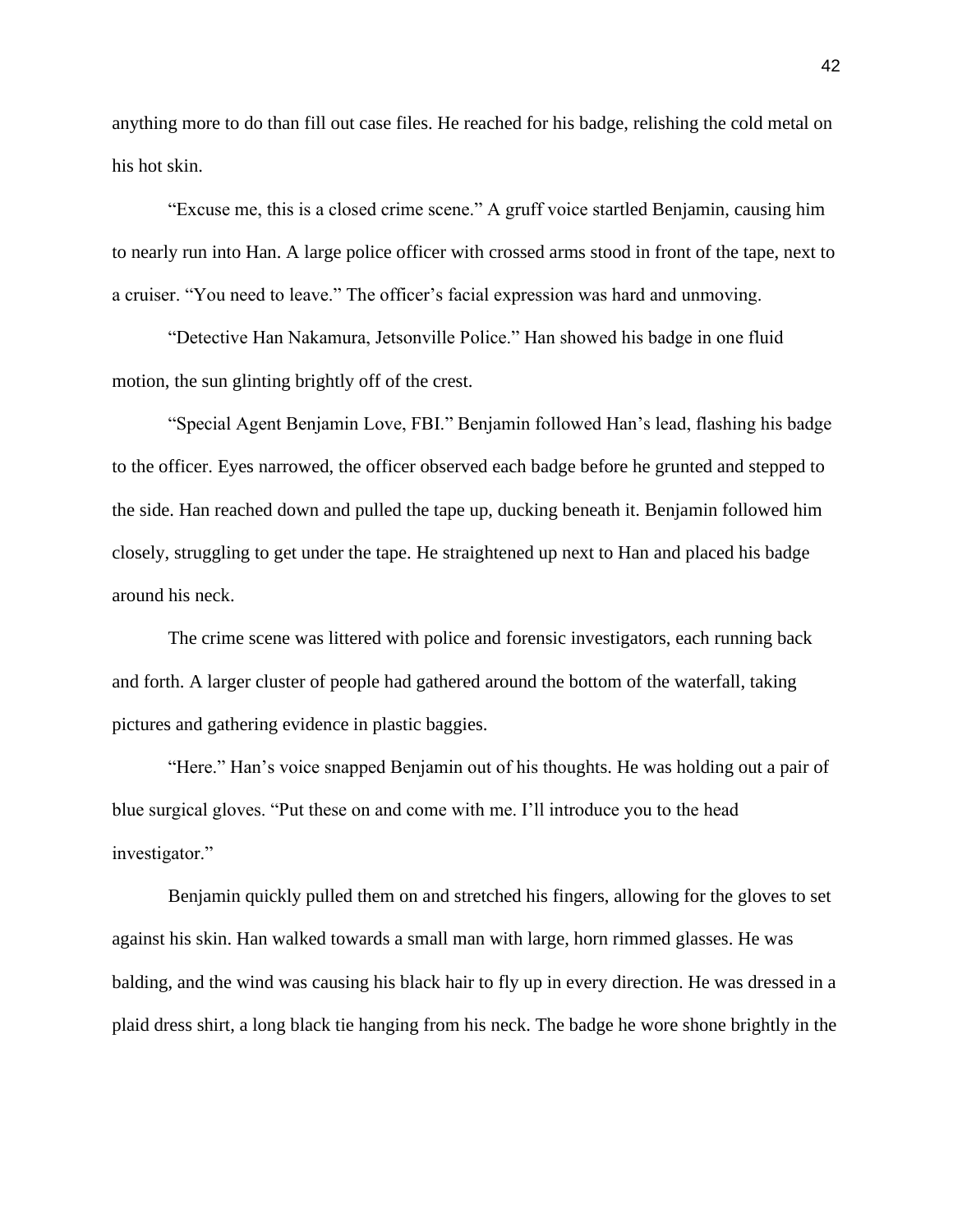sun, and bounced off his chest whenever he moved. The man held a clipboard, and was speaking very animatedly to three investigators. Amused, Benjamin followed behind him.

"I need someone to start getting fingerprints from the rocks at the top of the falls." Benjamin was not expecting such a strong accent. The three nodded in unison before turning and walking toward a large white tent labeled 'CSI'. The man sighed and rubbed his temples with his fingers.

"Don!" Han waved over to the head investigator. He turned, his expression changing from stress to relief.

"Han, you son of a bitch. You should've been here half an hour ago." Despite the annoyance in his voice, Don opened his arms and gave Han a quick hug. "It's too goddamn hot to be working like this." He loosened his tie and let out a sigh of relief.

"Sorry. I had to make a stop." Han turned to look at Benjamin, his expression as neutral as when they met. "This is Special Agent Benjamin Love. He's here to help with the investigation." Han gestured to the short man in front of them. "Benjamin, this is Donald White, lead investigator of the Crime Scene Investigation Unit."

"Pleasure to meet you." Benjamin reached his hand out to Don, who shook it with such enthusiasm that Benjamin thought he was going to shake it out of his socket.

"Love, uh? What kind of name is that?" Don looked him up and down. Benjamin shifted uncomfortably and let go of his hand.

"It's Scottish. My grandmother is from Linlithgow." Out of all the questions he was asked, Benjamin hated this one the most. His last name was the cause of years of torment in his grade school years. Don seemed to sense his discomfort and stepped back.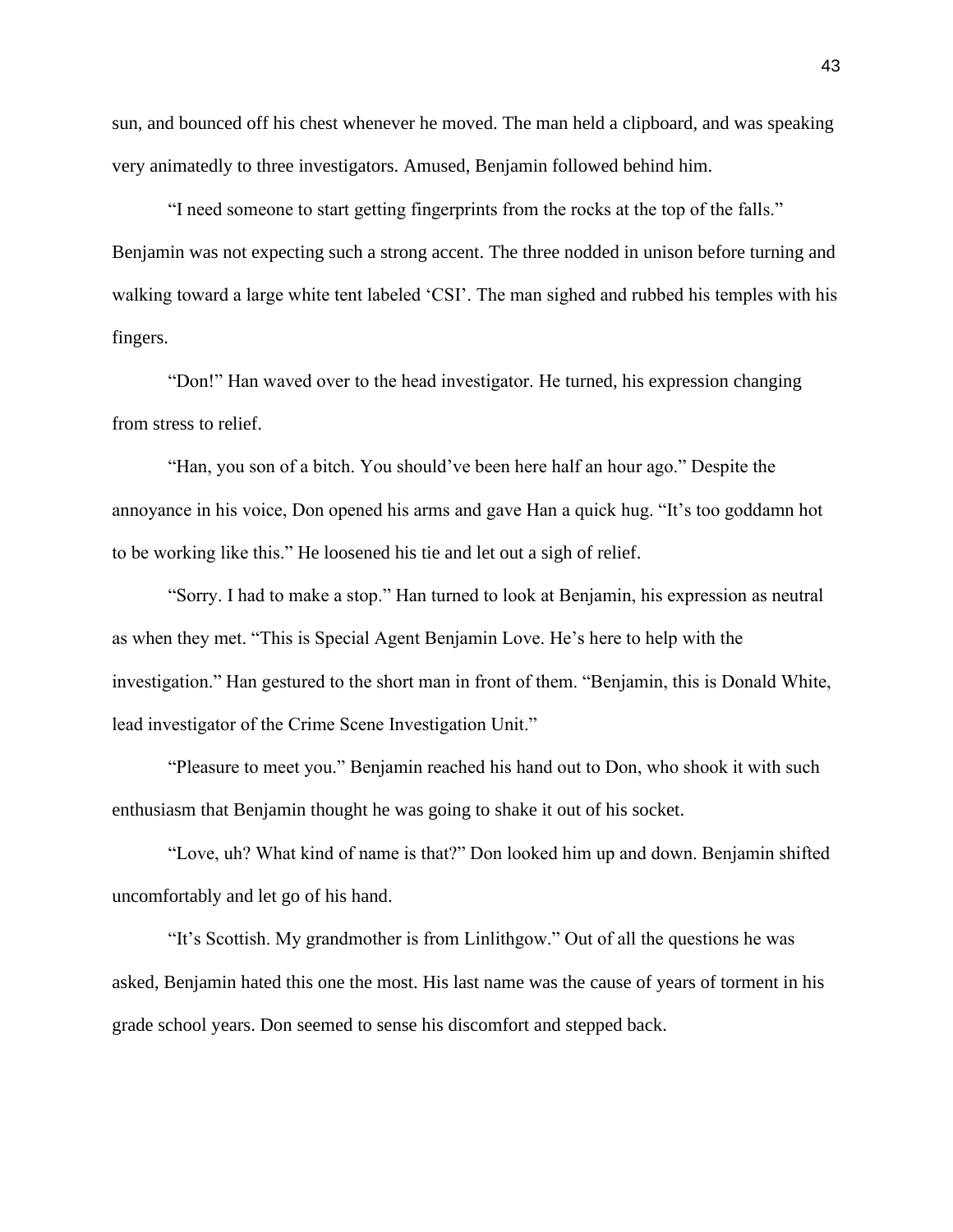"Ah." Don nodded and looked back to Han. "So, let me show you the body." His voice was much too chipper as he said this, eyes wide.

"Let's." Han nodded in agreement. Benjamin took out a cigarette.

The trio walked by several markers, each labeled with a large number. Next to '5' was a oval-shaped crimson stain, which stretched from the sidewalk to the street. A man dressed in Tyvek knelt over the spot, taking photos with a large camera. The flash permeated Benjamin's eyesight, momentarily blinding him.

"What do we know about the victim?" Han pulls out a small yellow notepad from his breast pocket, pen behind his ear.

"Well, he was employee here. His name is Timothy Wells." Don's voice grew excited. Benjamin lit his cigarette and placed it between his teeth.

"Yeah, we know. We were briefed at the station." Benjamin spoke a bit too curtly. Han stared at him before pulling out his own cigarettes, a carton of Lucky Strikes. He handed one to Don without asking. Benjamin's ears turned red. *Why do I have to be so standoffish?* Benjamin wondered to himself, gritting his teeth in embarrassment. The trio stopped in front of a dip in the ground. It was protected by a large wall of rocks, and pipes jutted out in random places. Don reached his leg over and slowly worked his way into the pit. Han and Benjamin followed suit, clambering over the stones.

"If that's the case, then I guess I don't have to introduce him." Don readjusted his pants before stopping abruptly. He took the lighter from Han and lit up his smoke. Han moved to his left.

Timothy Wells' corpse lay on the ground in a twisted position, his left leg at an unnaturally awkward angle. He was wearing a light colored suit, which was stained with dirt,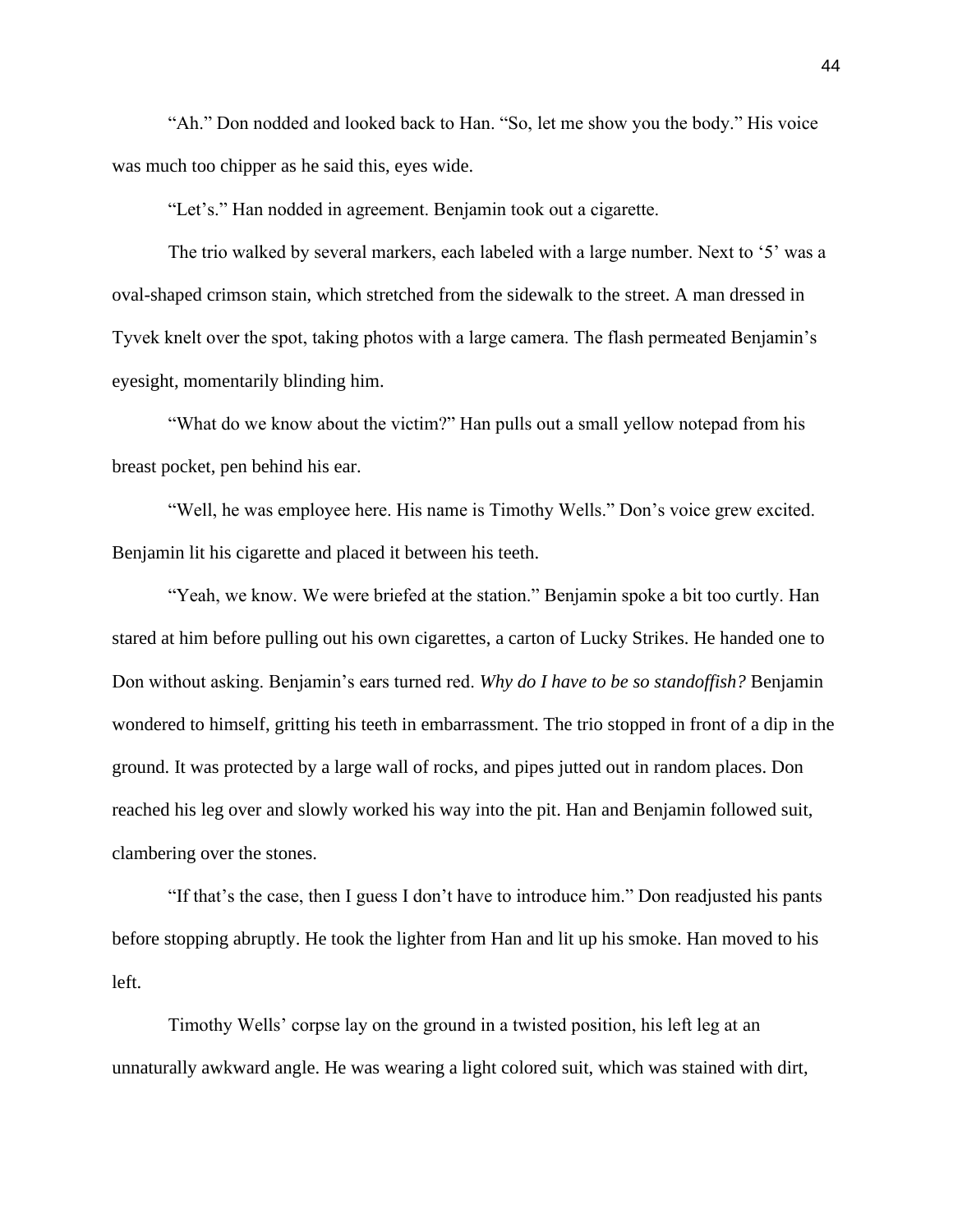blood, and other bodily fluids. There was a small hole located in his right temple, presumably where the bullet went in. The left side of his head was nearly missing; bits of skull and brain had puddled behind his ear. A vacant expression was left on his face. Benjamin could only imagine the terror that had once been present.

"Was he killed here?" Han questions, pen poised above the notepad. Benjamin moves around him and crouches next to Timothy's head.

"No." Don knelt down and pointed to Timothy's leg. "This was done after he had already died. He was killed elsewhere and moved here."

Benjamin suddenly interjects. "That doesn't make sense. You said he worked here, right?" He looks to Don questionably.

"I thought you were briefed at the station?" Don snarkily replies, giving Benjamin a pointed look. Benjamin felt his teeth grind against each other.

"I'm sorry. It's hot out, it must be clouding my judgement," Benjamin apologizes sheepishly.

"Whatever." Don grunts and stands. Dirt has stained his knees. "But yes, he worked here. At a realtor's office." He pointed up, over the waterfall.

"If he worked here, why would someone see him, decide they wanted to murder him, take him somewhere else, and come back here to dump the body?" Benjamin crossed his arms and ran his tongue over his lips. The Florida heat had made them cracked and bloody.

"Well, we do have security footage. Timothy Wells drove to work everyday in a tan minivan, and always parked in the back lot, near his office." Don shrugs.

"Can we see it?" Han interjects, taking his eyes off his pad to look at the lead investigator.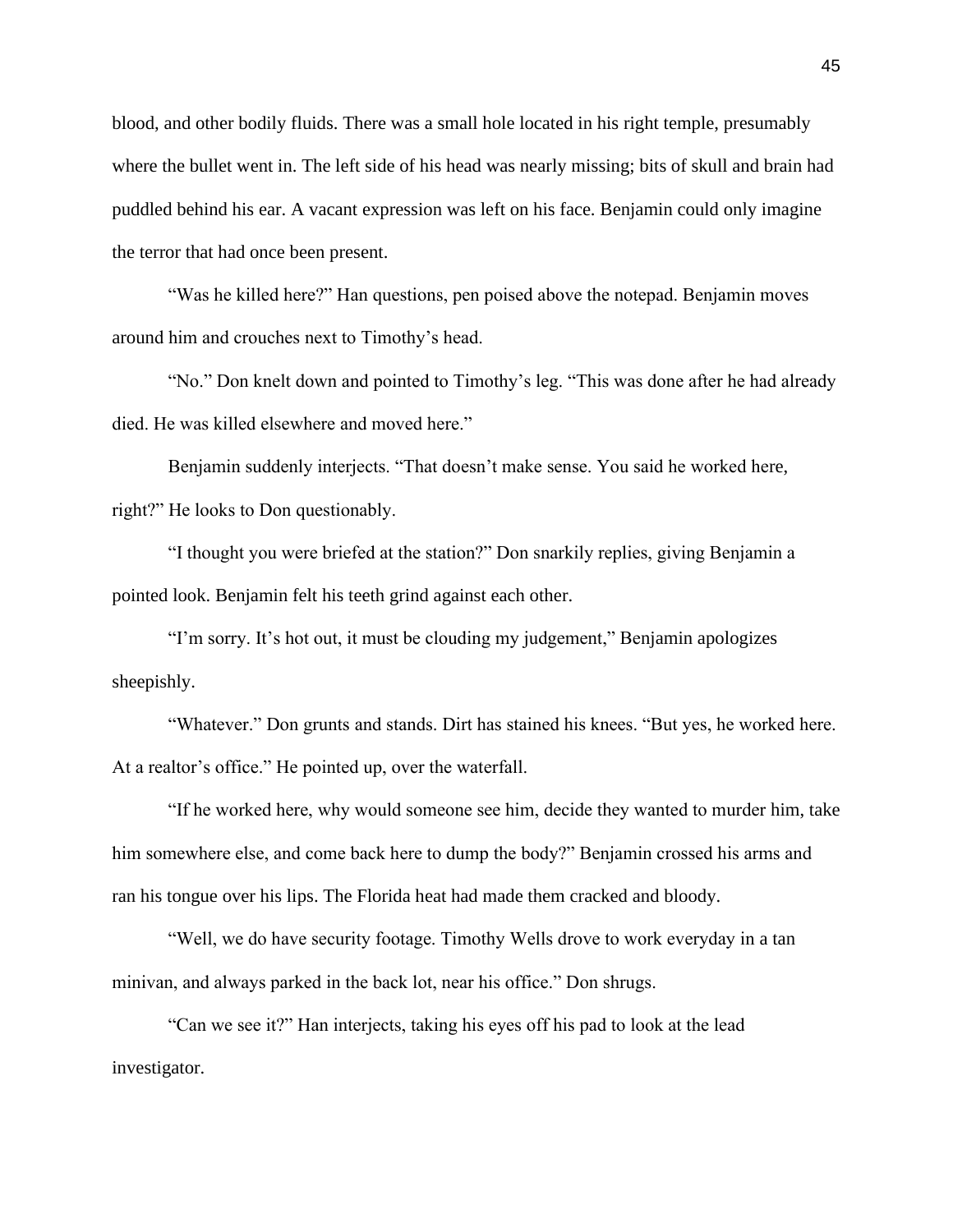"Actually, we're in the process of getting it from facilities. In the meantime, we need someone to go and interview the people at Timothy's office." Don jerks his head in the direction of the office. "Walking up the hill is a bitch, I would drive."

Han nods at Don. "We'll head up there right away." He begins to walk back towards the rock wall, leaving Benjamin to follow him. Don watchea him leave before he turned back to the corpse. He reached for a radio on his belt and spoke into it. "I need a crew over here, now. We need to move this body out of the sun."

\*\*\*

Sunset Realties was a small, quaint office. The first thing Benjamin noticed as he entered was a large photo of a boat labeled 'S.S. Moonlight Express'. A man stood aboard it, wearing a captain's hat and holding a glass. Next to him was Timothy. He wore a suit similar to the one he was murdered in (if not the same one), wearing large, black glasses. The pair smile toothily, arms wrapped around each other's shoulders.

Han approaches the front desk, which is manned by a small, elderly woman. She looks similar to the woman they helped cross the street, but instead of being hunched over a walker, she sait up straight and stoically, talking into the phone.

"As I told you before, Christian is not available for an interview. Please stop calling." She slams the phone down and rubs her forehead, letting out a small sigh.

"Ma'am, are you Rose Mitchell?" Han's quiet voice is in staggering contrast with the woman's sharp tongue. She whipped her head up.

"Yes. And like I just told this gentleman here on the phone, we are not open for interviews," she spits a him aggressively. Her blue pantsuit brought out the ice blue color of her eyes. "Will I need to ask you to leave, or do you need help finding an insurance plan?"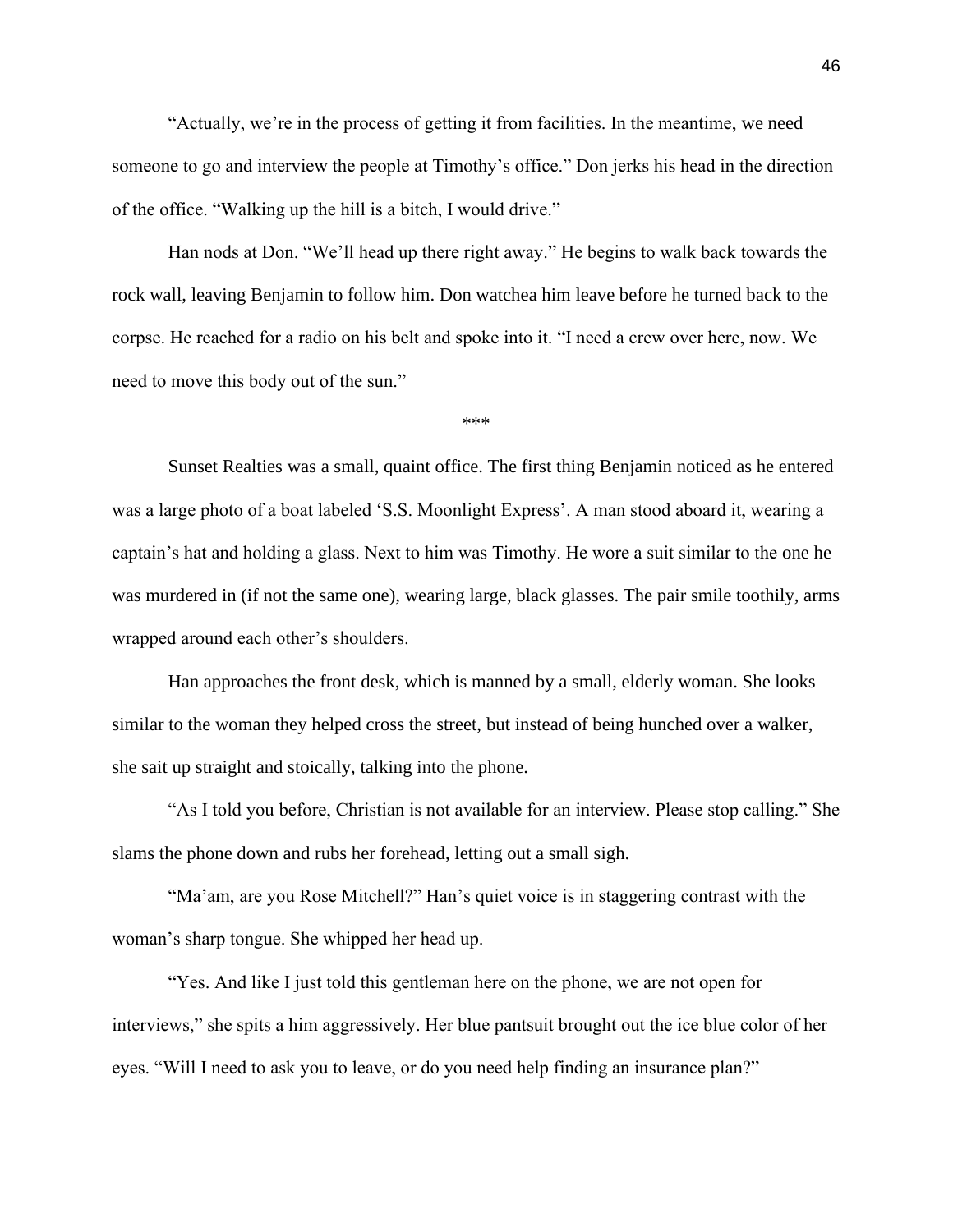"Neither." Benjamin backs away from the photograph and pulls out his badge. "We're here with the JPD. We're investigating the murder of Timothy Wells. I was wondering if we could ask you some questions."

Rose stares at the pair suspiciously. Her hair was perfectly curled and silver. It reminded Benjamin of his mother. Finally giving, she closes her eyes and sighs deeply.

"Well, I suppose I can't say no to the police." She walks over to the door and locks it from the inside, flipping over the 'OPEN' sign to 'CLOSED'. "Follow me."

Benjamin and Han follow Rose, navigating a narrow hallway until they stop in front of a door labeled 'Timothy Wells' in a typewriter-like font.

"Is this his office?" Han asked. Rose nods curtly, unlocking it and motioning them to go inside.

"I figured you should be able to see what Timothy was like before…" Rose cutw herself off and tucks a piece of hair behind her ear. "Well."

Han approached her and placed a hand on her forearm. "I'm sorry. I know this must be hard." As Han comforted her, Benjamin wandered away from the pair to study the room. The walls were covered with pictures, some of the children, some of Timothy and a woman, and more still. Above his desk, a diploma hung in a furnished frame.

"Timothy was a college graduate?" Benjamin asks as he continues to observe. Timothy's desk is covered in small knick knacks. He picks up a Magic 8 Ball and gives it an experimental shake.

"Yes." Rose dabs at her eyes with a handkerchief; Benjamin din't noticed she had become emotional. "He met his wife while he attended Carlow University."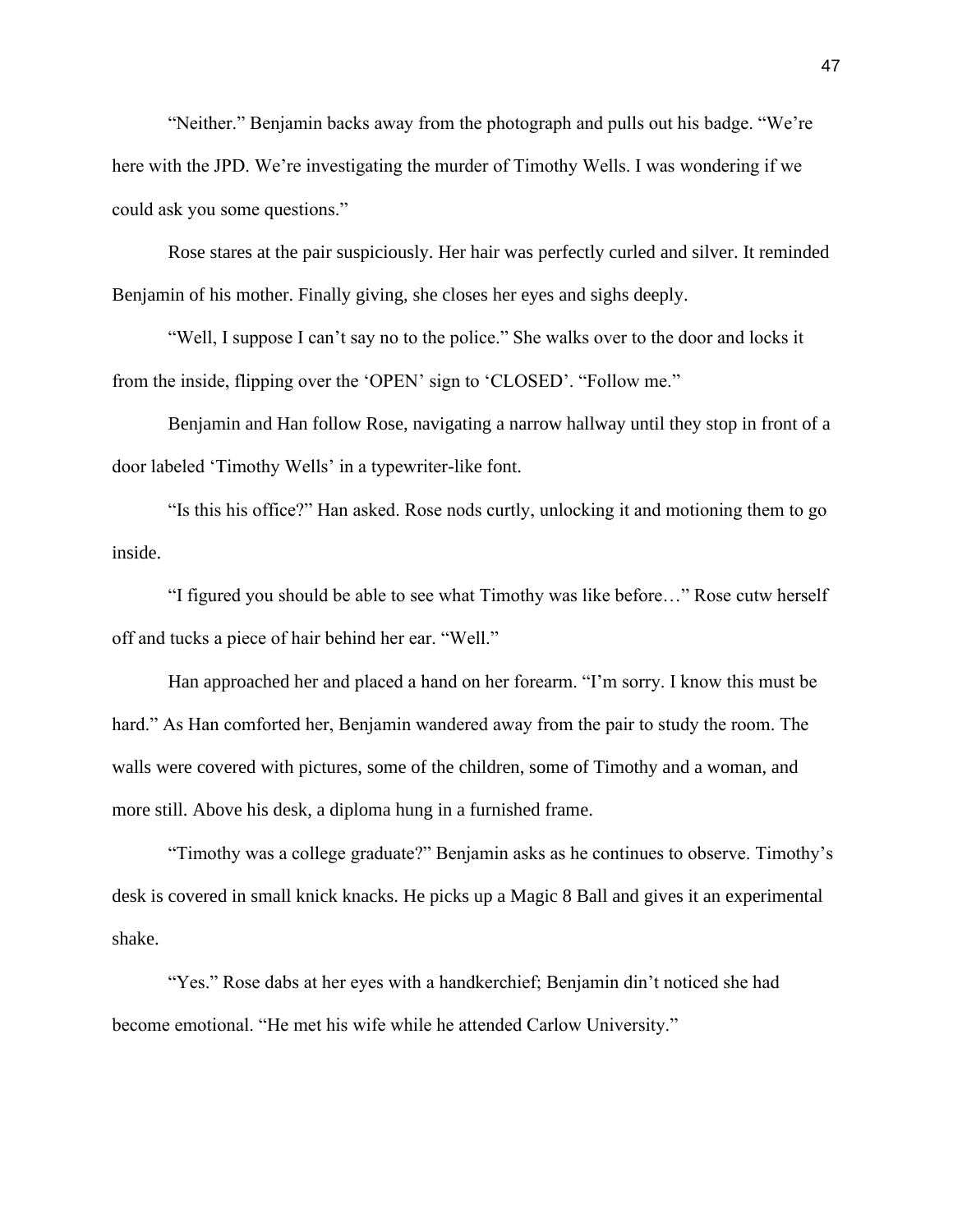"I see." Benjamin returns the novelty toy back to its place. He turns to Han expectantly. "We're going to ask you some questions about Timothy, if that's okay."

"Of course." Rose places the handkerchief back in her pocket before taking a seat in a cushioned chair, crossing her legs elegantly. Han follows suit, taking a seat next to her. Benjamin grabs a chair from behind him and sits it in front of the pair.

"Can you tell us about the last time you saw Timothy?" Han asks.

Rose sniffs, closing her eyes before setting her gaze upon Han. "It was a typical Wednesday night. I had just finished setting up an appointment with a client when Timothy walked out of his office. He always leaves at the same time, everyday."

"What time?" Han questions.

"9:30 P.M. every night." Rose nods self assuredly.

"Did Timothy seem nervous, upset about anything?" Benjamin puts an elbow on his knees and leans closer. Timothy's office was small, and was beginning to fill with a gray haze.

Rose shakes her head. "Not that I saw. It was meatloaf night, he was so excited to get home." The receptionist sniffs once more. "He walked out the door, said goodbye to me, and that was the last I saw of him."

"Perhaps it would be better to focus on how he was as a coworker." Han reaches his hand over to Rose and squeezes it gently. Benjamin, unsure of how to comfort her, looks away awkwardly and clears his throat. If Rose noticed, she gave no indication. Instead, she stares at Han with a charmed expression.

"Yes, of course." Rose tqkes a drag and blows out small smoke rings. "Timothy was a great man. He's been working here ever since we moved into this location."

"Where did you used to be located?" Benjamin questions.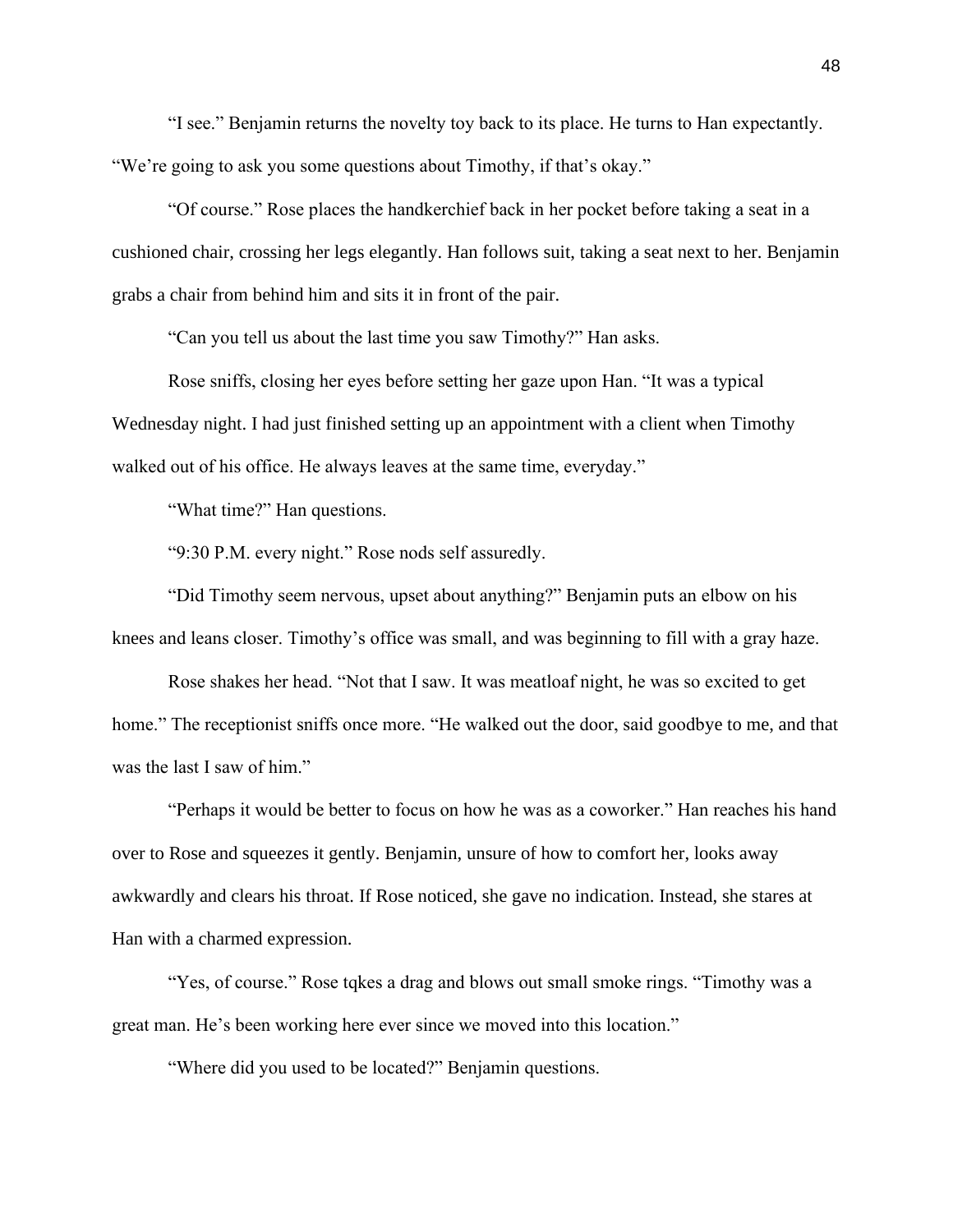"Downtown Jetsonville. It wasn't a bad area; a little building right on the corner." Rose smiles fondly. "But Chrisitan wanted to move to a 'higher profile' location, and he found this place for a reasonable price."

"Who is Christian? Does he work here as well?"

"Yes. Well, technically, he owns the realtor company." Rose nods. "Christian Sullivan."

"We were told Christian was away when the murder took place. Is this true?" Benjamin has been so focused on interviewing Rose, he doesn't notice the cigarette has already burned down to the filter. He cursed under his breath and looked around rapidly. "Is there an ashtray in here?"

"Here." Rose turns and reaches into a drawer in the desk. She pulls out a crystal ashtray. "Timothy wasn't a smoker, but I kept this in here when we had to work in his office." As Benjamin stubbed out his butt, Han resumed the questioning and flipped the notebook to the next page.

"While Timothy was working here, did he make any enemies, anyone who would have wanted to hurt him?" This question makes Rose chuckle heartily.

"I can promise you both, Timothy was one of the nicest men who ever stepped foot into this office. He would give the shirt off his back if you really needed it. I would be very surprised if whoever killed him actually had a bone to pick with him." The tone in her voice signals that she is done talking.

"Huh." Benjamin runs a hand through his hair. "Well, the day of the murder, did you see anything unusual? Someone loitering around the lot, maybe hanging around the office?"

"No." Rose crosses her arms. "He left at 9:30, got into his car, and drove away. And that's all I can tell you." She stands, taking the ashtray back from Benjamin. "Now, if you'll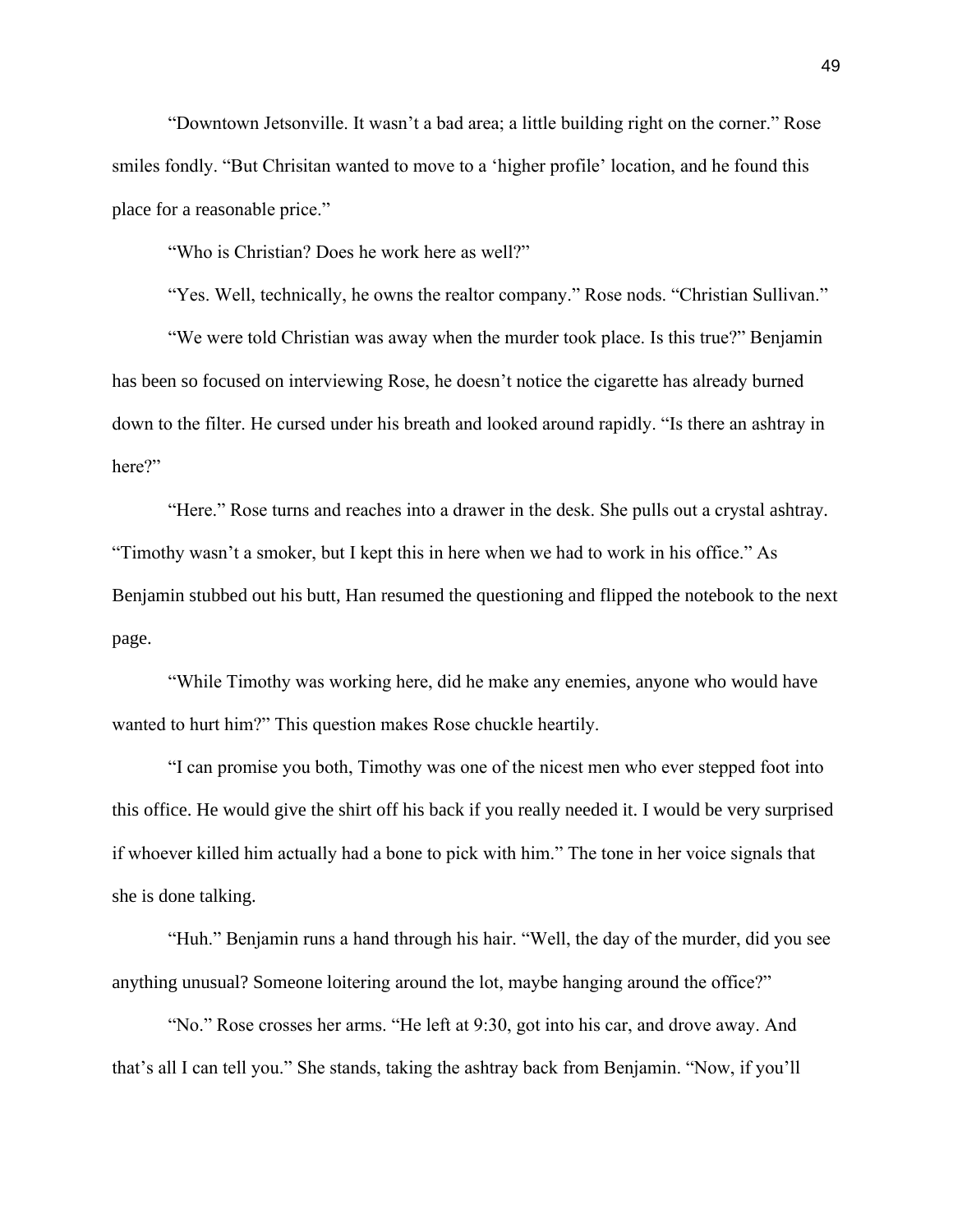excuse me, I have a lot of paperwork to sort through." Rose points to the door. Han rises slowly, tucking the notebook away and placing the pen behind his ear.

"Thank you for taking the time to answer our questions. This will really help us with our investigation." Han smiles and turns to Benjamin, who has been drawn back to the toys on Timothy's desk. One object in particular drew his attention. Benjamin reaches over and picks up a silver box with a bow. He opens it curiously, only to find it empty, besides a note that was taped to the inside of the lid.

## *Dear Timothy,*

*Thanks for all of your hard work. The Sunset team would be lost without you.* - *Rose and Christian*

"What used to be in here?" Benjamin pointed at the box with his index finger.

Rose smiles when she sees the box. "Oh, that was just a little gift from Christian and I. He helped land us a pretty prestigious client from Pensacola."

"And it was what?" Benjamin asks impatiently. The small office was now suffocating him.

"A Casio watch. Timothy loved watches; you should've seen his face when we gave it to

him." A small laugh escapes from her lips.

"Well, why isn't it in the box?" Benjamin inquires, placing the box back on the desk.

"Well, Timothy wore it all the time. He called it his 'good luck charm'."

Han beats Benjamin to the next question. "Was he wearing it the day he disappeared?"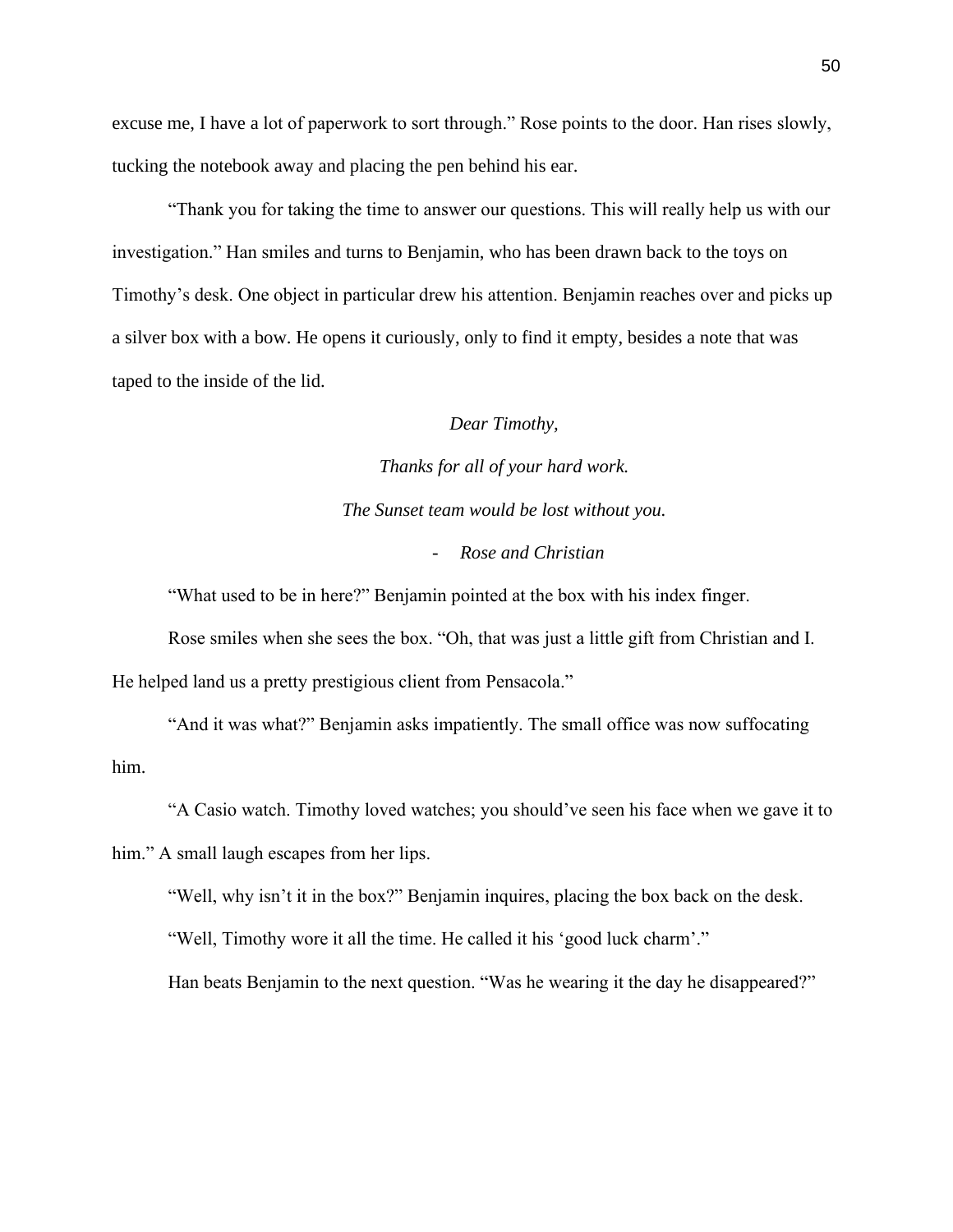Rose purses her lips, sucking air through her dirty, yellowed teeth. The sound makes Benjamin's stomach turn. "Actually, yes. I remember the watch beeping as he walked out of the office." The receptionist walks into the hallway and points down the hall. "I hope I was of help."

"Thank you for your time." Han nods and walks down the hall. Benjamin went to follow him, but stops in front of Rose. She was at least a foot shorter than he, and he has to look down to meet her eyes.

"I promise, we're going to find who did this." Benjamin blinks, surprised at how sincere he sounded. In response, Rose offers him half a smile.

"I really hope so."

As the pair exited, Benjamin turns to Han. "You know what I'm thinking, right?" He was pleased to see Han nod in agreement.

"Yes. If he was wearing the Casio the day of the murder, why wasn't in on the corpse?" Han marks something else on the pad when his phone begins to ring. He hands Benjamin the pad and picks up the phone.

"Han Nakamura." Han was silent as he listens to the person on the phone. "On our way." "Well?" For the first time in months, Benjamin felt giddy.

Han snaps the phone shut. "They found his car in Grafton Park. We gotta go."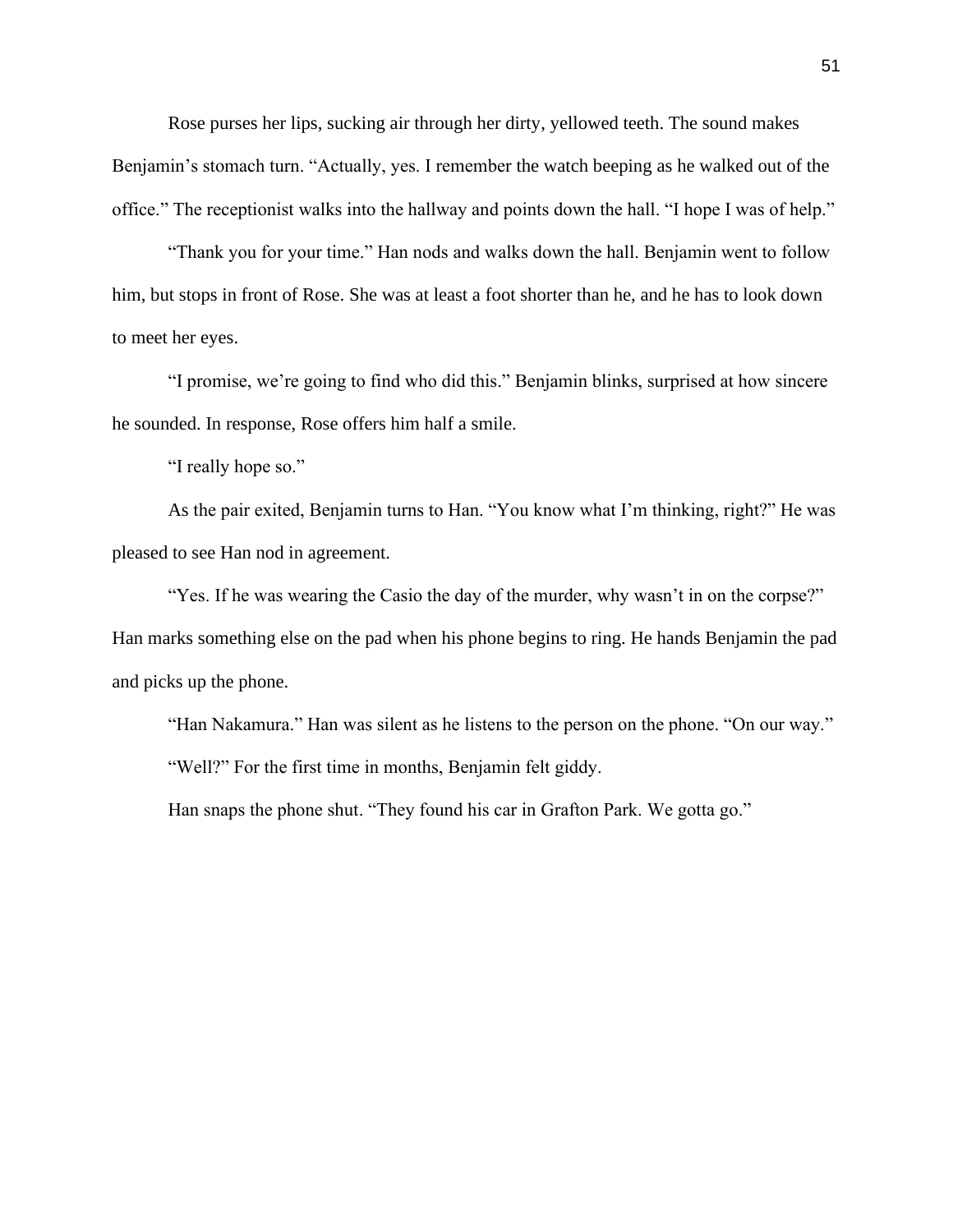IV.

Grafton Park, a mere ten minutes away from the scene of the crime, was a large park that stretched for several miles, backed by swamp marshes and wild brush. "So let's recap." Benjamin pulls out a small notepad, rapidly scribbling down notes. "Body is found dumped here between three and four o'clock in the morning. Cause of death was a shotgun blast to the forehead, but no casings were found at the scene." He tapped the words 'no casings' several times in a row. "You think they're in the victims car?"

"There's definitely a possibility." Han clears his throat, turning off the interstate. "But that begs the question, why kill the victim and then drive three miles to a somewhat populated business building?"

A large sign draws closer and closer to the pair. Benjamin only needs to look up briefly to see what it said - GRAFTON PARK, ESTABLISHED 1965. Benjamin puts the notebook back in his pocket. "Only one way to find out, I suppose."

As Han parks the car on the curb, Benjamin notices a small crowd of curious onlookers that had begun to surround the park's entrance. Yellow police tape flutters helplessly in the wind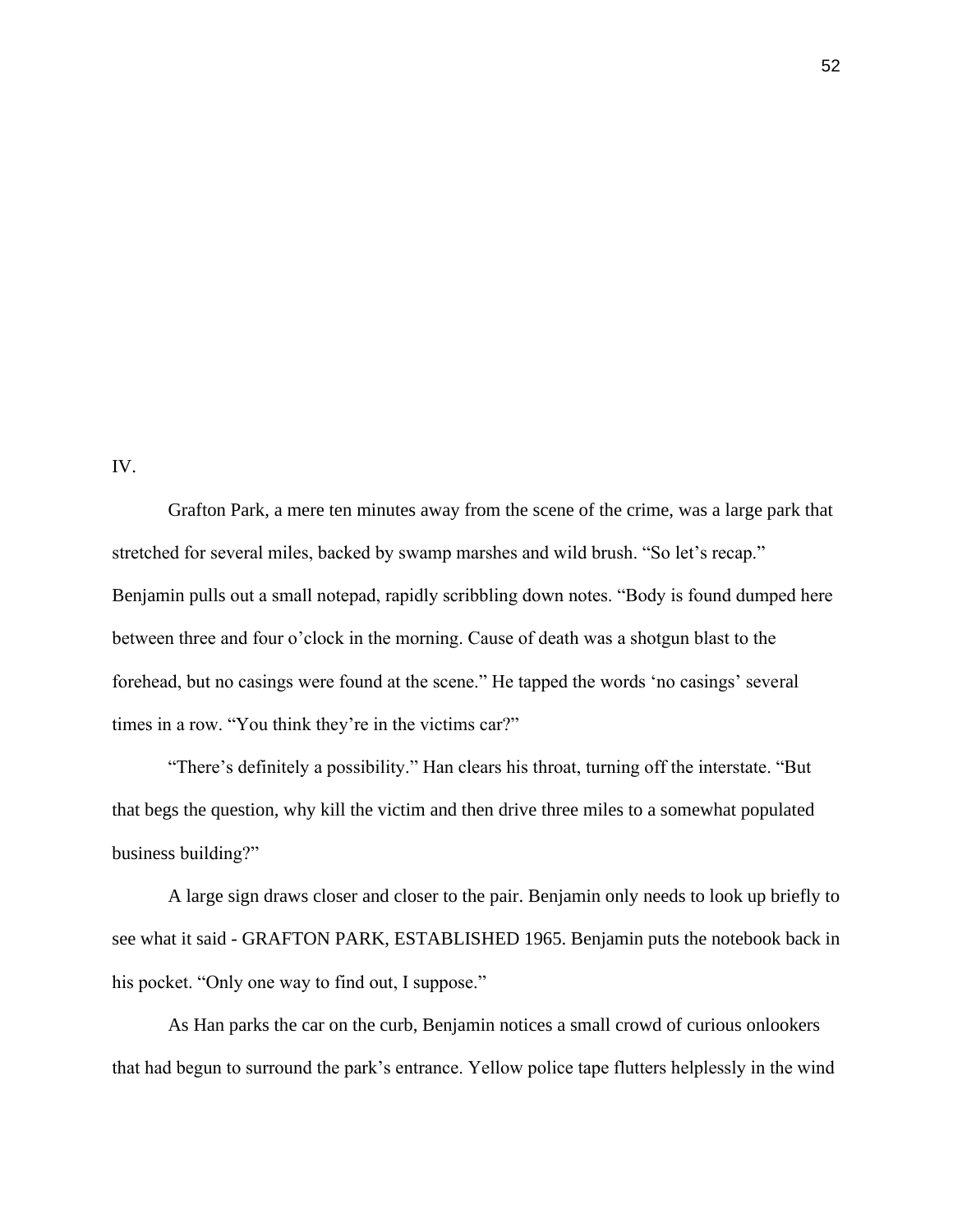as an officer attempts to keep the swarm at bay. Benjamin turned to look behind him. At least four news trucks had pulled up behind them, with news anchors and cameras gathering around them. Benjamin scoffed.

"Fucking vultures." He motions for Han to follow him and begins to approach the crowd. A female voice stops him in his tracks. "Wait!"

Benjamin wheels to see Han being stopped by a blonde-headed woman. Her hair was curled ever so slightly, and bounced in the wind whenever she took a step. Her pantsuit was a smart gray, and she holds a notebook in her hands. Benjamin looks around for signs of a video camera, but she comes alone. Large sunglasses reflect the sunlight hearshy, causing Benjamin to squint. Han makes no attempt to stop her, simply walk away. Instead, he stands in place, hands in his pockets. Benjamin groans internally before walking back to Han's car.

"Han." The woman gives no indication of a warm greeting. Instead, it comes across as stiff, almost business-like, but one of familiarity; they must have met before.

"Jennifer. To what do I owe the pleasure?" Han tilts his head downwards to study her. She was short in stature, but her tan heels give her several inches of leverage. She moves her sunglasses up onto her forehead.

"Not a pleasure. Just here about the murder."

"You know about that?"

Jennifer rolls her eyes. "You know Jetsonville. News spreads quickly." It is only now that Jennifer turns to greet Benjamin. Upon meeting her stormy gaze, he swallows nervously before reaching out his hand. "I'm Agent Benjamin Love, FBI."

Jennifer takes his hand and shakes it with such force that Benjamin is almost pulled into her. "I know. I saw you on the news last week." She releases his hand and stared at him intently.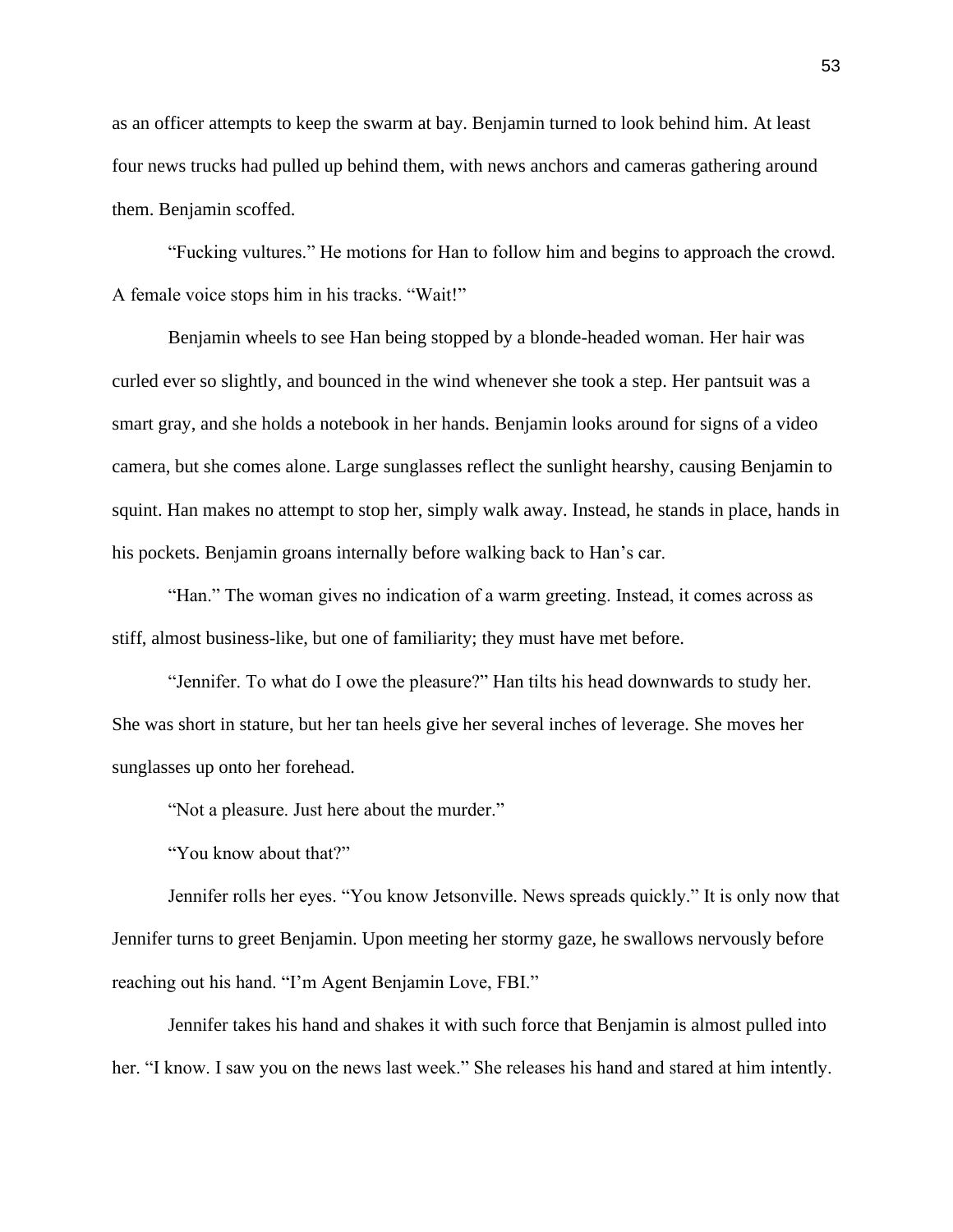"They said you made some major bust in New York. What made them switch you from narcotics to serial?" Upon hearing this question, Han also turns to look at him with an emotion Benjamin had yet to be exposed to; curiosity.

"They felt as though my talents could cover multiple bases." Benjamin felt his face tighten.

"Does the FBI work like that, I wonder." Jennifer murmured this to herself, giving Benjamin a once over. His face flushes.

"I'm sorry, but who are you? You're interfering with our investigation." Benjamin crossed his arms in earnest, doing his best to hold the same intensity she had.

"Please. The only thing I'm interfering with is your pride, apparently." Jennifer flips her hair before turning back to Han. "So? What can you give me?"

Han looks between Benjamin and Jennifer, his expression returning to its shielded neutrality. "Benjamin, this is Jennifer Waxford, investigative reporter for the *Jetsonville Gazette*."

"Most read paper in the county." Jennifer lifts her chin up with pride. "No thanks to me."

"Yeah, I saw it in Sunoco when I was picking up my Strikes. It was right next to the rat killer and garbage bags, if I remember correctly." A wide grin spread across his face. "Very prime location.''

Jennifer's eyes narrow. "You know, I hate a man who smokes."

"Hmm." Benjamin reaches into his breast pocket and takes out out his carton. He slowly and methodically pulls out a cigarette, feeling the reporter's eyes burning into his skull. Lighting it in one swift motion, he inhales and blows it directly into her face. She doesn't flinch.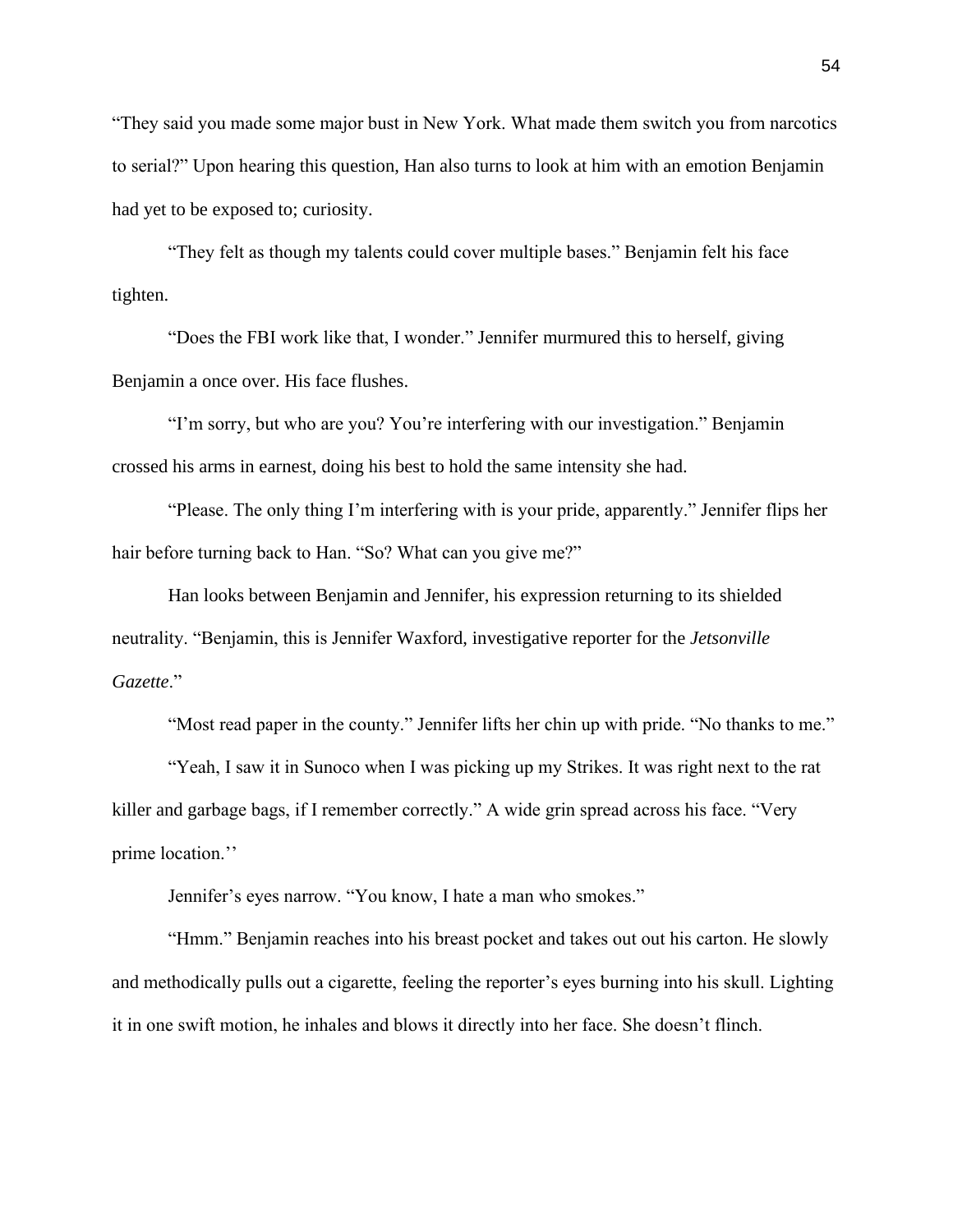"Okay." Han rubs his hands together and steps in front of Benjamin, almost shielding Jennifer from him. "In all honesty, I can't give you much, just that the victim's car was discovered here shortly after six thirty this morning." Delivering a final glare in Benjamin's direction, she scribbles down the information. Benjamin looks on. Despite her rush, her penmanship was a refined cursive, both easy to read and hard to argue with. It suits her.

"Anything else?"

"No. we're still pretty early on." He leans a bit closer. "But if you're free around ten, we can go to Monte's, grab a couple of drinks, and chat, okay?" His voice is soft, familiar; it was clear this was not the first time this arrangement was made.

Jennifer nods ever so slightly before taking a step back. "Certainly. Han." She pushes her sunglasses back down before walking back in the direction she came, breezing past Benjamin without another word.

"Nice to meet you!" Benjamin yells after her, but she gives no indication she hears. She opens the door of a golden Cadillac before pulling away as quickly as she arrived. Benjamin raised an eyebrow and jerked his thumb in the direction of the exiting vehicle. "Nice girl, huh?"

"Well, you weren't so pleasant yourself. Don't blame her either. It is a bit odd that they transferred you instead of someone in homicide, or even from terrorist apprehension." He gives Benjamin a pointed look. "I'm a bit interested myself."

Benjamin swallows thickly. "Wanted a change of scenery." He begins to push his way through the crowd, leaving Han to catch up.

"Move, move! FBI." He shoulders a balding man a bit too aggressively, causing him to stumble into a barricade. He straightened up before snarling at Benjamin. "Watch where you're going, pig!" A few people surrounding him cheer him on.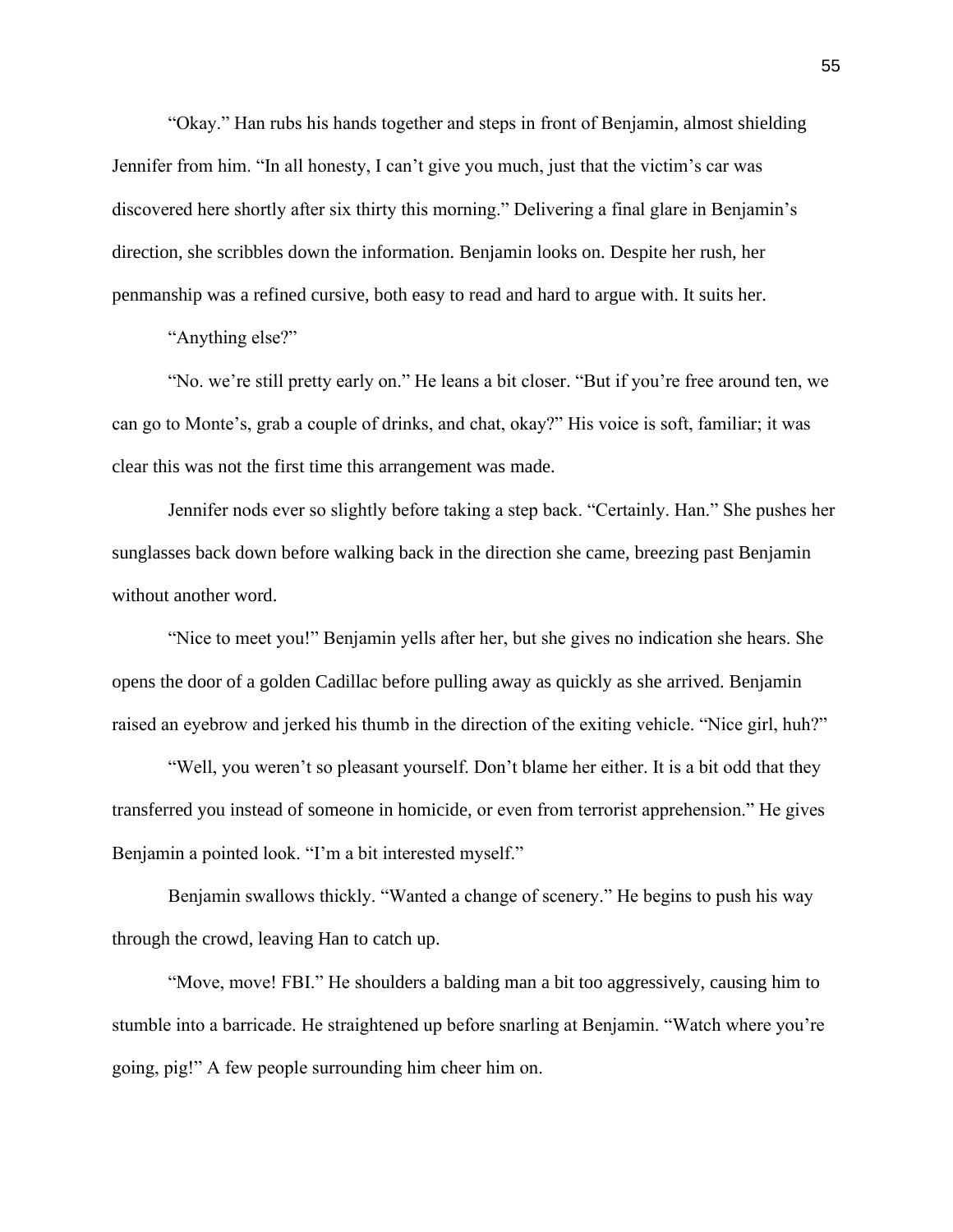A deep seated anger flushed through Benjamin. He raises his arm, only to feel someone grab him. Jerking away, he sees Han gripping him firmly. "Come on." The balding man continued to jeer, only stopping when Han gave him a cold glare. Nodding, he drops his arm before looking back at the catcaller. "Today's your lucky day."

At the front of the crowd stood a tired looking officer, sweat rolling down his face. Seeing Han and Benjamin approach him, he lifts his arm to stop them before the two raise their badges.

"FBI and JPD." The officer nodded before lifting the tape, allowing them to pass through. They were met with a rather sparse parking lot, surrounded by towering trees and a stone wall. At the center of the fuss sat a gray minivan. It's passenger side door was ajar, and the trunk was wide open. People in uniform swarmed around, taking photographs and bagging pieces of evidence. Han approaches a man nearby holding a camera. "Who is in charge of this investigation?"

"Pierce Goodall." The officer points to a large man with a toothpick between his teeth, barking orders and jestering around wildly. *Of course,* Benjamin thinks. He works with men like this in the Bureau.

"Thanks." Han begins to walk in the direction of Pierce. Benjamin keeps his pace before he mutters under his breath, "You ever work with this buffoon before?"

"Yes." Han makes eye contact with Pierce and raises his hand in greeting. "Total asswipe. Barely closeted racist." Pierce turns to face the pair with a wicked grin plastered across his wide face.

"Officer Goodall." Han stops before him and extends a hand in his direction. "It's been a while."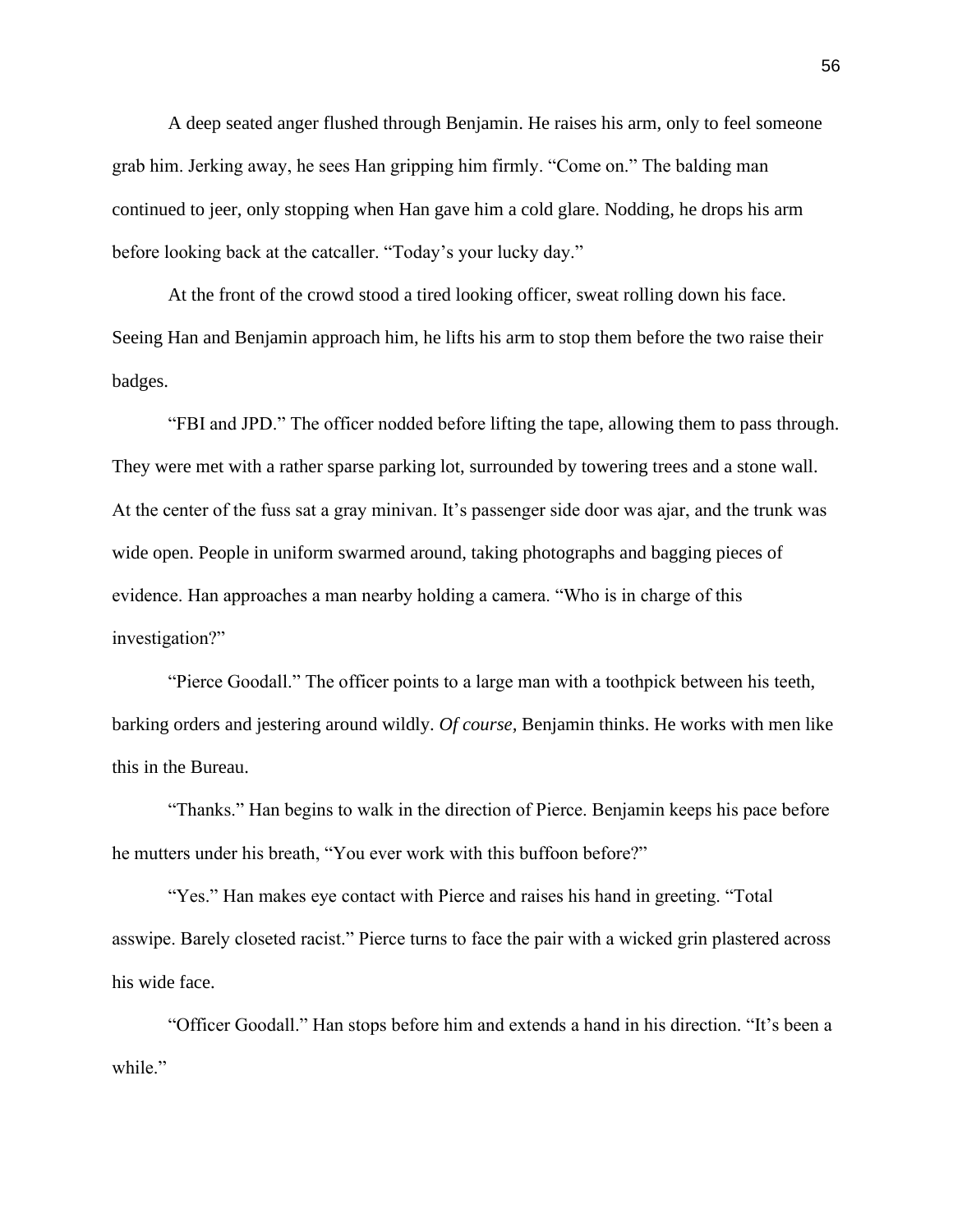The man looks at Han's hand and scoffs. "Don't bother." He looks to Benjamin, who took another drag of his cigarette. Exhaling, he reaches a hand out to him. "I'm Agent Love, FBI. I'm the head of the task force that was sent here."

"Love!" Officer Goodall booms, grabbing his hand and shaking it heartily. "Welcome to Florida. I know it's hotter than hell down here, but I hope you're enjoying yourself."

"Absolutely, sir." Benjamin glances over to Han, who remained as neutral as ever. He reaches into his pocket and pulls out a pack of Camels.

"Well, I'm overseeing the proceedings here. Making sure these goddamn imbeciles are packing up right." A woman scurries up to the officer. Her face is stricken with anxiety. "U-um, Officer Goodall?"

"What?" He barks at her, voice full of venom. "Can't you see I'm in the middle of discussing something with this fine agent here?" He claps Benjamin on the shoulder so forcefully the cigarette flies out of his mouth. Benjamin hastily grabs it before it hits the ground, putting it out in a puddle next to his foot.

"Sir, we discovered a bullet casing in the front seat of the vehicle." She holcx forward a small baggie with a series of numbers written on the front, no doubt the evidence number. Han reaches forward and holds it up to the light.

"Hmm." He observes it intently before passing it to Benjamin. "You seeing what I'm seeing?" Benjamin rolls the casing between his fingers, the plastic surrounding it making a crinkling noise. An odd imprint was visible on its side.

"SFS?" Benjamin questions aloud. He passes it back to Han. "What could it be?"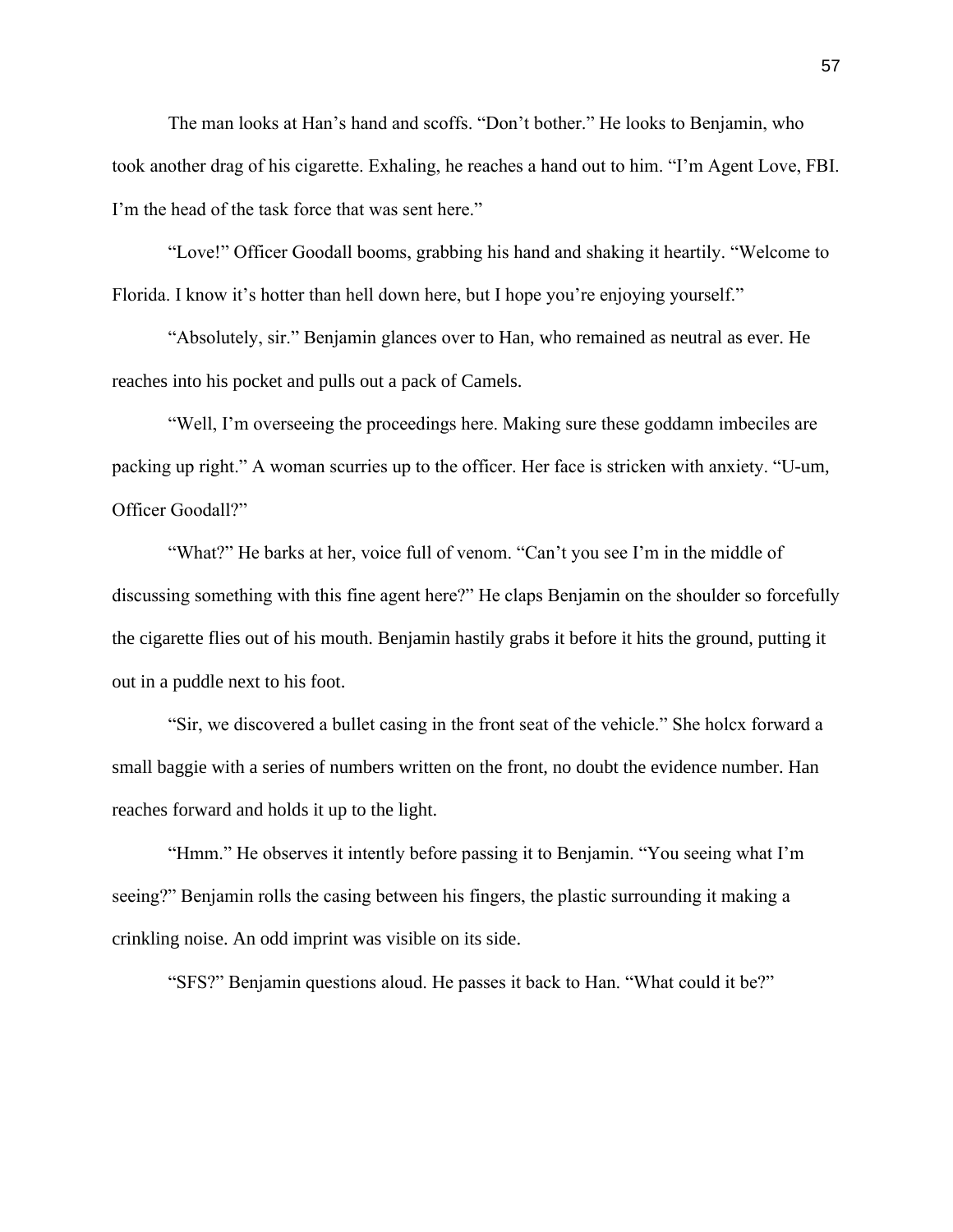"Initials, maybe." Han shrugs before passing it back to the female officer. "We're going to need this analyzed as quickly as possible." The woman nods quickly and leaves without another word. Officer Goodall clears his throat.

"So, Agent Love. Ever been to Miami? The women are beautiful there." He grabs Benjamin by his shoulders and leads him a few feet away from the crime scene. As Benjamin looks up for Han, the detective has already walked towards the car, talking to someone wearing a hazmat suit.

"Er, no, sir. But I doubt this case will take me there." He wants to walk away, but he knew a man like Pierce wouldn't be so kind as to just let him leave.

"Come on now. I saw your work in the news! I know you must miss the clubbing scene." Pierce leans closer to Benjamin, forcing him to look him in the eyes, bushy eyebrows hanging over them.

"To be honest, sir? I'm trying to step away from that. Move my career in a better direction." He gives him a fake, toothy smile. "I hope you understand."

"Hmm." The officer reached into his pocket before stepping back. "I see. Well, if you change your mind…" Pierce reaches for Benjamin's hand. "You know where to find me." Before Benjamin could respond, Officer Goodall swaggers away in the direction of Han, beginning to yell once more. Benjamin wants to follow him, but he can't stop looking at the object in his hand.

The small baggie sits in Benjamin's hand, filled with a small white powder. It was coke; Benjamin knows it was a few bumps, maybe more. An odd feeling crept over his skin. It had been a month and a half - forty days, to be exact - since Benjamin had touched anything other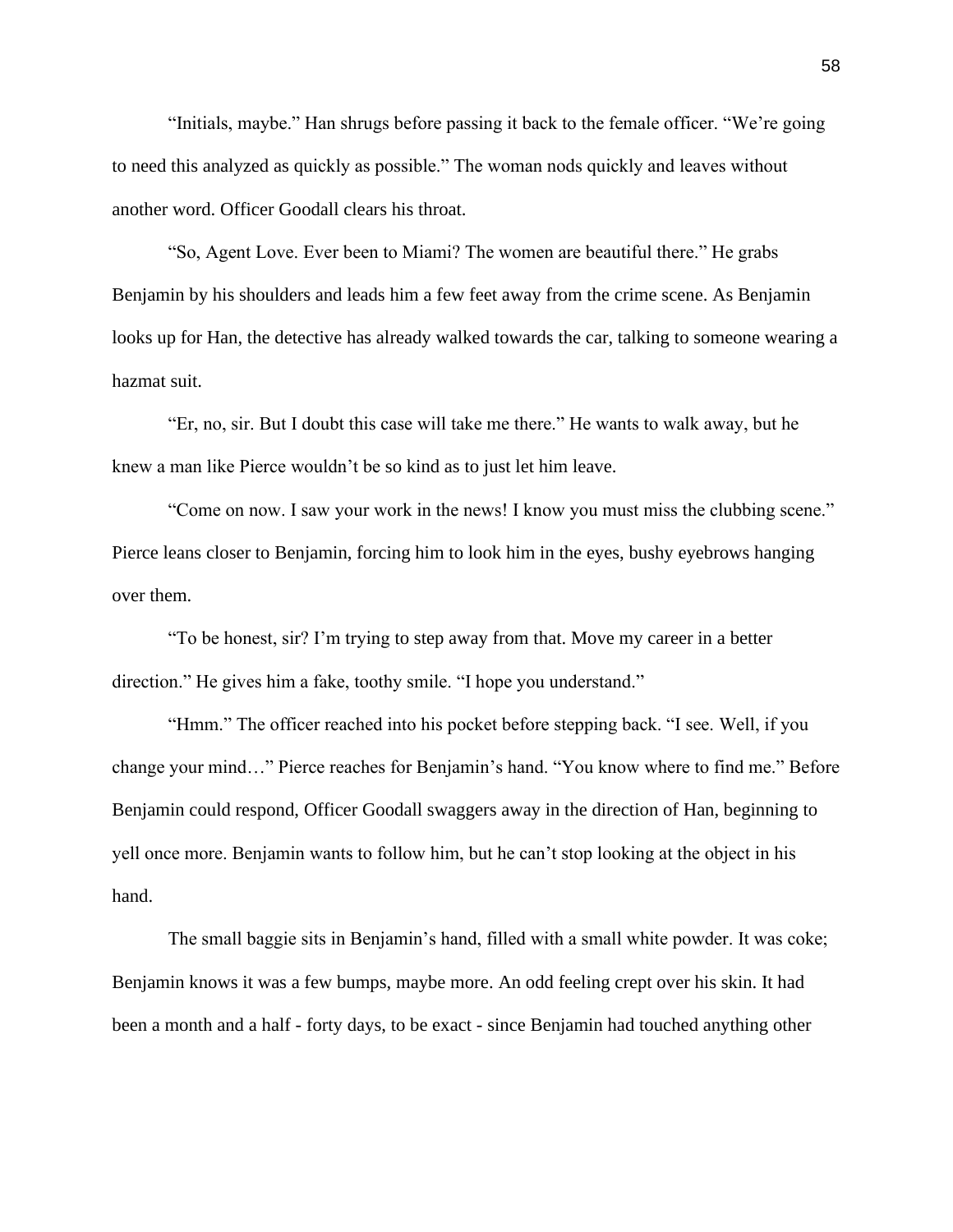than cigarettes. A longing, stronger than anything he had ever known, sits in his stomach and rests there heavily.

How did Pierce Goodall know? Benjamin was sure his secret was kept safe. Maybe he misunderstood the interviews, his behavior? Being high on drugs could easily be passed off as being nervous, deeply affected by your work. A cold sweat forms on his back. Clenching his fist, he quickly shoves the bag in his back pocket, smart enough to avoid placing it in the Japanese man's clothing.

He couldn't take it again. One hit and he would be back to the dirty strip clubs, shady politicians, crooked cops. It was a luxurious life, but a life where you had to look out for yourself. And if you didn't, you drowned. Florida was his life preserver.

"Love! Found something." A voice startles him out of his haze. Looking up, he saw Han waving him over, now wearing blue latex gloves.

"Coming!" He jogs over to Han, pushing the coke to the back of his mind.

"Are you okay? You look pale." Han hands him a pair of gloves and studies him curiously.

"Oh, you know. Pierce said some things, had to pretend to laugh, the whole enchilada." He pulls the gloves on, making each snap against his wrists in a vain attempt to wake himself up. Han looks at him before nodding. "Sounds about right."

The pair walks around the car to the passenger side door. Benjamin peeks inside. Small blood droplets are scattered about the seat, soaked into the interior. He looks across to the drivers side. A large pool of blood is smeared on the seat, the side of the door, and the window. Small pieces of flesh were stuck to the window.